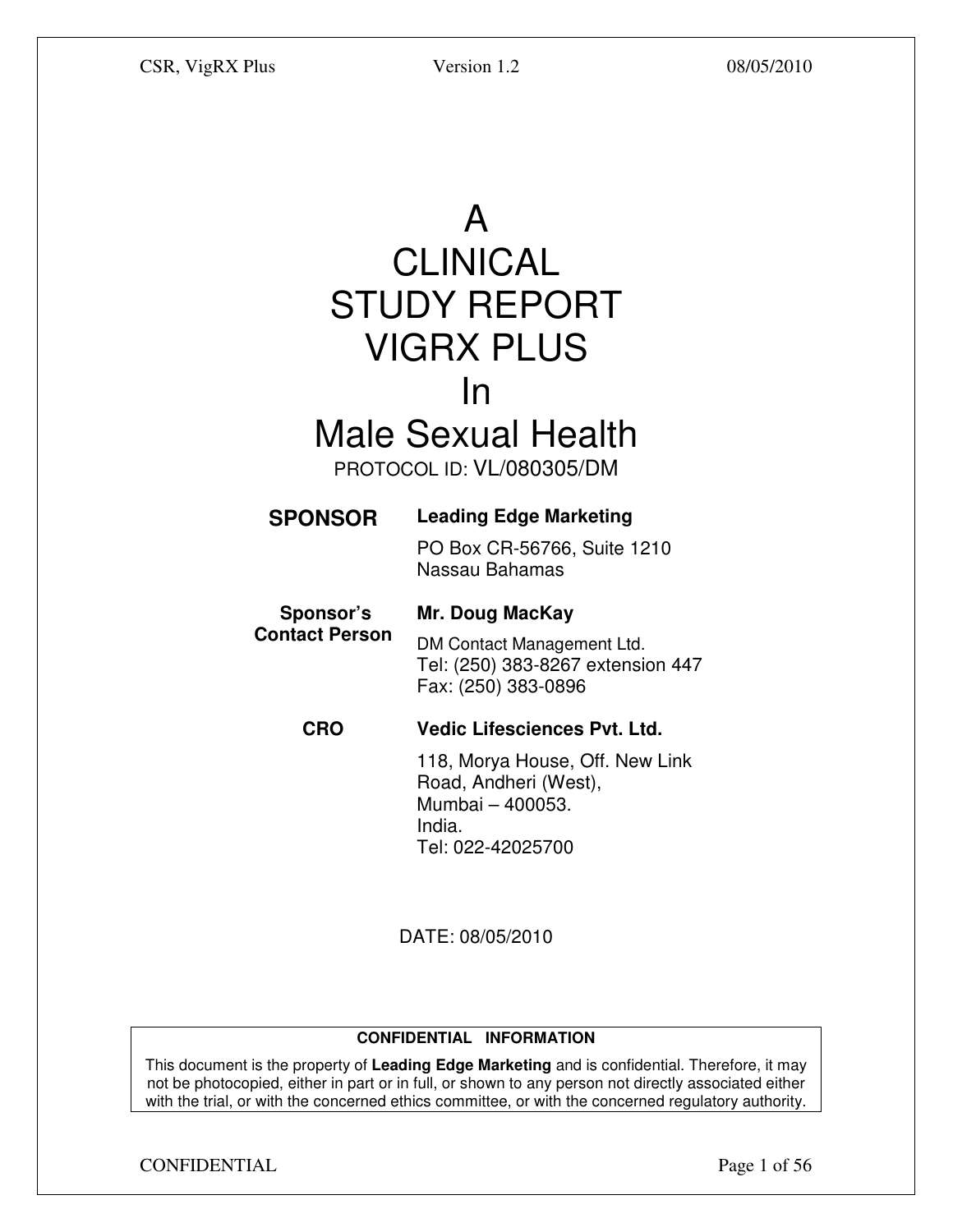# **SYNOPSIS**

**Name of sponsor company** : Leading Edge Marketing

**Name of finished product** : VigRX Plus capsules

#### **Name of active ingredients**:

Panax ginseng (Korean Red Ginseng) Serenoa repens (Saw Palmetto) Crataegus rivularis ( Hawthorne) Ginkgo biloba Turnera diffusa (Damiana) Tribulus terrestris Erythroxylum catuaba Ptychopetalum olacoides (Muira Puama) Cuscuta chinensis Epimedium sagittatum Bioperine (extract from Piper nigrum fruit )

**Title of the study**: A triple blind, placebo controlled, randomized study to evaluate the

safety and efficacy of VigRX Plus capsules as a dietary supplement to improve erectile

function and maintain Male Sexual Health.

# **Investigators and study centres**:

#### **1)Dr. Gaurang Shah**

Jivdaya Hospital,Dharmoday bldg, Jivdaya lane, L.B.S. Marg, Ghatkopar (W), Mumbai-86.INDIA.Mob: 9821019432.

# **2)Dr. R. K. Shimpi**

Dept. of Urology,Noble Hospital, 153,Magarpatta City Road, Hadapsar,Pune-411 013. INDIA.Mob : 9822059799

# **3)Dr. Suresh Patankar**

Institute of urology,Survey no. 32/2A, Erandwane, Behind Mehendale garage,Gulwani Maharaj road, Pune-4.INDIA.Mob : 9881256992

# **4)Dr. Manoj Chaudhari**

169, Parvati gaon, Bhaghirathi Medical Foundation, Pune – 400009, Phone. 9225571450

#### **5)Dr. Vilas Sabale**

First floor, Vithal Acrade, Near Rupee bank, Pune Nasik Highway,Bhosari, Pune-411039 Mobile: 9822004630

#### **Study period**:

Date of first enrollment: 07/05/2009 Date of last completed: 17/12/2009

**Phase of study** : Therapeutic exploratory

CONFIDENTIAL Page 2 of 56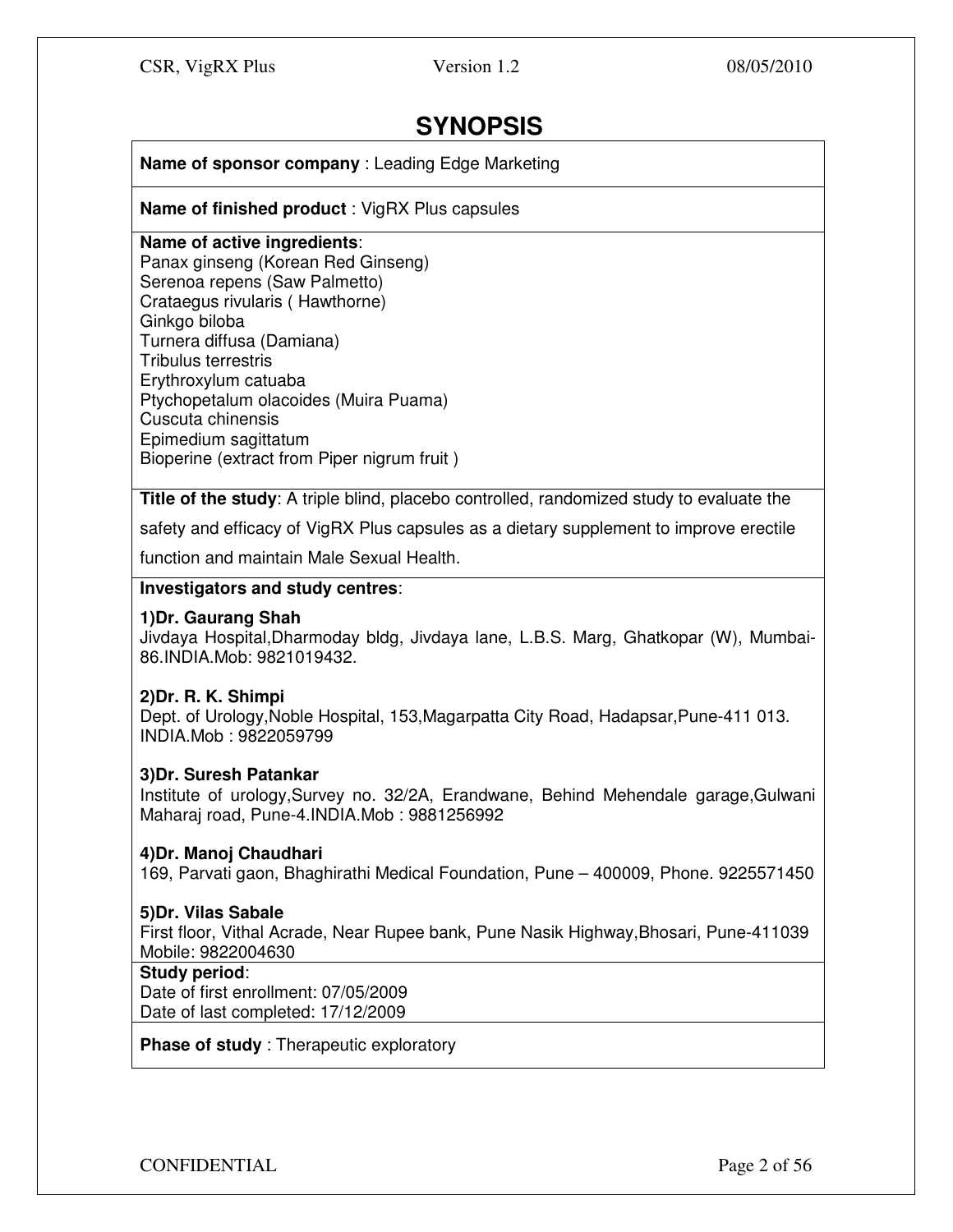# **Objectives**

# Primary objective

To evaluate the efficacy of VigRX Plus capsules as a dietary supplement to improve erectile function as assessed by Erectile function subscale of IIEF Questionnaire (IIEF-A) from baseline to end of treatment as compared to placebo.

# Secondary objectives

- To evaluate the efficacy of VigRX Plus capsules as a dietary supplement for Male Sexual Health as assessed by IIEF (Total) (International Index of Erectile Function) questionnaire from baseline to end of treatment as compared to placebo
- To evaluate the efficacy of VigRX Plus capsules as a dietary supplement for Male Sexual Health as assessed by IIEF-B questionnaire (sum of all the subscales of IIEF except erectile function subscale) from baseline to end of treatment as compared to placebo
- To evaluate the impact of VigRX Plus capsules as a dietary supplement for Male Sexual Health as assessed by EDITS questionnaire (Patient & Partner version) as compared to placebo
- To evaluate the safety of VigRX Plus capsules as a dietary supplement for Male Sexual Health from baseline to end of treatment as compared to placebo
- To assess the effect of VigRX Plus on the sperm count, motility, semen volume from baseline to end of treatment.
- To assess the effect of VigRX Plus on Serum testosterone from baseline to end of treatment as compared to placebo

# **Diagnosis and main criteria for inclusion**

- 1. Male subjects aged between 25-50 years
- 2. Subject having a monogamous, heterosexual relationship
- 3. Male subjects with IIEF-A score 11 to 23 & IIEF-B score 21 to 35 at screening visit & baseline visit
- 4. Subject provides written informed consent and comes for regular follow up

CONFIDENTIAL Page 3 of 56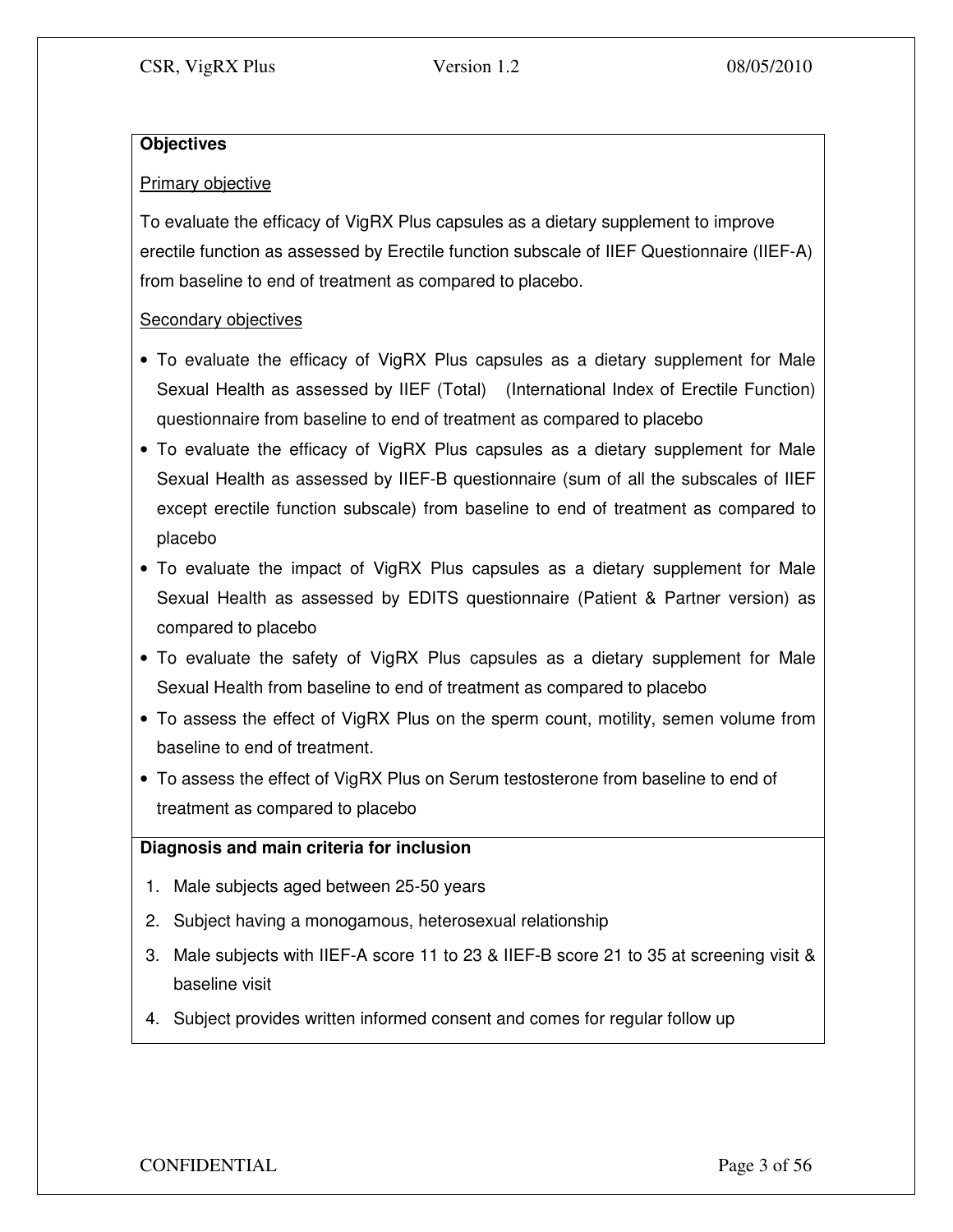# **Methodology**

75 males between 25-50 years of age were recruited to get 60 completed cases. Subjects with an IIEF erectile function domain score of 11-23 and remaining domains score of 21-35 were eligible for the study. For each subject the study terminated after a maximal period of 84 days from enrollment and included 5 follow up visits. After consenting to participate subjects were put on 15 days wash-out period before being administered the investigational product or placebo. On baseline visit (Day 1), medical history and physical examination were performed, IIEF Total questionnaire was assessed and the trial medications were dispensed. At all the follow-up visits (at an interval of 28 days) each subject was administered a new IIEF (Total) and an EDITS questionnaire. Each subject received another supply of the trial medications during these visits. On Day 28 and Day 84 EDITS questionnaire partner version scores were obtained from partners who consented for the same. Additionally at these visits subjects rated the tolerability of the treatment they received. At the end of treatment investigator's global assessment of therapy and subject's opinion on continuing with the trial medication was obtained.

# **Number of patients planned**: 60 completed cases

**Number of patients analysed** :75

# **Test product, dose and mode of administration, batch number**

VigRX Plus -2 capsules (each containing 360 mg of active composition) twice a day with meals for 12 weeks, Batch No: VP01.

**Reference therapy**: Placebo 2 capsules twice a day with meals for 12 weeks Batch No: VX01,

**Criteria for evaluation**:

Primary efficacy evaluation

Improvement in IIEF-A (Erectile function domain of the International Index of Erectile Function) score for erectile function domain as compared to placebo

Secondary efficacy evaluation:

• Increase in total score of quality of sexual life questionnaire-IIEF (Total) as compared to placebo

CONFIDENTIAL Page 4 of 56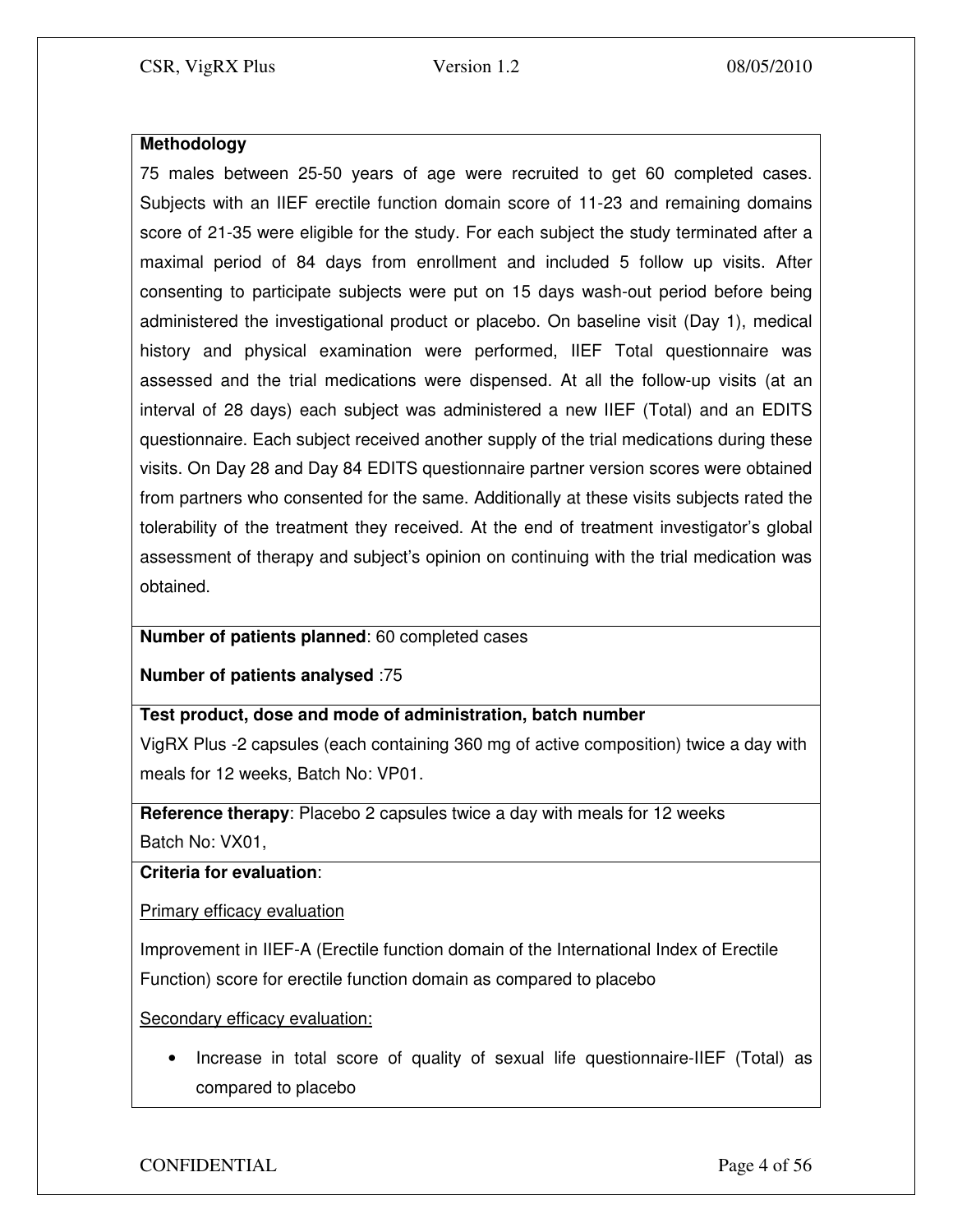# Secondary efficacy evaluation (continued)

- Improvement in IIEF-B (other than the erectile function domain) score as compared to placebo
- Satisfaction with treatment (EDITS Patient & partner version) as compared to placebo
- Improvement in Semen Analysis Parameters as compared to placebo

• Improvement in Serum Testosterone (Total) levels, as compared to placebo Safety

Monitoring of adverse events. Clinical examination, Assessment of vitals and laboratory parameters.

# **Statistical methods**

Analysis for safety was done on an intention-to treat population. This included subjects who received at least one dose of treatment post randomization and for whom at least one post baseline measurement was available. Missing data were imputed using last observation carried forward (LOCF) method.

Analysis of efficacy was primarily done on a per protocol data set constituting of subjects completing all the protocol required visits. Changes from baseline in IIEF scores were assessed using analysis of covariance (ANCOVA). Data on EDITS (patient and partner versions) were analysed by independent sample t test. Chi-square test was used to analyse investigators' assessment and subjects opinion across the two groups. All statistical tests were applied at 5% level of significance.

# **Results**

# **Efficacy**

Treatment with VigRX Plus resulted in a statistically significant increase (p<0.0001) of IIEF-A, IIEF-B and IIEF-Total scores as compared to placebo, on Day 84 (end of treatment).In subjects treated with VigRX Plus, mean increases from baseline to end of treatment for IIEF-A, IIEF-B and IIEF-Total were 9, 20.1 and 11.56 respectively. The corresponding increases in the placebo group were 0.62, 1 and 0.68.Treatment satisfaction as assessed by EDITS (patient version) was statistically significantly higher in the VigRX Plus group as compared to placebo on Day 28, Day 56 and Day 84. At the end of treatment, mean EDITS score was 82.31 in the VigRX Plus group and 36.78 in the placebo group.

CONFIDENTIAL Page 5 of 56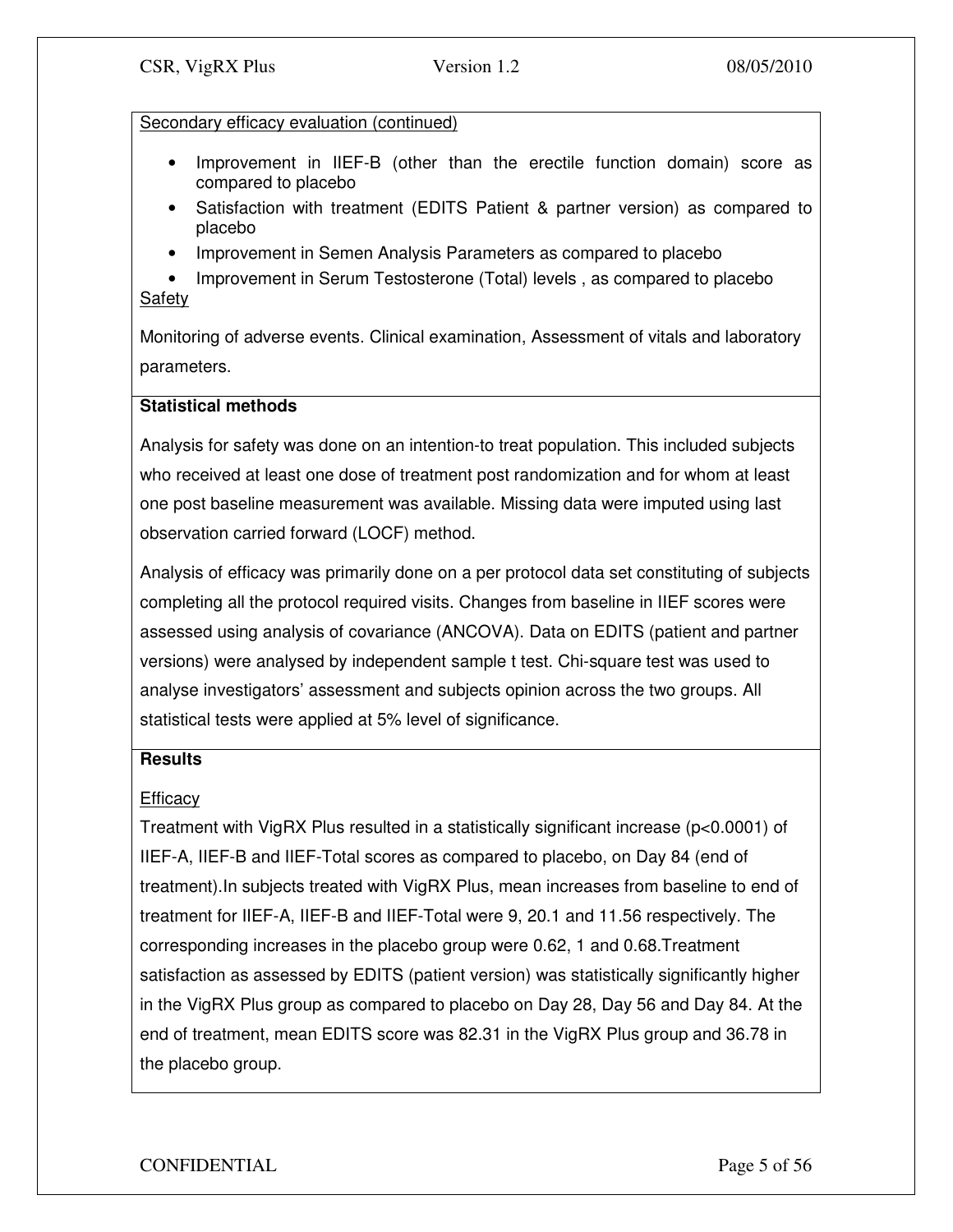# **Results (continued)**

Female partners reciprocated the satisfaction levels experienced by their male counterparts treated with VigRX Plus, with the mean EDITS (partner version) score of 69.58 in the VigRX Plus group being statistically greater than that of 25.5 in the placebo group.

There was no statistically significant difference in the sperm count, semen volume and sperm motility between the two treatment groups. Serum Testosterone levels did not change significantly in any of the study groups.

At the end of study, global assessment of therapy by investigator clearly saw a superiority of outcomes in subjects receiving VigRX Plus as compared to those receiving placebo, with statistical significance. Subjects' opinion was also statistically significant in favour of VigRX Plus.

# Safety

VigRX Plus and placebo both were safe and well tolerated in the study. Changes in laboratory and vital signs were clinically insignificant. The only serious adverse event reported in this study was when one subject from the VigRX Plus group suffered from infection due to malarial parasite and was subsequently withdrawn from the study.

# **Conclusion**

In conclusion, use of VigRX Plus for twelve weeks was significantly better than placebo in improving erectile function in subjects with sexual dysfunction. It was also significantly superior to placebo in improving the other aspects of sexual health such as libido, intercourse satisfaction, orgasmic function and overall satisfaction. The enhancement of sexual function was endorsed by female partners of subjects receiving VigRX Plus. VigRX Plus was safe and well tolerated in subjects with male sexual dysfunction.

# CONFIDENTIAL Page 6 of 56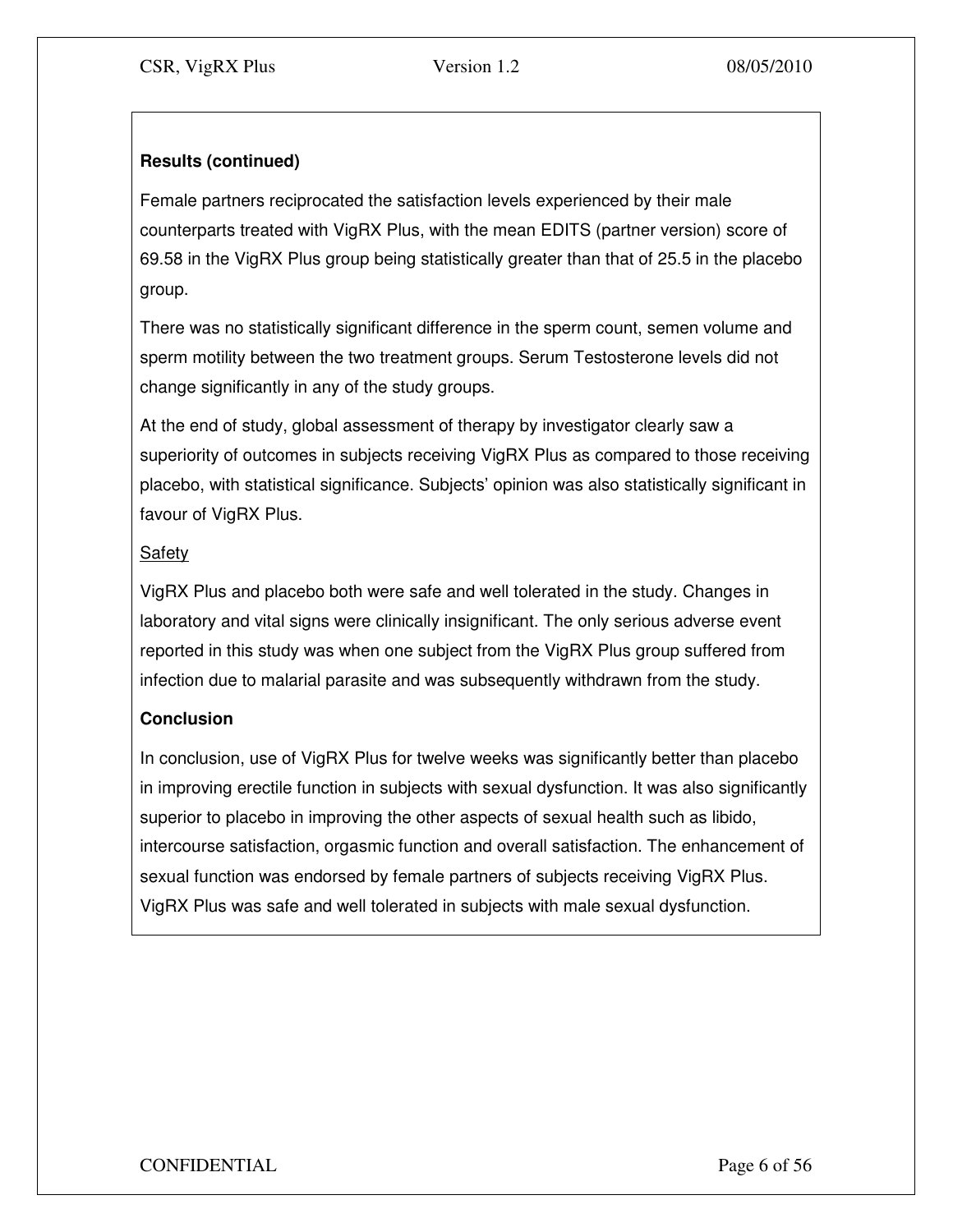# Version 1.2

# TABLE OF CONTENTS

| $\mathbf{1}$ |                                                                          |  |
|--------------|--------------------------------------------------------------------------|--|
| 2            |                                                                          |  |
| 3            |                                                                          |  |
| 4            |                                                                          |  |
|              | <b>OVERALL STUDY DESIGN AND CHOICE OF CONTROL GROUP 15</b><br>4.1<br>4.2 |  |
|              | 4.3                                                                      |  |
|              | 4.3.1                                                                    |  |
|              | 4.3.2                                                                    |  |
|              | 4.3.3                                                                    |  |
|              | 4.3.4                                                                    |  |
|              | 4.4                                                                      |  |
|              | 4.4.1                                                                    |  |
|              | 4.4.2                                                                    |  |
|              | 4.4.3                                                                    |  |
|              | 4.4.4                                                                    |  |
|              | 4.4.5                                                                    |  |
|              |                                                                          |  |
|              | 4.5.1                                                                    |  |
|              | 4.5.2                                                                    |  |
|              | 4.5.3                                                                    |  |
|              | 4.5.4                                                                    |  |
|              | 4.6                                                                      |  |
|              |                                                                          |  |
|              | 4.7.1                                                                    |  |
|              | 4.7.2                                                                    |  |
|              | 4.7.3                                                                    |  |
|              | 4.7.4                                                                    |  |
|              |                                                                          |  |
|              | 5.1                                                                      |  |
|              | 5.2                                                                      |  |
|              | 6                                                                        |  |
|              | 6.1                                                                      |  |
|              | 6.2                                                                      |  |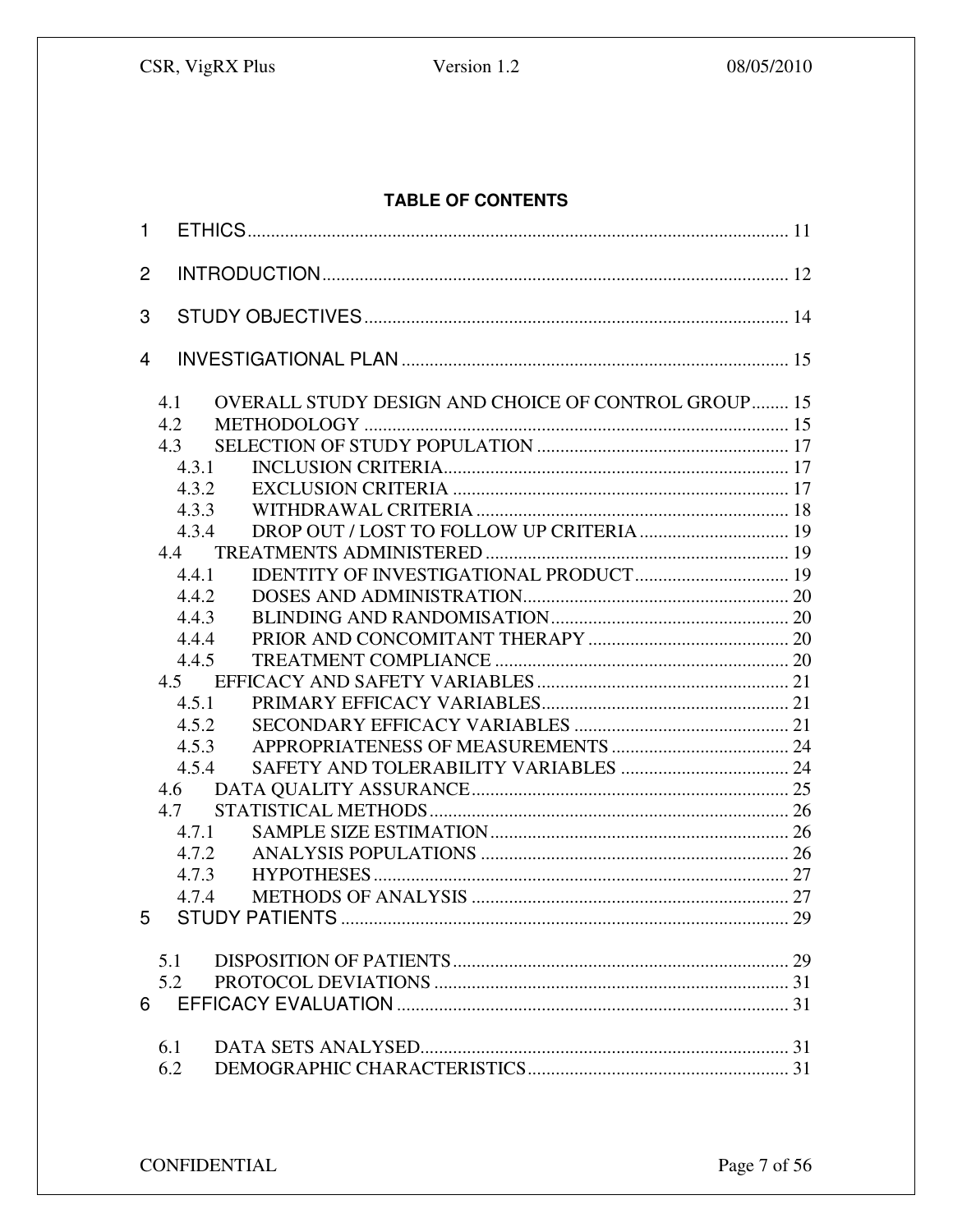| PRE-EXISTING CONDITION/CONCOMITANT MEDICATIONS USED IN<br>6.3 |  |
|---------------------------------------------------------------|--|
|                                                               |  |
| 6.4                                                           |  |
|                                                               |  |
|                                                               |  |
| $7^{\circ}$                                                   |  |
|                                                               |  |
| 7.1                                                           |  |
| 7.2                                                           |  |
| 7.2.1                                                         |  |
| 7.3                                                           |  |
|                                                               |  |
|                                                               |  |
|                                                               |  |
| 7.4                                                           |  |
| 8                                                             |  |
|                                                               |  |
| 9                                                             |  |
|                                                               |  |
| 10                                                            |  |
|                                                               |  |
|                                                               |  |
| LIST OF CONCOMITANT MEDICATIONS PROHIBITED  50<br>10.1.1      |  |
| 10.1.2                                                        |  |
|                                                               |  |
| TABLES REFERRED TO BUT NOT INCLUDED IN THE TEXT 53<br>10.2    |  |
|                                                               |  |
| LISTING OF PATIENTS RECEIVING INVESTIGATIONAL<br>10.2.2       |  |
|                                                               |  |
| 10.3 PRE-EXISTING CONDITION/CONCOMITANT MEDICATION USED IN    |  |
|                                                               |  |
|                                                               |  |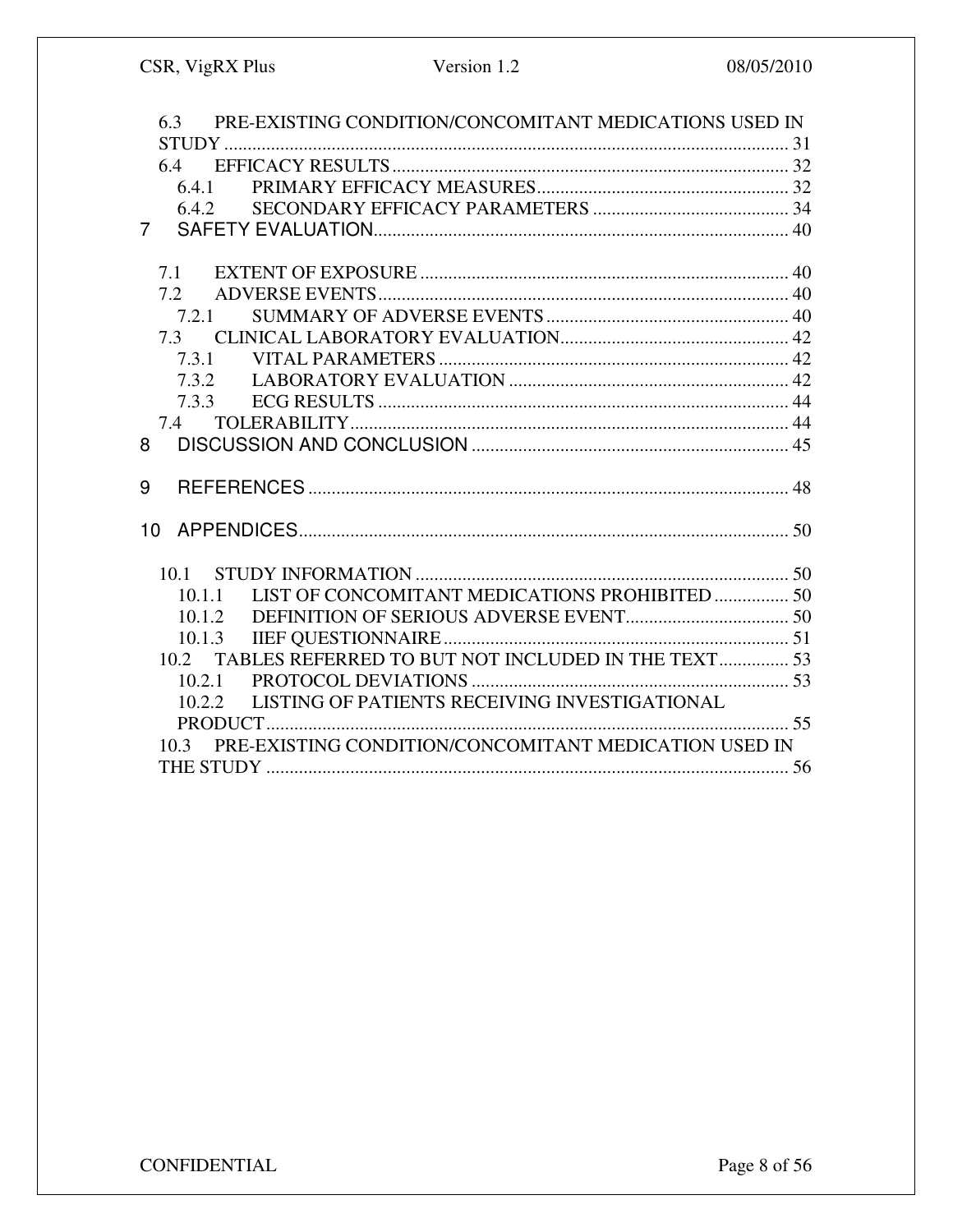# **LIST OF ABBREVIATIONS**

| <b>AE</b>     | <b>Adverse Event</b>                                     |
|---------------|----------------------------------------------------------|
| <b>ANCOVA</b> | Analysis of Covariance                                   |
| <b>CRF</b>    | Case Report Form                                         |
| <b>ECG</b>    | Electrocardiogram                                        |
| <b>ESR</b>    | Erythrocyte Sedimentation Rate                           |
| <b>ED</b>     | <b>Erectile Dysfunction</b>                              |
| <b>EDITS</b>  | Erectile Dysfunction Inventory of Treatment Satisfaction |
| Hb            | Haemoglobin                                              |
| <b>IEC</b>    | Independent Ethics Committee                             |
| <b>IIEF</b>   | International Index of Erectile Function                 |
| <b>ITT</b>    | <b>Intent To Treat</b>                                   |
| <b>ICH</b>    | International Conference on Harmonisation                |
| IP            | <b>Investigational Product</b>                           |
| <b>LOCF</b>   | <b>Last Observation Carried Forward</b>                  |
| <b>NAION</b>  | Non arteritic anterior optic neuropathy                  |
| <b>SAE</b>    | <b>Serious Adverse Event</b>                             |
| <b>SGPT</b>   | Serum Glutamic Pyruvic Transaminase                      |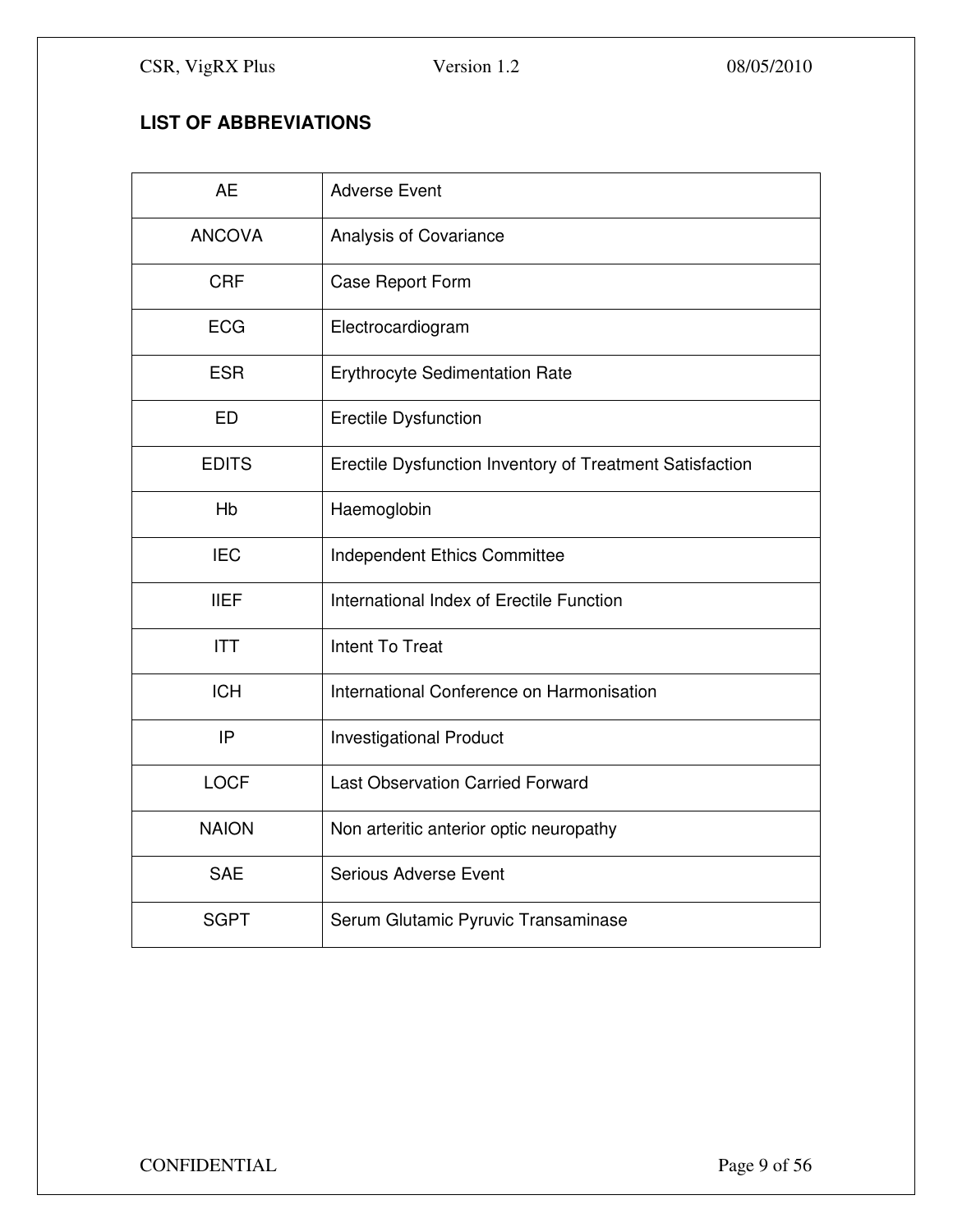# **LIST OF TABLES AND GRAPHS**

| Table No | <b>Title</b>                                   | Page No.        |  |  |
|----------|------------------------------------------------|-----------------|--|--|
| Table 1  | Visit specific schedule                        | 16              |  |  |
| Table 2  | <b>Composition of VigRX Plus</b>               | 19              |  |  |
| Table 3  | Treatment regimen                              | 20              |  |  |
| Table 4  | Criteria for global assessment by investigator | 23              |  |  |
| Table 5  | Assessment of tolerability                     | 25              |  |  |
| Table 6  | Reasons for screening failure                  | 29              |  |  |
| Table 7  | Demographic characteristics                    | 31              |  |  |
| Table 8  | Responses to IIEF Q3 and Q4                    | 32              |  |  |
| Table 9  | <b>Effect on IIEF scores</b>                   | 33              |  |  |
| Table 10 | Effect on IIEF domains                         | $\overline{35}$ |  |  |
| Table 11 | Effect on EDITS (patient version)              | 36              |  |  |
| Table 12 | Effect on EDITS (partner version)              | 37              |  |  |
| Table 13 | Effect on sperm count and semen volume         | 38              |  |  |
| Table 14 | Effect on sperm motility                       | 38              |  |  |
| Table 15 | Effect on Serum testosterone                   | 39              |  |  |
| Table 16 | Global assessment of therapy by investigator   | 39              |  |  |
| Table 17 | Incidence of adverse events                    | 41              |  |  |
| Table 18 | Assessment of vital parameters                 | 42              |  |  |
| Table 19 | Assessment of laboratory(blood) parameters     | 43              |  |  |
| Table 20 | Assessment of tolerability                     | 44              |  |  |
|          |                                                |                 |  |  |
| Graph 1  | Effect on IIEF A scores                        | 33              |  |  |
| Graph 2  | Effect on IIEF total scores                    | 34              |  |  |
| Graph 3  | Percentage improvement in IIEF domains         | 35              |  |  |
| Graph 4  | Effect on EDITS scores (patient version)       | 36              |  |  |
| Graph 5  | Effect on EDITS scores (partner version)       | 37              |  |  |
| Graph 6  | Subjects' opinion                              | 40              |  |  |
|          |                                                |                 |  |  |
| Fig 1    | Study design                                   | 17              |  |  |
| Fig 2    | Disposition of subjects                        | 30              |  |  |

CONFIDENTIAL Page 10 of 56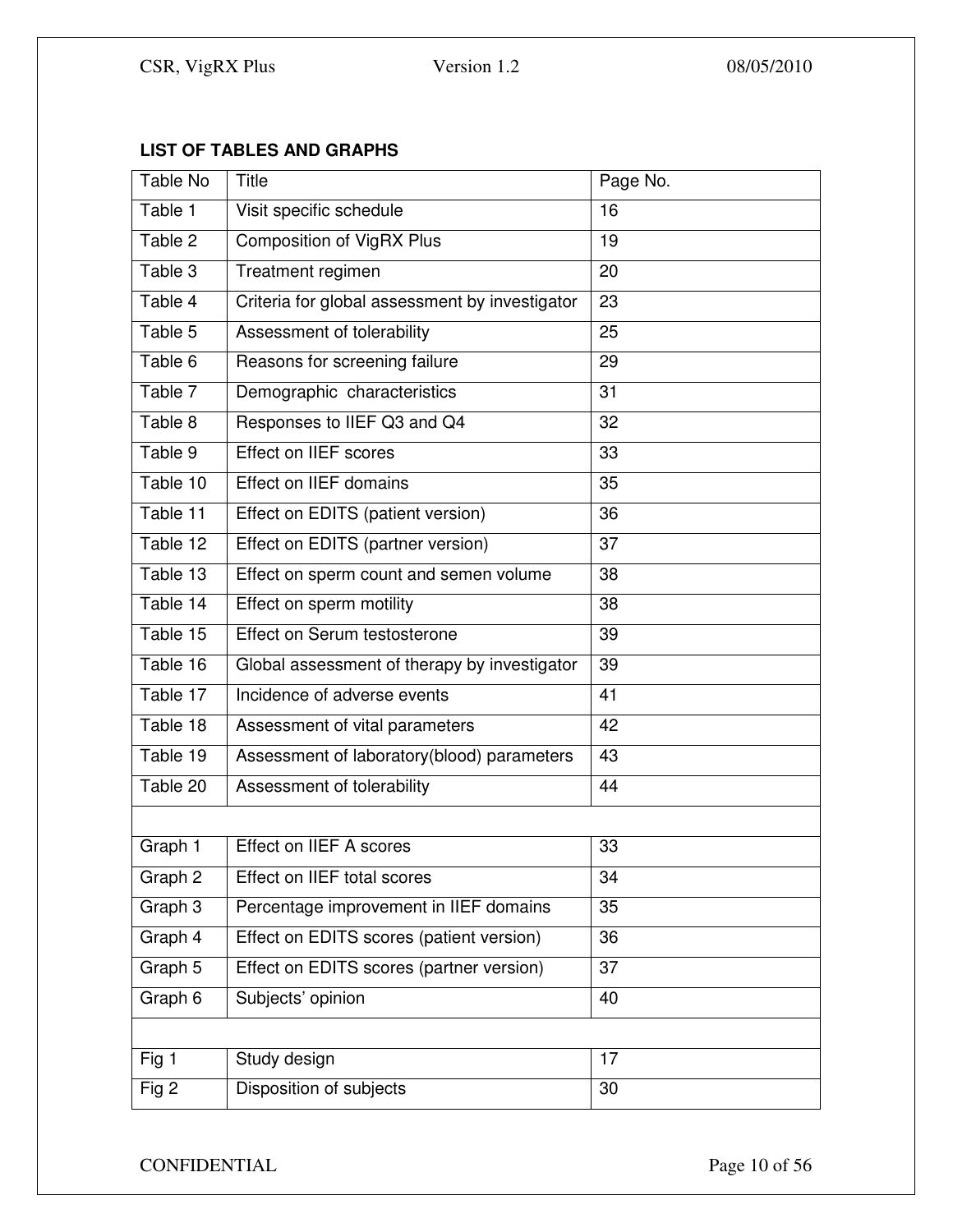# 1 ETHICS

The study was conducted in accordance with International Conference of Harmonization's (ICH)-Good Clinical Practices (GCP) and the applicable regulatory requirements of India. Prior to study initiation, the study protocol and amendments were submitted to an appropriately constituted Independent/ Institutional Ethics Committee (IEC), in agreement with local legal prescriptions, for formal approval of the study conduct. The study commenced only after an affirmative decision of the EC/IRB concerning the conduct of the study was made in writing to the investigator and a copy provided to the sponsor. Freely given informed consent was obtained from study participants and their female partners prior to their entry into the trial.

| <b>Study Site</b>                                                                                                                                                   | <b>Ethics Committee</b>                                                                                                                                                |
|---------------------------------------------------------------------------------------------------------------------------------------------------------------------|------------------------------------------------------------------------------------------------------------------------------------------------------------------------|
| Dr. Gaurang Shah<br>Jivdaya Hospital,<br>Dharmoday bldg,<br>Jivdaya lane, L.B.S. Marg,<br>Ghatkopar(W), Mumbai-86.<br>Mob: 9821019432.                              | <b>Independent Ethics Committee</b><br>4, Sharavati, Worli Sea Face, Worli, Mumbai<br>400030.<br>Tel: 91-22-65748188<br>Fax: 91-22-24966602                            |
| <b>Dr. Suresh Patankar</b><br>Institute of urology,<br>Survey no. 32/2A, Erandwane,<br>Behind Mehendale garage,<br>Gulwani Maharaj road, Pune-4.<br>Mob: 9881256992 | Ethical Committee, AMAI Charitable Trust<br>C/O Institute of Urology<br>S.No. 32/2A, Erandwane,<br>Behind Mehendale Garage,<br>Gulwani Maharaj Street,<br>Pune 411004. |
| Dr. R. K. Shimpi<br>Dept. of Urology,<br>Noble Hospital, 153, Magarpatta<br>City Road,<br>Hadapsar,<br>Pune 411 013.<br>Mob: 9822059799                             | Ethical Committee,<br>Noble hospital,<br>153, Magarpatta City Road,<br>Pune - 411013.<br>Tel: (020)66285000 / 66295000<br>Fax: (020)66285199                           |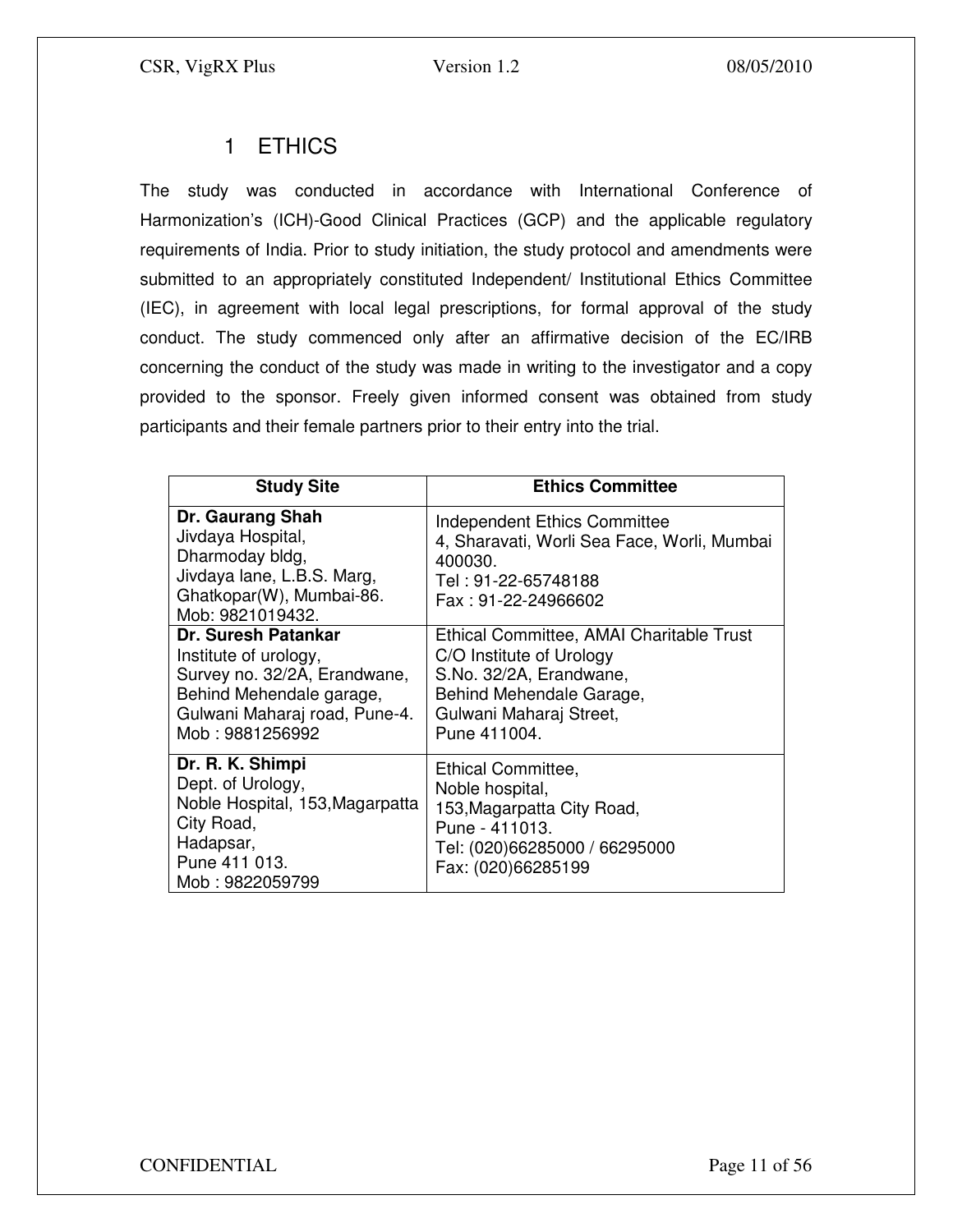# 2 INTRODUCTION

It has been reported from various studies in the general population and primary care that around 15-20% of men describe some sort of sexual problem  $^1$ . Erectile dysfunction is one of the most common forms of sexual disorder and according to a survey, the Massachusetts Male Aging Study, 52% of men beyond 40 years of age may have some degree of erectile failure<sup>2</sup>.

Current pharmacologic treatment of male sexual dysfunction includes a number of interventions; including oral phosphodiesterase type 5 (PDE5) inhibitors and intracorporeal agents with vasodilatory effects<sup>3</sup>. PDE5 inhibitors (e.g Sildenafil) for erectile dysfunction have revolutionised the treatment of male sexual dysfunction and are among the best selling drugs worldwide<sup>4</sup>. While normal sexual function involves successful integration of biological, psychological, and interpersonal influences<sup>3</sup>, Sildenafil is known only to facilitate erections and not restore sexual desire (does not work without sexual stimulation), overcome sexual resistance or treat relational discord  $^4$ .

The use of Sildenafil necessitates caution in cardiac failure and when used within six months of acute myocardial infarction and stroke. It is inadvisable in patients with unstable angina pectoris. The co-administration of Sildenafil with organic nitrates, for example, glyceryl trinitrate or isosorbide dinitrate, is unsafe. The relative contraindications to Sildenafil in cardiovascular disease are uncontrolled hypertension and impaired cardiac reserve. The most common side effects are headache, flushing (due to vasodilation), and dyspepsia (due to relaxation of the smooth muscle of the gastroesophageal sphincter with reflux <sup>5</sup>. Further, several cases of non-arteritic anterior ischaemic optic neuropathy (NAION) have been reported since 2005 in users of PDE5 inhibitor agents. Following a series of such case reports, WHO and FDA have labeled the association between use of PDE5 inhibitors and risk of NAION as "possibly" causal  $6$ .

While concerns of safety and limited efficacy still remain as longstanding treatment gaps in current therapy for male sexual dysfunction, several herbal therapies have provided suggestive evidence of efficacy in controlled clinical trials. The present study was therefore undertaken to evaluate the safety and efficacy of an herbal formulation VigRX Plus containing Korean red ginseng a widely used herbal ingredient and others in

# CONFIDENTIAL Page 12 of 56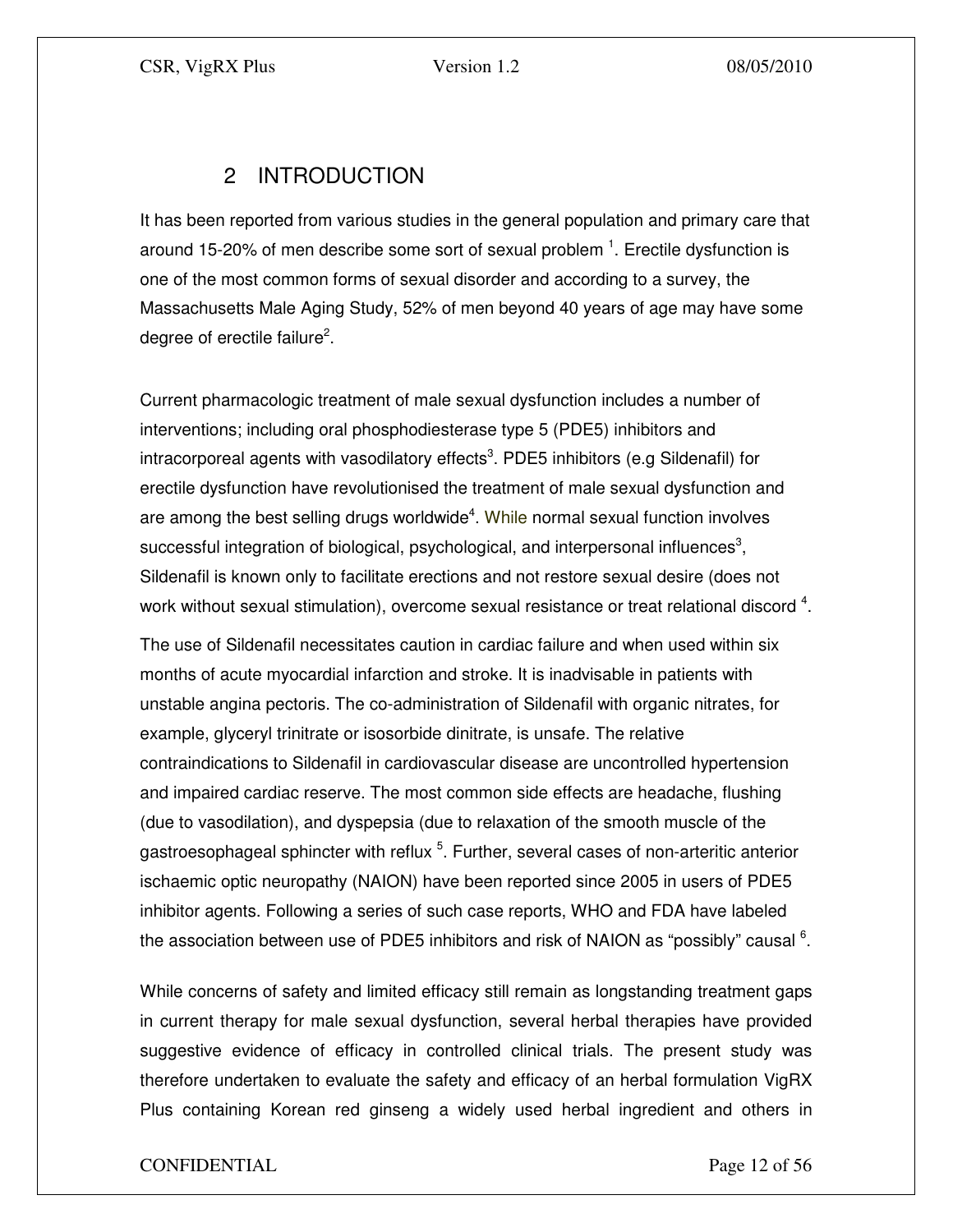subjects with male sexual dysfunction. The study was based on the initial aphrodisiac activity exhibited by VigRX Plus in significantly reducing the ejaculation latency and post ejaculatory interval in male albino rats when compared to vehicle control. Treatment with VigRX Plus had resulted in a significant increase in ejaculation frequency on day 7 and a non significant increase on day 14 with marginal increase in testosterone concentration in serum and number of spermatogonia cells in seminiferous tubules of testes. (Unpublished report).

A set of preclinical studies<sup>7</sup> (at two different doses and duration) of an earlier marketed herbal combination VigRX, (devoid of 3 additional ingredients-Tribulus, Damiana, and Bioperine that are present in VigRX Plus) in a Sprague-Dawley rat model demonstrated a marked enhancing effect on the sexual activity of rats. In vitro assays determined that VigRX is able to inhibit the enzyme Rho-kinase. Also, VigRX was shown to be free from pharmaceutical adulterants, including phosphodiesterase type 5 (PDE -5) inhibitors and related analogues.

With the accrued preclinical evidence it was imperative to investigate the role of VigRx Plus in humans. Hence, in the present study, efficacy and safety of VigRX Plus was explored in human male subjects with sexual dysfunction.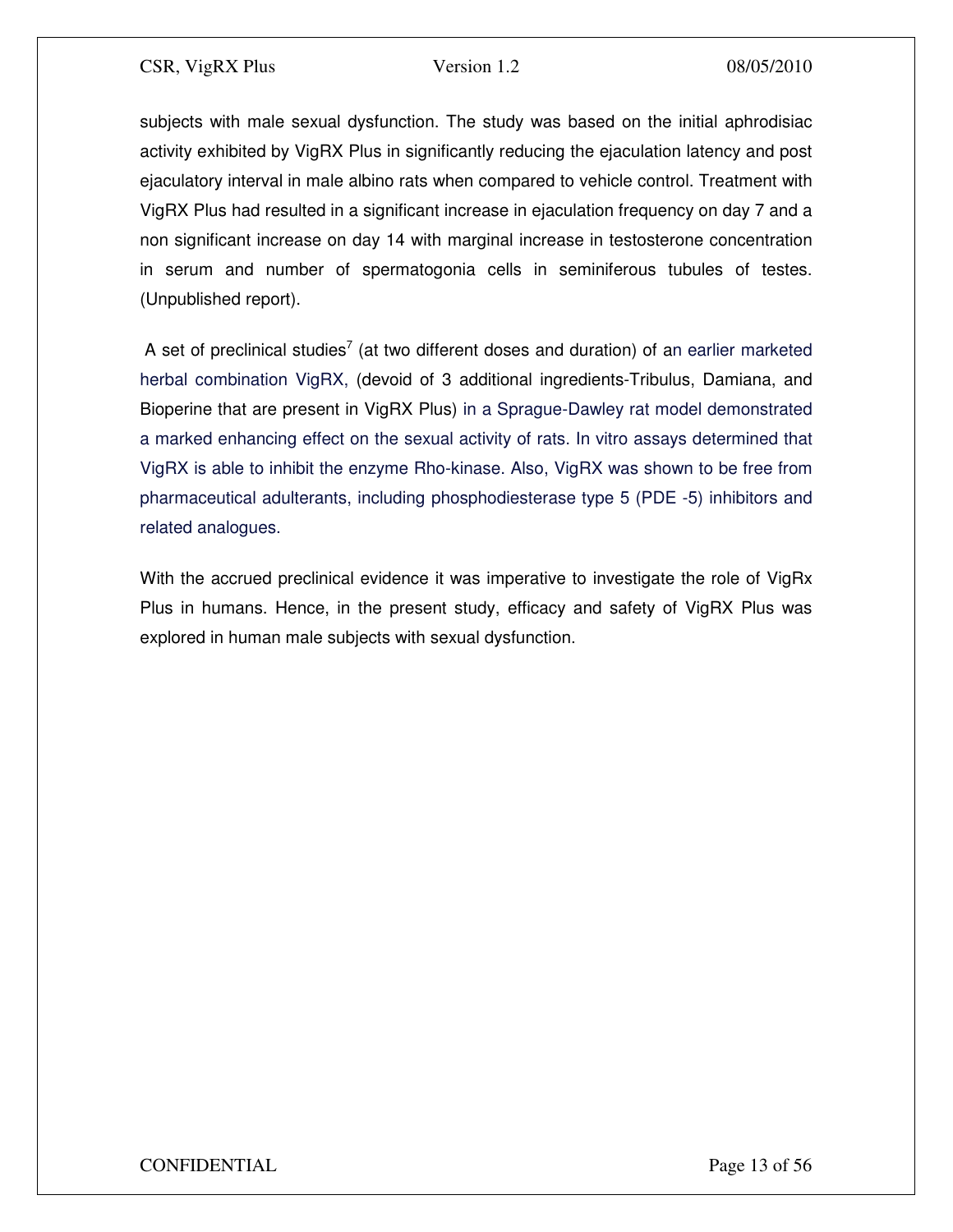# 3 STUDY OBJECTIVES

# **Primary objectives**

To evaluate the efficacy of VigRX Plus capsules as a dietary supplement to improve erectile function as assessed by Erectile function subscale of IIEF Questionnaire (IIEF-A) from baseline to end of treatment as compared to placebo. Index) questionnaire as compared to placebo

# Secondary objectives

- To evaluate the efficacy of VigRX Plus capsules as a dietary supplement for Male Sexual Health as assessed by IIEF (Total) (International Index of Erectile Function) questionnaire from baseline to end of treatment as compared to placebo
- To evaluate the efficacy of VigRX Plus capsules as a dietary supplement for Male Sexual Health as assessed by IIEF-B questionnaire (sum of all the subscales of IIEF except erectile function subscale) from baseline to end of treatment as compared to placebo
- To evaluate the impact of VigRX Plus capsules as a dietary supplement for Male Sexual Health as assessed by EDITS questionnaire (Patient & Partner version) as compared to placebo
- To evaluate the safety of VigRX Plus capsules as a dietary supplement for Male Sexual Health from baseline to end of treatment as compared to placebo
- To assess the effect of VigRX Plus on the sperm count, motility, semen volume from baseline to end of treatment.
- To assess the effect of VigRX Plus on Serum testosterone from baseline to end of treatment as compared to placebo.

CONFIDENTIAL Page 14 of 56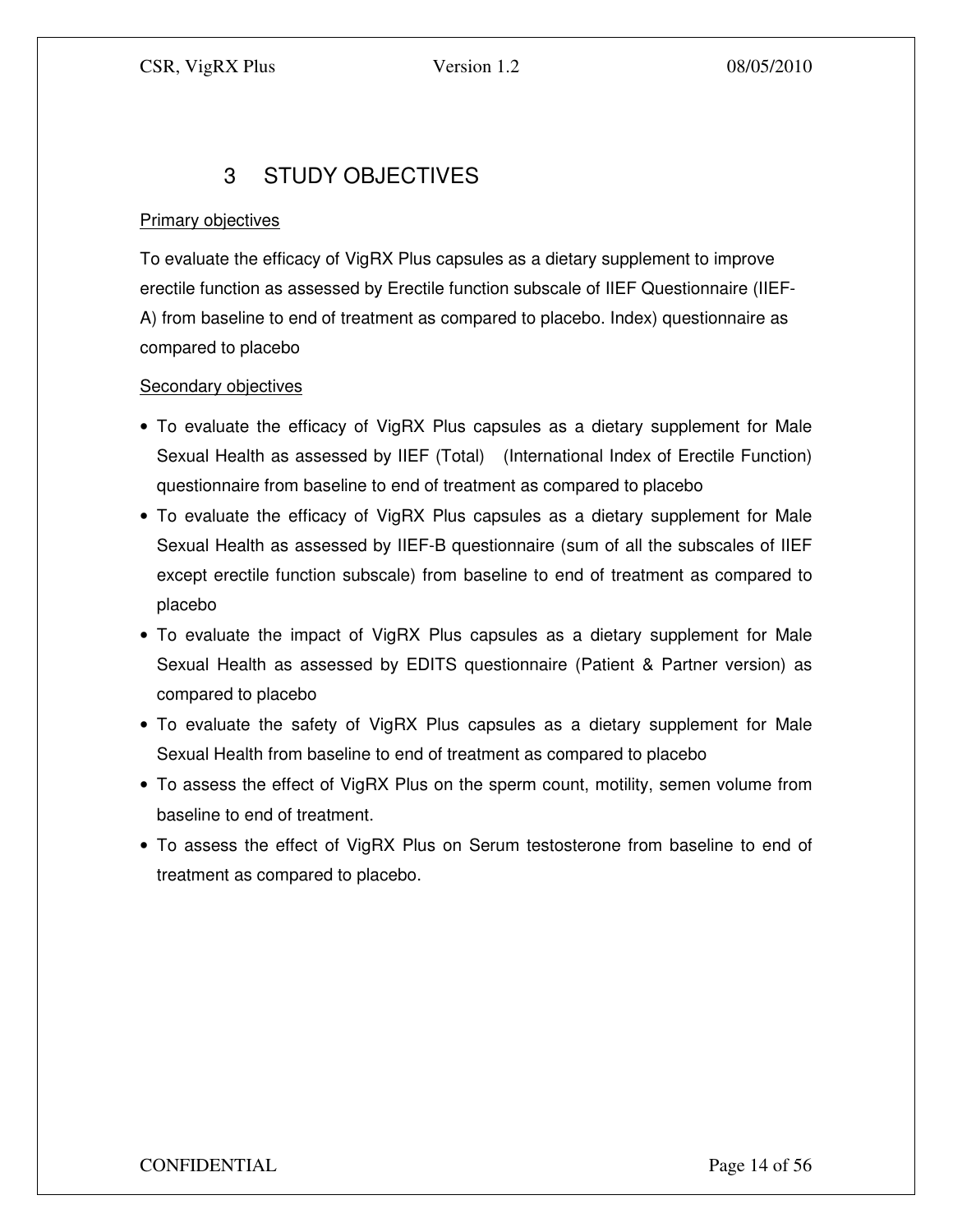# 4 INVESTIGATIONAL PLAN

# **4.1 OVERALL STUDY DESIGN AND CHOICE OF CONTROL GROUP**

This was a multicentre, triple blind, randomized, parallel group study of VigRX in subjects with male sexual dysfunction. The control used for this study was placebo.

# **4.2 METHODOLOGY**

This was a twelve week study wherein subjects after a wash out period of 7/15 days, were randomized to receive either VigRX Plus or placebo capsules (Fig1) After their entry into the trial, eligible subjects were administered IIEF questionnaires for baseline assessment of sexual dysfunction. Safety assessment through medical history, vitals and systemic examination, monitoring of adverse events were performed at baseline and each follow up visit. Follow up visits were scheduled on Day 28, Day 56, Day 84 of study. At each of these visits, in addition to the IIEF evaluation subjects administered an EDITS (patient version) questionnaire to assess treatment satisfaction. EDITS (partner version) data on female partners of trial subjects was acquired on day 28 and day 84. Efficacy evaluation by semen analysis parameters (semen volume, sperm count, and semen motility) and serum testosterone was done at screening visit and at end of treatment.

Laboratory evaluation and ECG were scheduled at start and end of treatment. Global assessment of therapy by investigator, subjects' opinion and assessment of tolerability were performed at treatment end (Day 84).

CONFIDENTIAL Page 15 of 56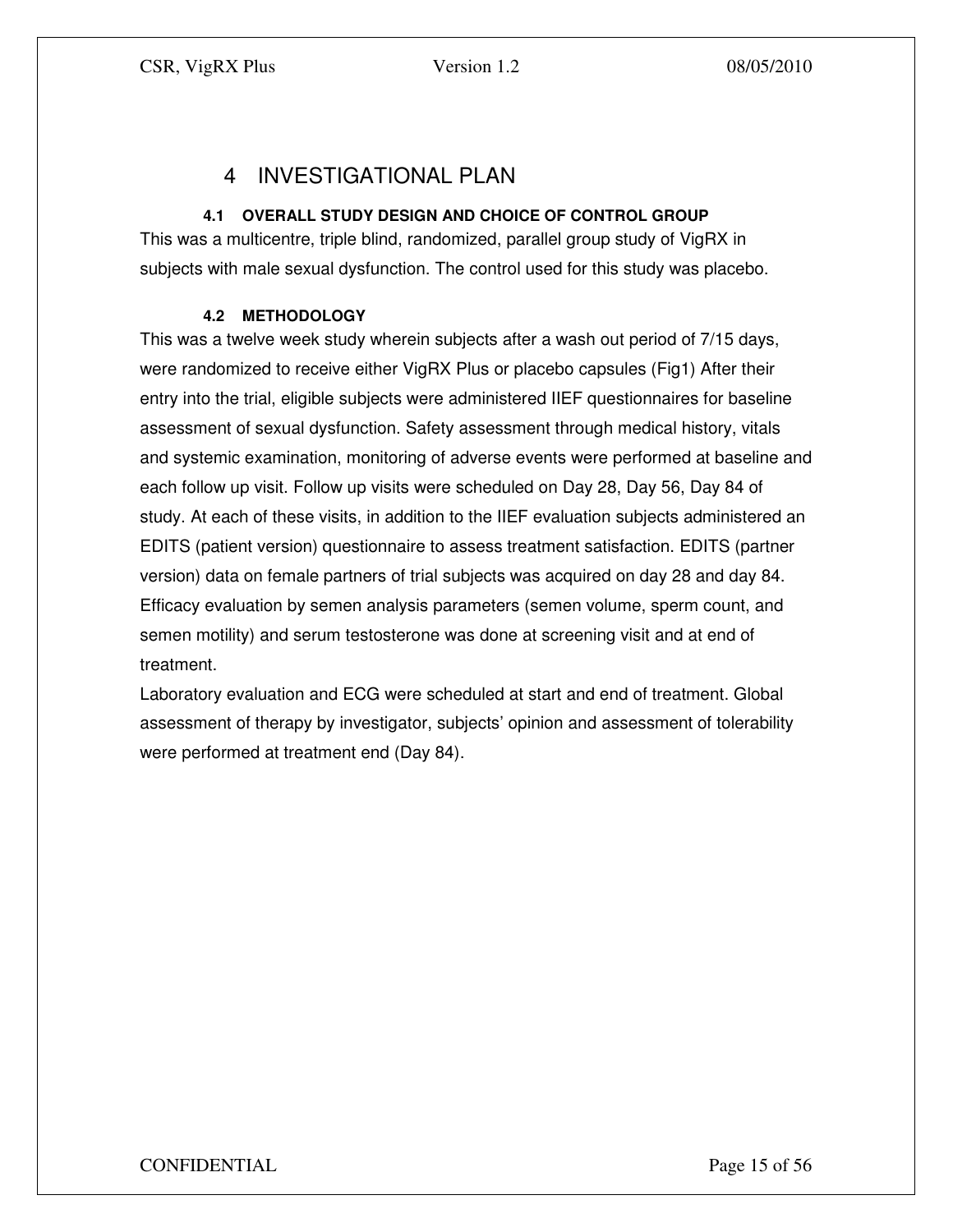A detailed schedule of study visits and procedures are displayed in Table 1

Table 1. Visit specific schedule

|                                          | <b>Screening</b>         |                              | <b>Baseline</b>          |                          |                          |                          |
|------------------------------------------|--------------------------|------------------------------|--------------------------|--------------------------|--------------------------|--------------------------|
| <b>Parameters</b>                        | (Day -7/-15)             |                              | (Day 1)                  | <b>Day 28</b>            | Day 56                   | Day 84                   |
| <b>Subject Informed</b>                  | $\times$                 |                              |                          |                          |                          |                          |
| <b>Consent</b>                           |                          |                              |                          |                          |                          |                          |
| <b>Subject's Female</b>                  |                          |                              |                          |                          |                          |                          |
| <b>Partner Informed</b>                  |                          |                              |                          | X                        |                          |                          |
| <b>Consent</b>                           |                          |                              |                          |                          |                          |                          |
| <b>Vitals</b>                            | X.                       |                              | X                        | X                        | $\mathsf{x}$             | X                        |
| <b>Systemic</b>                          | X                        |                              | X                        | X                        | X.                       | X.                       |
| Examination                              |                          |                              |                          |                          |                          |                          |
| <b>TSH</b>                               | $\overline{\mathsf{x}}$  |                              | $\overline{\phantom{a}}$ | $\overline{\phantom{a}}$ | $\overline{\phantom{0}}$ | $\overline{\phantom{a}}$ |
| S. Prolactin                             | $\overline{\mathsf{x}}$  |                              |                          |                          |                          |                          |
| S. Testosterone                          | $\overline{\mathsf{x}}$  |                              | $\blacksquare$           | $\overline{\phantom{0}}$ | $\overline{\phantom{0}}$ | X                        |
| <b>CBC &amp; ESR</b>                     | $\overline{\mathsf{x}}$  |                              | $\overline{a}$           | $\overline{\phantom{0}}$ | $\overline{a}$           | X                        |
| <b>ECG</b>                               | $\overline{\mathsf{x}}$  |                              | $\overline{a}$           | $\mathbf{r}$             | ÷.                       | X                        |
| <b>Serum Creatinine</b>                  | X.                       |                              | $\overline{a}$           | $\overline{a}$           | $\overline{a}$           | X                        |
| <b>Urine Routine</b>                     | X.                       |                              |                          | $\overline{a}$           | $\overline{\phantom{a}}$ | X                        |
| <b>RBS</b>                               | $\overline{\mathsf{x}}$  |                              | $\overline{\phantom{a}}$ | $\overline{\phantom{0}}$ | $\overline{\phantom{0}}$ | $\overline{\phantom{a}}$ |
| <b>SGPT</b>                              | $\mathsf{X}$             |                              | $\overline{\phantom{a}}$ | $\overline{\phantom{0}}$ | $\overline{\phantom{0}}$ | $\overline{\mathsf{x}}$  |
| <b>Semen Analysis</b>                    | X                        |                              | $\overline{\phantom{a}}$ | $\overline{\phantom{a}}$ | $\overline{\phantom{a}}$ | X                        |
| <b>IIEF T Questionnaire</b>              | X.                       | WASHOUT PERIOD (DAY-7/DAY 15 | X                        | X                        | $\times$                 | X                        |
| <b>EDITS Questionnaire</b>               |                          |                              |                          | X                        | $\times$                 | X                        |
| (patient version)                        |                          |                              |                          |                          |                          |                          |
| <b>EDITS Questionnaire</b>               |                          |                              |                          | X                        |                          | X                        |
| (partner version)                        |                          |                              |                          |                          |                          |                          |
| <b>Subject Diary</b>                     |                          |                              | X                        | X                        | X.                       | X                        |
| <b>Dispensing of Study</b>               |                          |                              | X                        | X                        | X.                       |                          |
| <b>Medication</b>                        |                          |                              |                          |                          |                          |                          |
| <b>Monitoring of</b>                     |                          |                              |                          |                          |                          |                          |
| <b>Adverse / Serious</b>                 |                          |                              | X                        | X                        | X                        | X                        |
| <b>Adverse Events</b>                    |                          |                              |                          |                          |                          |                          |
| IP compliance                            | $\blacksquare$           |                              | $\overline{\phantom{0}}$ | X                        | X                        | X                        |
| Global assessment by<br>the investigator | $\overline{\phantom{a}}$ |                              | $\qquad \qquad -$        | $\overline{\phantom{a}}$ | $\overline{\phantom{0}}$ | X                        |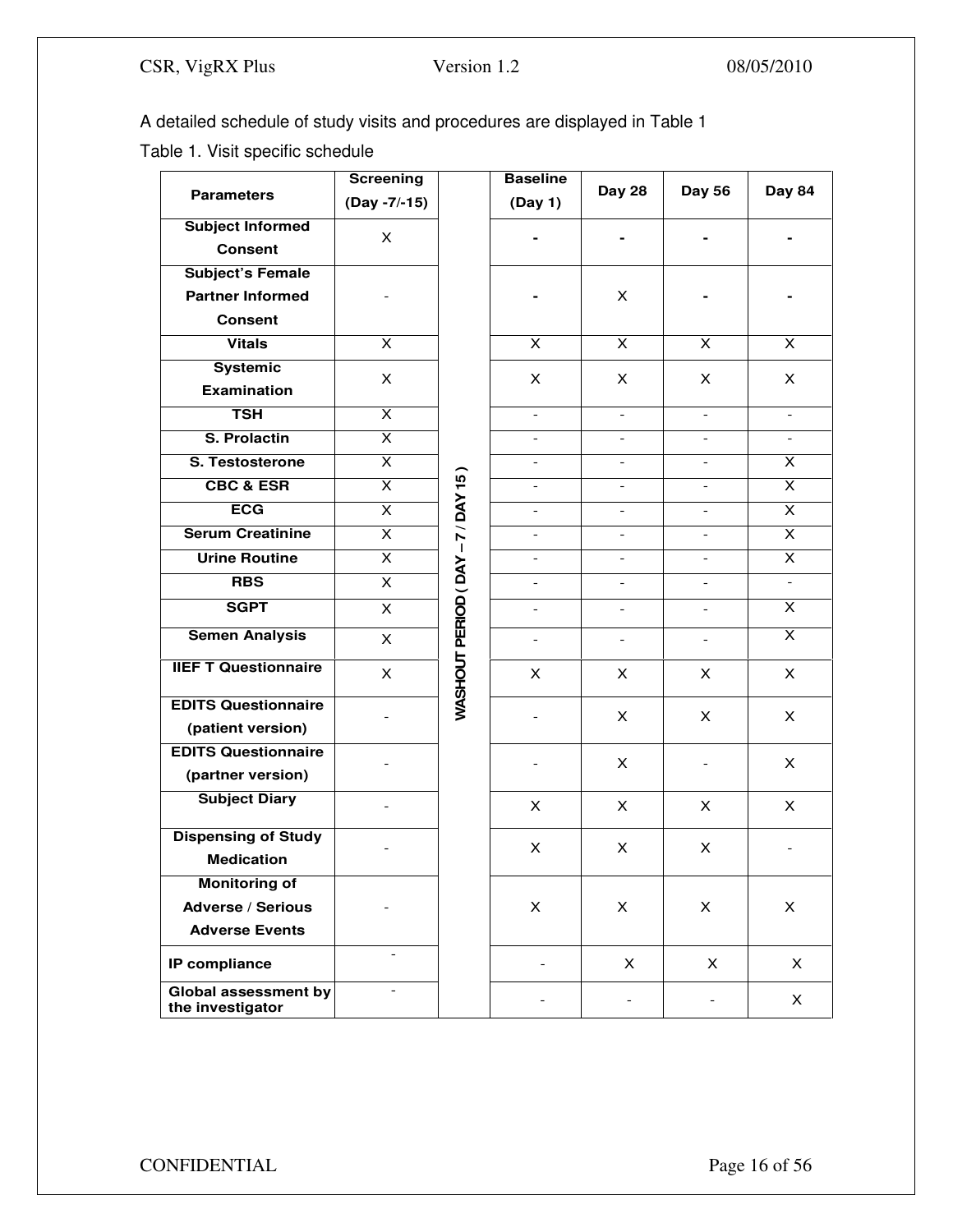# Fig 1 : Study design



# **4.3 SELECTION OF STUDY POPULATION**

# 4.3.1 INCLUSION CRITERIA

Patients satisfying all of the following inclusion criteria were to be included in the study

- 1. Male aged between 25-50 years
- 2. Subject having a monogamous, heterosexual relationship
- 3. Male subjects with IIEF-A score 11 to 23 & IIEF-B score 21 to 35 at screening visit & baseline visit
- 4. Subject provides written informed consent and comes for regular follow up

# 4.3.2 EXCLUSION CRITERIA

Patients meeting any of the following exclusion criteria were to be excluded from the study

- 1. Subjects with major psychiatric disorders
- 2. Has a history of stroke, myocardial infarction, coronary artery disease, cardiac failure, angina, life-threatening arrhythmia within the past 6 months.
- 3. Has a history of diabetes
- 4. Has a history of spinal cord injury or a radical prostatectomy or radical pelvic surgery.
- 5. Has anatomical deformity of the penis which has a severe effect on sexual functioning
- 6. Is a k/c/o HIV / AIDS
- 7. Is know to suffer from sexually transmitted diseases(STDs) at screening visit

# CONFIDENTIAL Page 17 of 56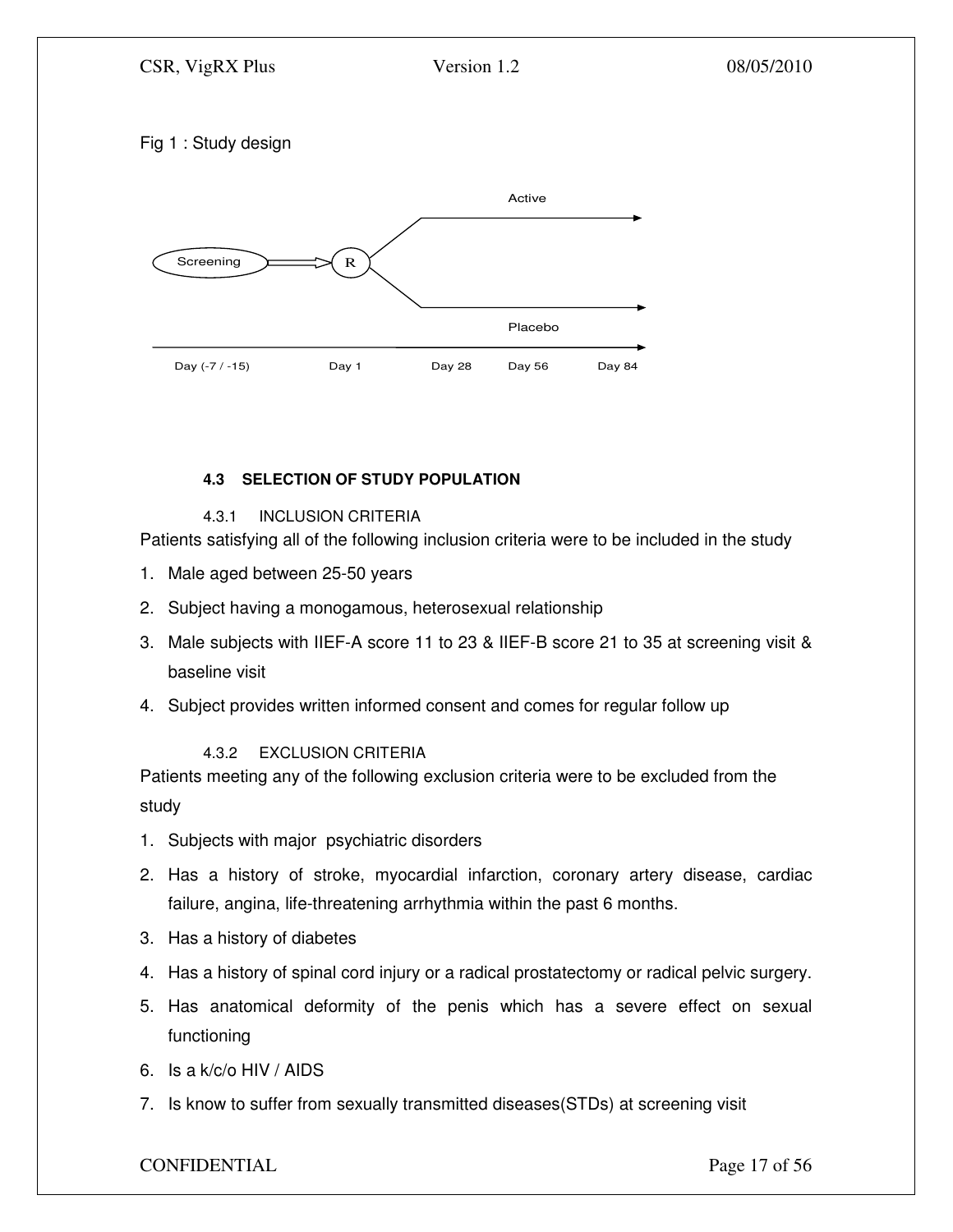- 8. Chronic Alcoholics showing withdrawal symptoms or subjects having medication (opiates etc) or drug (marijuana, cocaine etc)/ Nicotine/Caffeine dependence
- 9. Is using medications that are known to cause sexual dysfunction (cimetidine, spironolactone, thiazides, β-adrenergic blockers, anti- depressants etc.)
- 10. Has a major illness that in the opinion of the investigator would interfere with the conduct of the study.
- 11. Has participated in a clinical drug study within the last 30 days prior to entering this study.
- 12. Subject with Liver dysfunction as evidenced by SGPT level of 1.5 X ULN.
- 13. Subject with Renal dysfunction as evidenced by Serum Creatinine level of 1.5 X ULN.
- 14. Has an abnormal thyroid stimulating hormone (TSH) level lower than 30% of LLN or more than 30% of ULN.
- 15. Has erectile dysfunction caused by neurological or endocrine factors such as hyperprolactinemia or low serum testosterone levels (<200 ng/dl).
- 16. Subjects already taking any medications for the study indication & do not wish to discontinue the same
- 17. Subject not ready to sign the consent & unable to comply with the protocol
- 18. Subjects whose female partners are Pregnant

# 4.3.3 WITHDRAWAL CRITERIA

Subjects meeting any of the following criteria were to be withdrawn from the study

- Earnest request of the subject assigning a reason for the same.
- Discretion of the Investigator.
- Repeated protocol criteria deviations.
- Serious adverse events where continuation of study possess serious risk to the subject.
- Subject has consumed less than 80% of the total dose that needs to be consumed in the period between follow-ups and in the opinion of the investigator needs to be withdrawn from the study
- Subject consumes any other medicines used for the treatment of Sexual Dysfunction.

# CONFIDENTIAL Page 18 of 56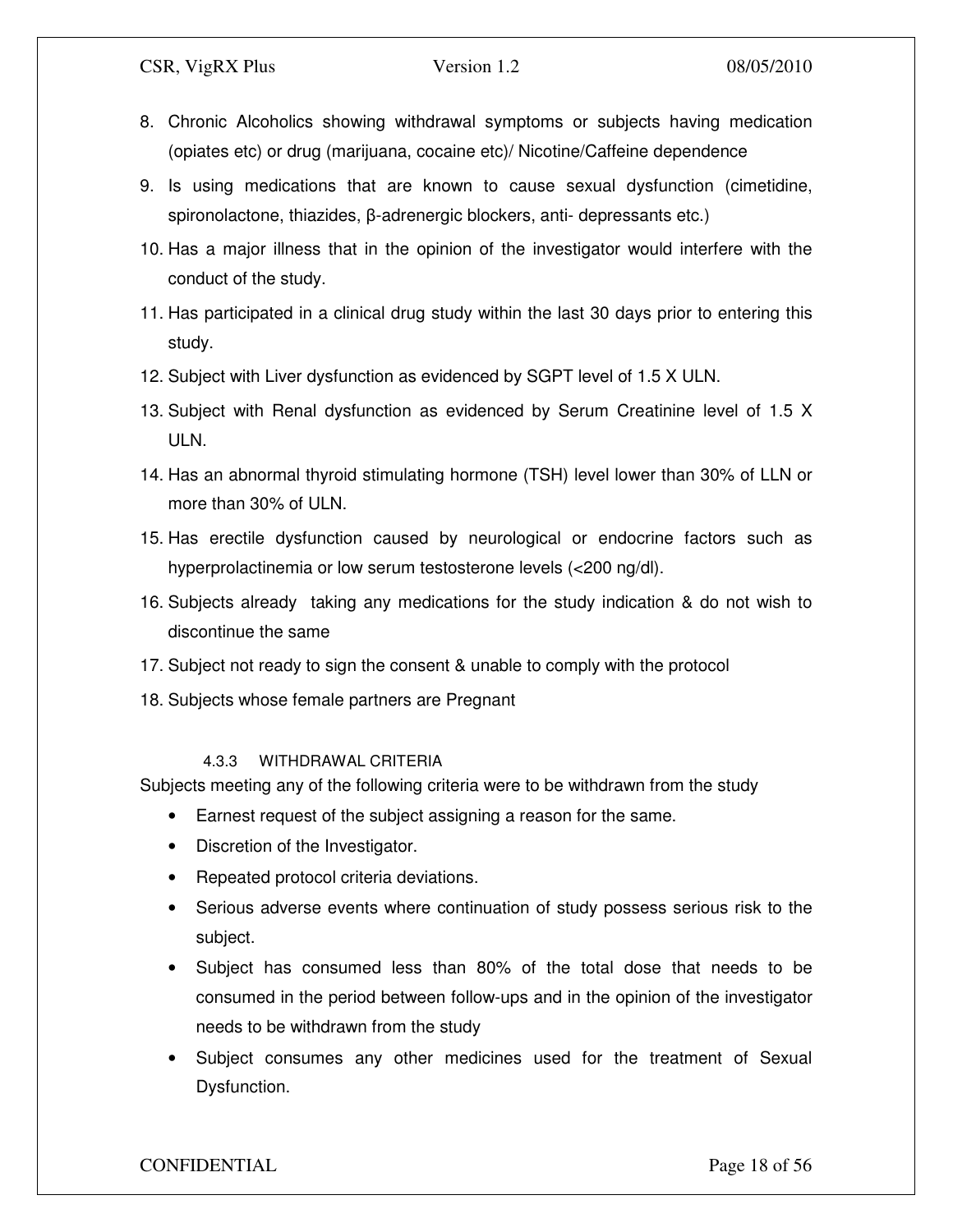• Subject consumes any medications that are mentioned in the list of prohibited medications.

# 4.3.4 DROP OUT / LOST TO FOLLOW UP CRITERIA

Subject was to be considered as a dropout if he does not report for the follow up within – 5 or + 5 days of his scheduled visit day but does report to investigator later and in the opinion of the investigator needs to be consider as drop out.

Subject was to be considered as a lost to follow up if he does not report to investigator at all after a particular follow up visit during therapy period**.** 

# **4.4 TREATMENTS ADMINISTERED**

#### 4.4.1 IDENTITY OF INVESTIGATIONAL PRODUCT

Each capsule of VigRX Plus contains the following

Table 2.Composition of VigRX Plus

| <b>Ingredients</b>                          | <b>Part used</b> | Actual wt / caps |
|---------------------------------------------|------------------|------------------|
| (Latin Names)                               |                  | (mg)             |
| Panax ginseng (Korean Red Ginseng)          | Root             | 100.000          |
| Serenoa repens (Saw Palmetto)               | Berry            | 100.000          |
| Crataegus rivularis (Hawthorne)             | Berry            | 100.000          |
| Ginkgo biloba                               | Leaf             | 100.000          |
| Turnera diffusa (Damiana)                   | Leaf             | 100.000          |
| <b>Tribulus terrestris</b>                  | Vine             | 075.000          |
| Erythroxylum catuaba                        | <b>Bark</b>      | 050.000          |
| Ptychopetalum olacoides (Muira Puama)       | Bark             | 050.000          |
| Cuscuta chinensis                           | Seed             | 025.000          |
| Epimedium sagittatum                        | Leaf             | 015.000          |
| Bioperine (extract from Piper nigrum fruit) | -                | 005.000          |
| <b>Total amount</b>                         |                  | 720.000          |

Additional ingredients: dicalcium phosphate, cellulose, croscarmellose sodium, stearic acid, silicon dioxide, magnesium stearate, FD&C Red #40

Presentation: White plastic bottles each containing 128 capsules

Placebo capsules were similar to IP in appearance and were made up of CMC

(Carboxymethyl cellulose)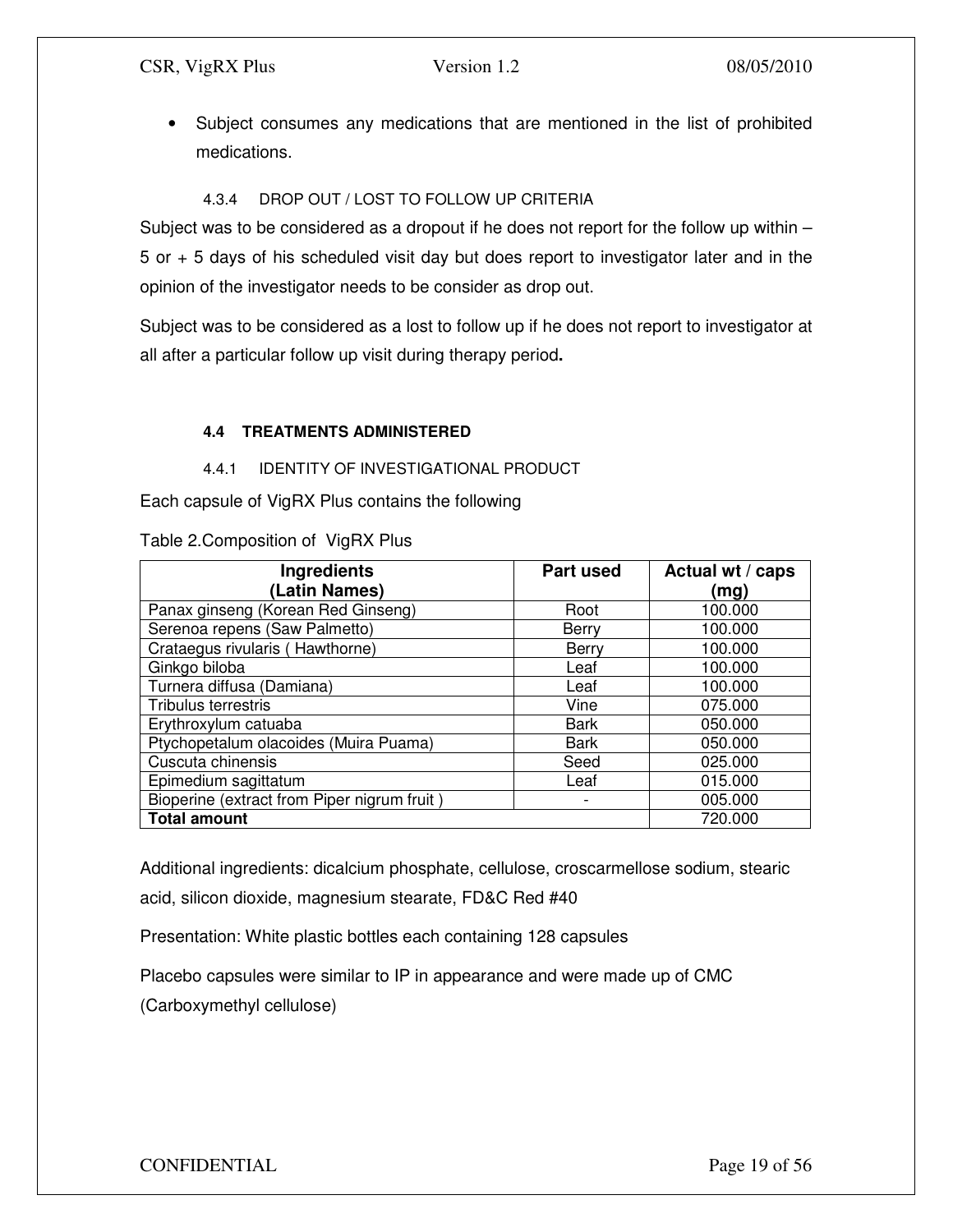# 4.4.2 DOSES AND ADMINISTRATION

VigRX Plus and placebo were to be taken orally with meals at a dose of 2 capsules twice daily for 12 weeks. Each capsule contained 360 mg of the active composition mentioned above. The IP and placebo were administered to subjects in the following regimen. Table 3. Treatment regimen

| Group                       | <b>Morning</b>              | <b>Night</b>                 | <b>Route of</b><br><b>Administration</b> | <b>Treatment</b><br><b>Duration</b> |
|-----------------------------|-----------------------------|------------------------------|------------------------------------------|-------------------------------------|
| <b>VigRX</b><br><b>Plus</b> | 2Capsules* of<br>VigRX Plus | 2 Capsules* of<br>VigRX Plus | ORAL<br>(Capsules to be                  | 12 weeks<br>(from day 1             |
| <b>Placebo</b>              | 2 Capsules of<br>Placebo    | 2 Capsules of<br>Placebo     | taken with meals)                        | tο<br>day 84)                       |

*\*Each capsule contained 360 mg of the active composition of VigRx Plus* 

# 4.4.3 BLINDING AND RANDOMISATION

A total of 72 subjects were expected to be recruited from the investigator's clinical practices or referring physicians. Each subject satisfying the inclusion/exclusion criteria was to be recruited in the study and be assigned to one of the treatment groups according to a randomization schedule. A research coordinator, who was not directly involved in trial-related activities, performed the randomization and blinding to avoid bias.

# 4.4.4 PRIOR AND CONCOMITANT THERAPY

During the course of the study, the subjects were prohibited from consuming any other medication used in the treatment of Male Sexual Dysfunction. A list of medications prohibited in the study is provided in Appendix 10.1.1. No other herbal medication other than that dispensed during the study was allowed. Subjects who were required to take medicines for any other complaints were to do so only in consultation with the Investigator. Use of any concomitant medication was to be recorded in the case report form (CRF). Subjects were not advised any specific lifestyle & dietary changes upon enrolment in the study & throughout the duration of the study.

# 4.4.5 TREATMENT COMPLIANCE

In order to ensure treatment compliance, adequate instructions were to be given to subjects regarding trial procedures during the informed consent process. Subjects were provided with a memory card for follow up visits and test requisition forms for laboratory investigations. At each visit, a record of dispensed and returned medication was to be maintained to determine subject's compliance to treatment.

# CONFIDENTIAL Page 20 of 56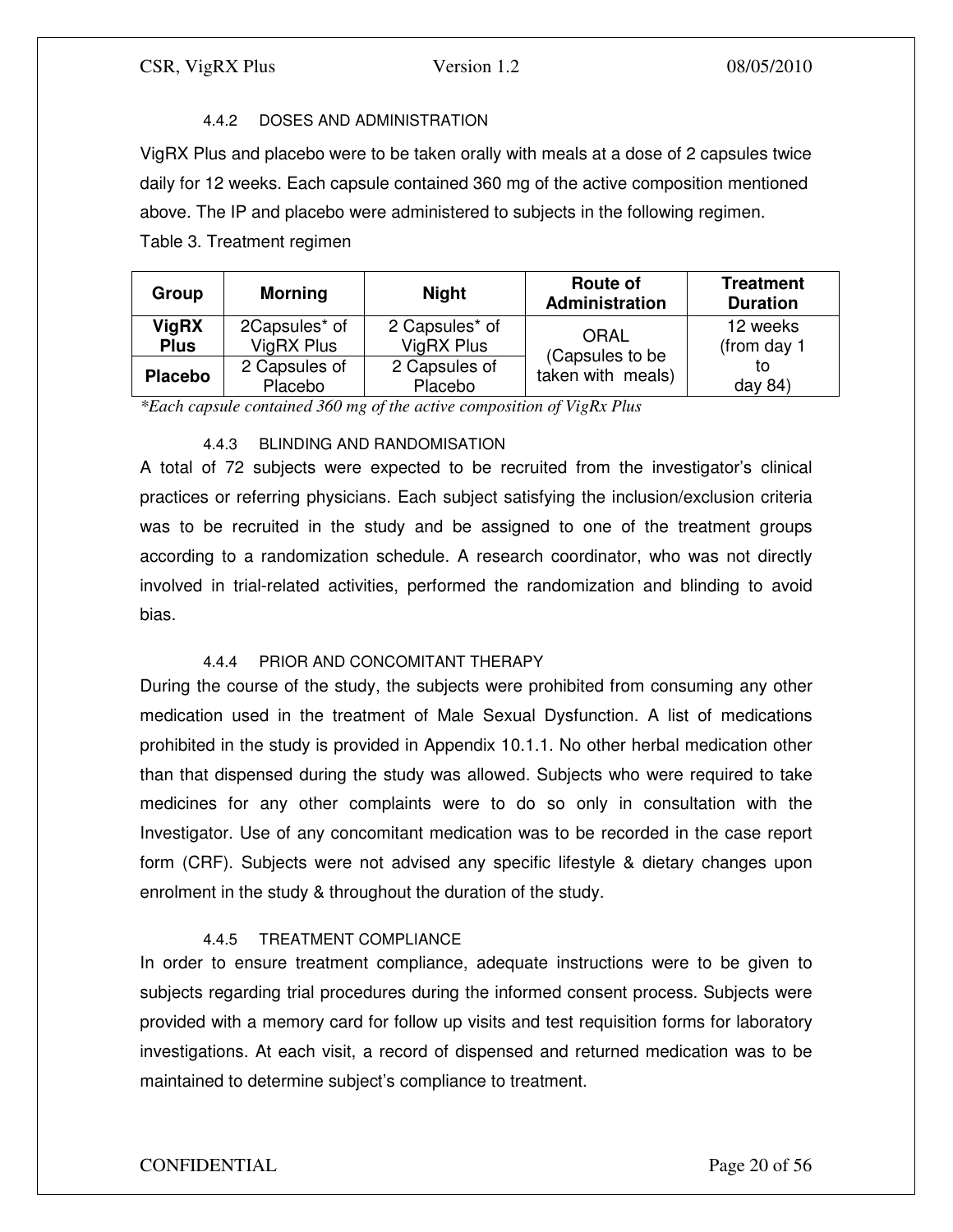#### **4.5 EFFICACY AND SAFETY VARIABLES**

#### 4.5.1 PRIMARY EFFICACY VARIABLES

#### **4.5.1.1 INTERNATIONAL INDEX OF ERECTILE FUNCTION -ERECTILE FUNCTION DOMAIN (IIEF-A)**

It is an internationally accepted instrument described by Rosen et al  $8$  for measuring erectile dysfunction and monitoring response to treatment.

The erectile function domain (items1-6 of the index) designated as IIEF A in this study was used to measure erectile dysfunction. It provided information on the subject's ability to achieve and maintain an erection. The erectile function domain consists of six questions concerning erection frequency (question [Q]1), erection firmness (Q2), frequency of partner penetration (Q3), frequency of maintaining erection after penetration (Q4), ability to maintain erection to completion of intercourse (Q5), and confidence in achieving and maintaining erection (Q6), all during the previous 4 weeks. The primary efficacy variable consisted of the change in mean erectile function domain score (IIEF A) from baseline to end point.

# 4.5.2 SECONDARY EFFICACY VARIABLES

# **4.5.2.1 INTERNATIONAL INDEX OF ERECTILE FUNCTION- TOTAL (IIEF-TOTAL)**

The IIEF addresses the relevant domains of male sexual function (erectile function, orgasmic function, sexual desire, intercourse satisfaction, and overall satisfaction), is psychometrically sound, and has been linguistically validated in 10 languages. This questionnaire is readily self-administered in research or clinical settings. The IIEF demonstrates the sensitivity and specificity for detecting treatment-related changes in patients with erectile dysfunction<sup>8</sup>.

Each item on the IIEF questionnaire is scored on 5 point Likert scale. Scores for each domain are variable and total score range is 5 to 75. Maximum possible score for erectile function is 30. The complete IIEF questionnaire is provided as Appendix 10.1.3

# CONFIDENTIAL Page 21 of 56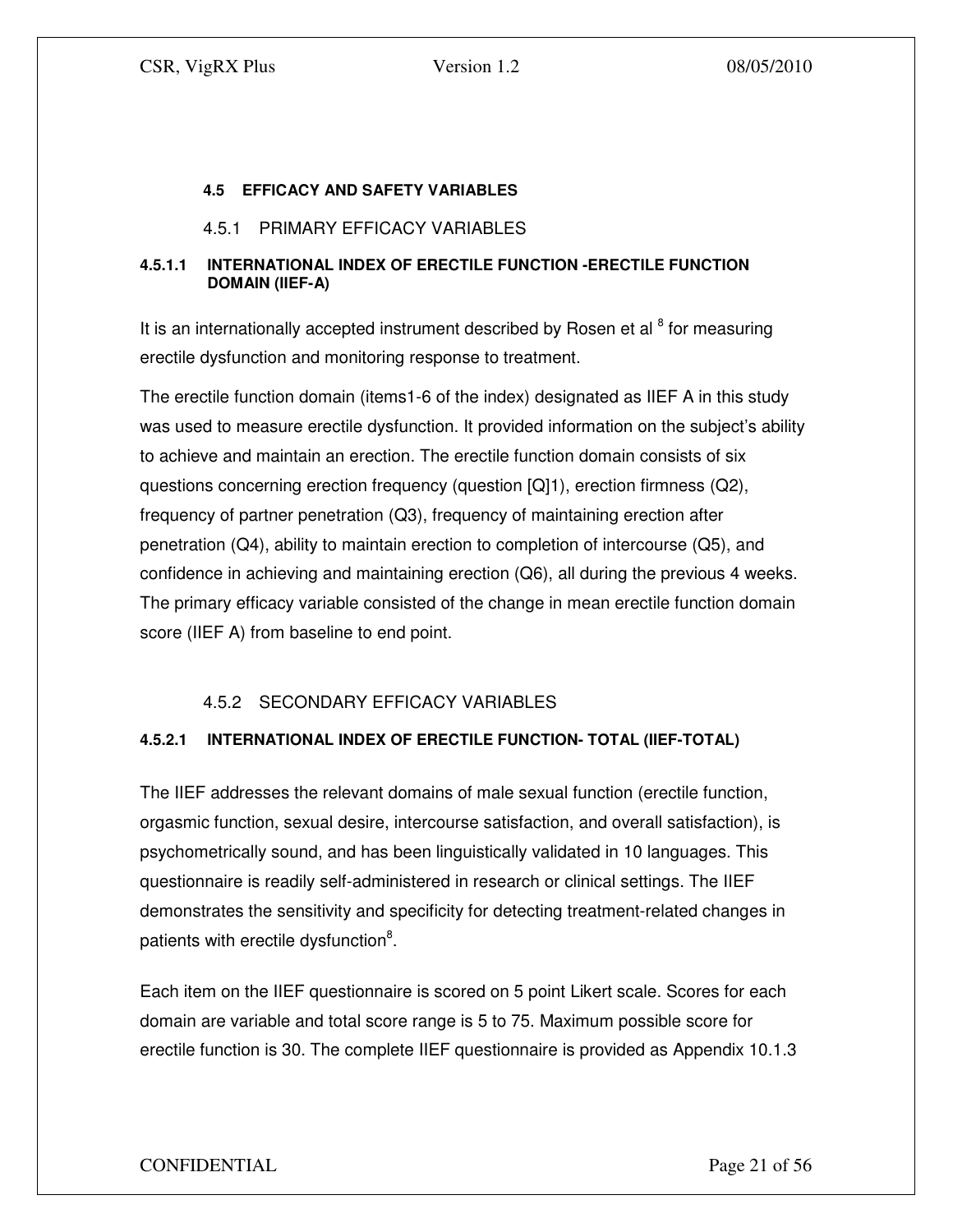#### **4.5.2.2 INTERNATIONAL INDEX OF ERECTILE DYSFUNCTION (OTHER THAN THE ERECTILE FUNCTION DOMAIN)-(IIEF B)**

The section of the international index other than the erectile function domain, designated as IIEF B in this study, was used to measure other aspects of sexual dysfunction besides erectile dysfunction. It gives information on, orgasmic function, sexual desire, intercourse satisfaction and overall sexual satisfaction in a subject.

# **4.5.2.3 ERECTILE DYSFUNCTION INVENTORY OF TREATMENT SATISFACTION (EDITS-Patient and Partner version)**

Erectile Dysfunction Inventory of Treatment Satisfaction (EDITS) was developed by Althof, Corty et al  $9$  to examine the degree of satisfaction with different treatment modalities for ED. Separate questionnaires are available for both the subject and the subject's partner. With the partner version EDITS allows partner satisfaction an important determinant—especially for sexual dysfunction but seldom evaluated to be measured and investigated.

# **4.5.2.4 SEMEN ANALYSIS**

Semen analysis is a measure to determine the semen quality in terms of the ability of sperm to accomplish fertilization. A semen analysis does not diagnose fertility or infertility but provides a relative measure of semen quality compared to the general population of men. Since it is the sperm that is of importance to male fertility, semen quality involves both sperm quantity and quality.

Most available studies on oral phosphodiesterase inhibitors demonstrate a significant increase in sperm motility and viability both in vivo and in vitro, which seems to be enhanced at low doses and reduced at high concentrations <sup>10</sup>. In the current study semen analysis of subjects was conducted at screening and end of treatment to investigate whether administration of the VigRX Plus has any modifying effect on seminal parameters

The following parameters were measured in semen analysis:

- o Volume and consistency of semen
- $\circ$  Sperm count: Sperm count measures the concentration of sperm in a man's ejaculate. Anything over 20 million sperm per milliliter is considered normal.

# CONFIDENTIAL Page 22 of 56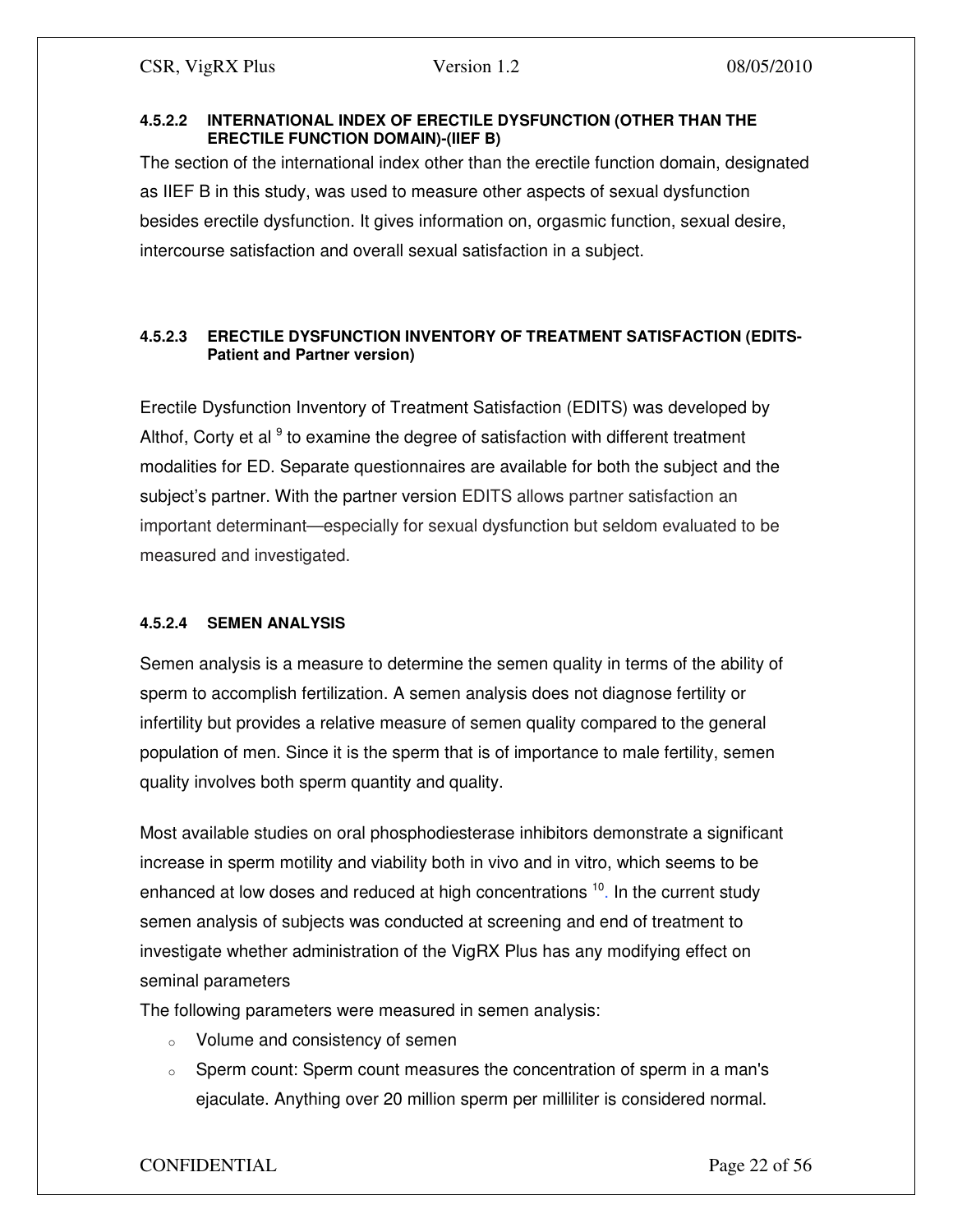$\circ$  Sperm motility describes the ability of sperm to move properly towards an ovum. A more specified measure is *motility grade*, where the motility of sperm are divided into four different grades:

**Grade IV**: Sperm with progressive motility. These are the strongest and swim fast in a straight line.

**Grade III**: (non-linear motility): These also move forward but tend to travel in a curved or crooked motion.

**Grade II**: These have non-progressive motility because they do not move forward despite the fact that they move their tails

**Grade I**: These are immotile and fail to move at all

The percentage of each motility grade was recorded after 1h, 2h, 3h and 6h of collection.

# **4.5.2.5 SERUM TESTOSTERONE**

While the role of testosterone in mediating penile erection may be largely unknown, routine testing of serum testosterone has been recommended for initial evaluation of ED. In this study serum testosterone levels were evaluated for changes from baseline to endpoint (Day 84) across the two study groups.

# **4.5.2.6 GLOBAL ASSESSMENT OF THERAPY BY INVESTIGATOR**

Global assessment of therapy was made by the investigator, based on the criteria described below:

| Excellent                                                                                              | Improvement in all the IIEF-A, IIEF-B, EDITS (patient & partner<br>versions) Questionnaires, Semen Analysis & Serum testosterone |  |  |  |  |
|--------------------------------------------------------------------------------------------------------|----------------------------------------------------------------------------------------------------------------------------------|--|--|--|--|
| Very Good<br>Improvement in IIEF-A, IIEF-B, EDITS (patient version) Questionnaires<br>& Semen Analysis |                                                                                                                                  |  |  |  |  |
| Good                                                                                                   | Improvement in IIEF-A, IIEF-B, EDITS (patient version) Questionnaires                                                            |  |  |  |  |
| Fair                                                                                                   | Improvement in IIEF-A & IIEF-B Questionnaires                                                                                    |  |  |  |  |
| Poor                                                                                                   | No Improvement                                                                                                                   |  |  |  |  |

Table 4. Criteria for global assessment by investigator

# **4.5.2.7 SUBJECT'S OPINION**

At the end of the study period, subjects were asked if they preferred to continue using of the study product in future, for their sexual dysfunction

# CONFIDENTIAL Page 23 of 56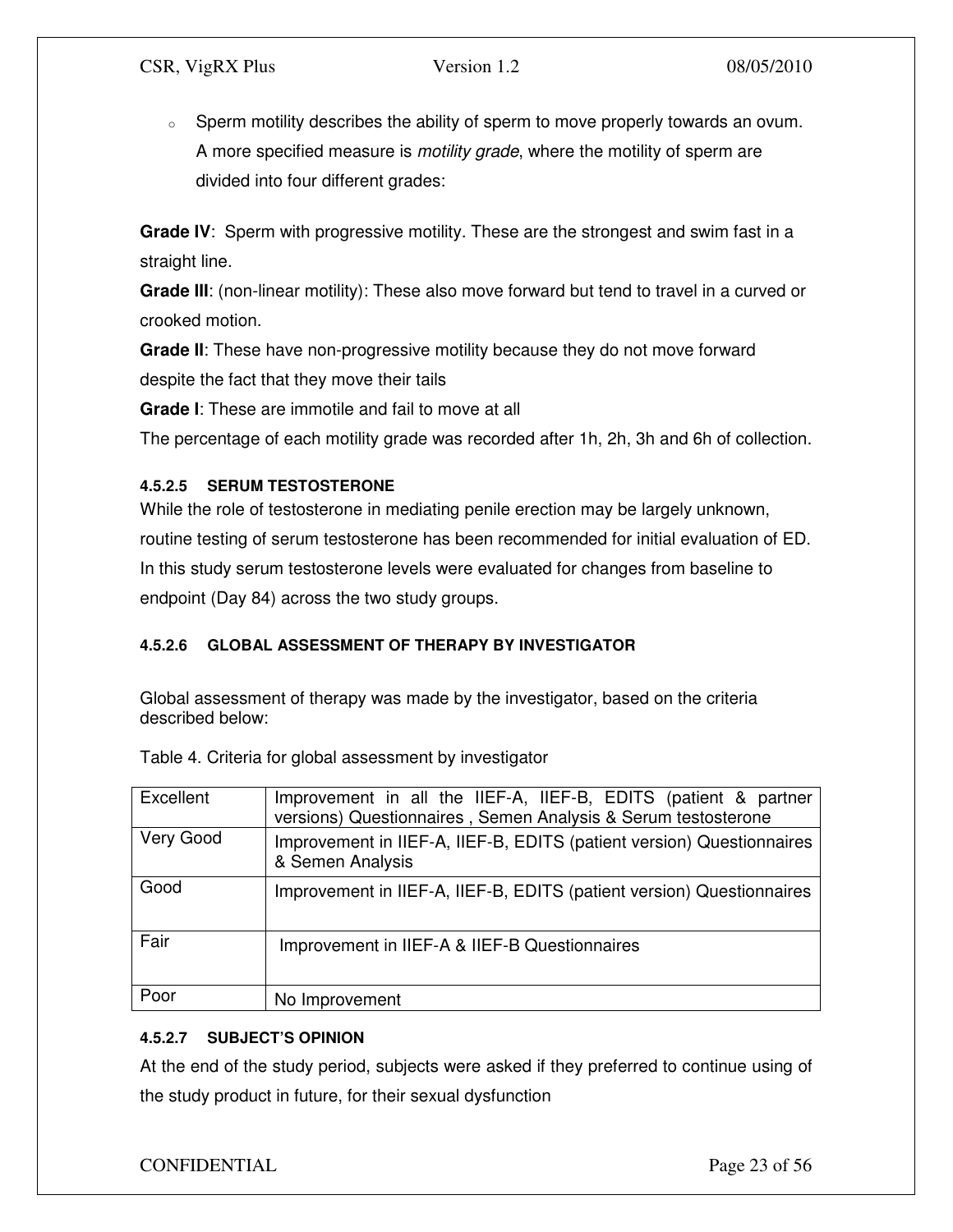# 4.5.3 APPROPRIATENESS OF MEASUREMENTS

The International Index of Erectile Function (IIEF) is a widely used, multi-dimensional self-report instrument for the evaluation of male sexual function. It is has been recommended as a primary endpoint for clinical trials of erectile dysfunction (ED) and for diagnostic evaluation of ED severity. The IIEF was developed in conjunction with the clinical trial program for Sildenafil, and has since been adopted as the 'gold standard' measure for efficacy assessment in clinical trials of ED and its use in classifying ED severity and prevalence. The IIEF meets psychometric criteria for test reliability and validity, has a high degree of sensitivity and specificity, and correlates well with other measures of treatment outcome. It has demonstrated consistent and robust treatment responsiveness in studies in USA, Europe and Asia, as well as in a wide range of etiological subgroups<sup>11</sup>.

**Limitations<sup>11</sup> -** The IIEF focuses only on current sexual functioning and provides superficial assessment of domains of sexual functioning other than erection. It does not provide any specific information about the partner relationship or sexual functioning of the partner. It could be argued that these are important areas for assessment in clinical practice. It was thus important to include EDITS questionnaire to assess treatment satisfaction of the partner.

# 4.5.4 SAFETY AND TOLERABILITY VARIABLES

Safety was assessed primarily through incidence of adverse events (AE), clinical and laboratory evaluation of the subject.

#### **4.5.4.1 ADVERSE EVENTS**

An adverse event is defined as any untoward medical occurrence in a subject who has been administered an investigational product and does not necessarily have a causal relationship. An adverse event can therefore be any unfavourable and unintended sign (including an abnormal laboratory finding), symptom or disease temporarily associated with the use of the IP whether or not related to the IP.

# CONFIDENTIAL Page 24 of 56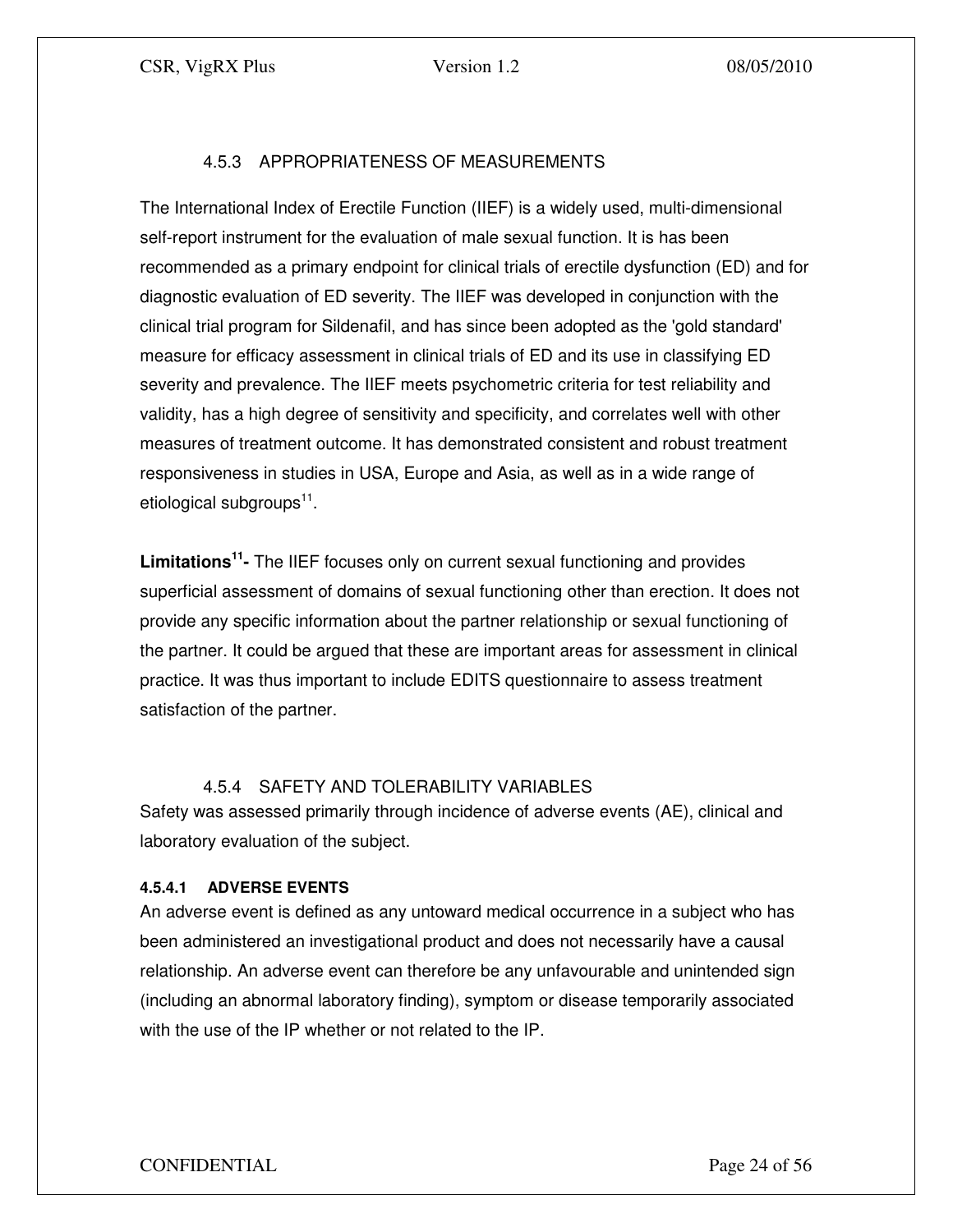Adverse events were further classified into serious and non-serious. Definition of serious adverse events (SAE) is described in Appendix 10.1.2 of this report. All adverse events whether serious or non serious, whether observed or reported by the patient were to be evaluated by the investigator and recorded in the AE section of the subject's case report form. Adverse event reporting required the severity of the event, treatment administered, any change in study drug, investigator attribution to study drug and outcome status to be documented in the CRF.

# **4.5.4.2 CLINICAL AND LABORATORY EVALUATION**

Physical examinations and monitoring of vital signs (systolic and diastolic blood pressure, respiration rate and pulse rate) were to be conducted at screening, baseline and at each follow up visit. Laboratory evaluations consisting of haematological, clinical chemistry and urinalysis parameters were required at the screening visit and at the end of treatment phase on Day 84. In addition, a 12-lead Electrocardiogram (ECG) was to be performed at these visits. Any clinically significant abnormality in any of the above mentioned safety parameters was to be recorded as an adverse event in the respective pages of the CRF.

# **4.5.4.3 TOLERABILITY**

In addition to the above mentioned safety parameters, subjects were asked to rate the tolerability of the IP based on the following criteria at the end of the treatment:

| Good | No side effects                                     |
|------|-----------------------------------------------------|
| Fair | Mild to moderate side effects                       |
| Poor | Severe side effects requiring withdrawal of subject |

Table 5. Assessment of tolerability

# **4.6 DATA QUALITY ASSURANCE**

Before study initiation, it was ensured that the protocol -stipulated study procedures were well-understood by the investigator and his study staff .The study was monitored regularly for compliance to ICH-GCP, protocol and regulatory requirements. At each monitoring visit, CRF entries were verified by comparing them with the source

# CONFIDENTIAL Page 25 of 56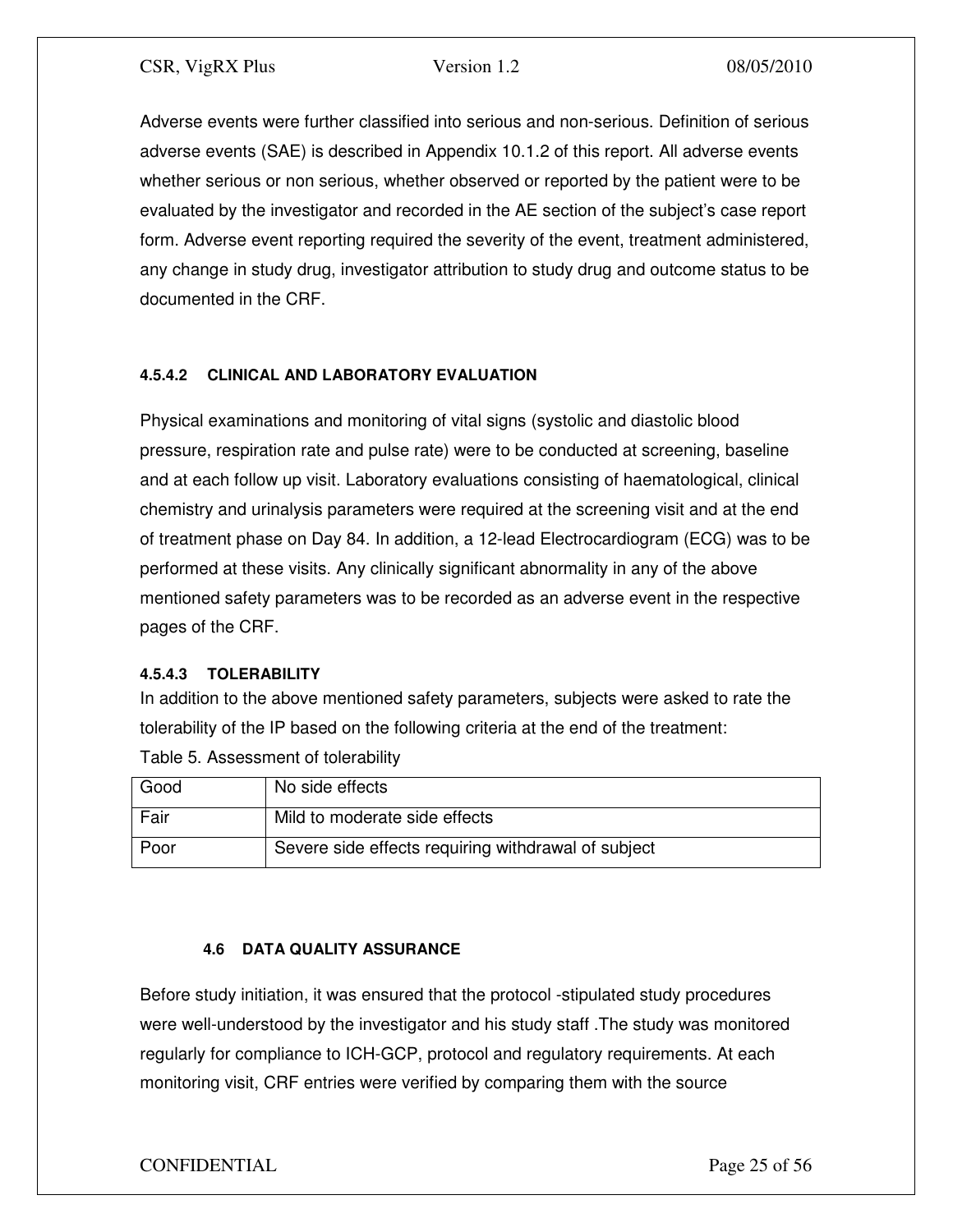documents before retrieving the case report forms. The monitor was to ensure that the investigator maintained accurate, timely, and complete records.

# **4.7 STATISTICAL METHODS**

# 4.7.1 SAMPLE SIZE ESTIMATION

For this exploratory pilot study, it was estimated that a sample size of 60 subjects would be sufficient to detect a difference in IIEF scores between VigRX Plus and placebo group at a significance level of 5%.

# 4.7.2 ANALYSIS POPULATIONS

Two types of populations were identified for analysis

Intention –To<sub>-</sub>Treat Population (ITT) population were subjects who were recruited into the study and who received at least one dose (or any portion of a dose) of study medication. Analysis of safety variables were done for the ITT population.

Per-Protocol (PP) population consisted of completed subjects i.e. all subjects who completed the study according to the following definition:

Definition for a completed case: Subject was considered a completed case if he fulfilled at least 84 days of treatment. (w.r.t. IIEF & EDITS patient version)

Note:

- For this study even those subjects whose female partners did not participate, were considered as completed subjects & their data were to be analyzed.
- EDITS partner version assessment was to be done for only those female partners who gave informed consent and for whom data was available.

Drop out, withdrawal and protocol deviation cases were to be reported and described.

Missing, unused and spurious data were to be identified and appropriately taken care of during the final analysis. Missing data was to be inserted using the last observation carried forward (LOCF) method.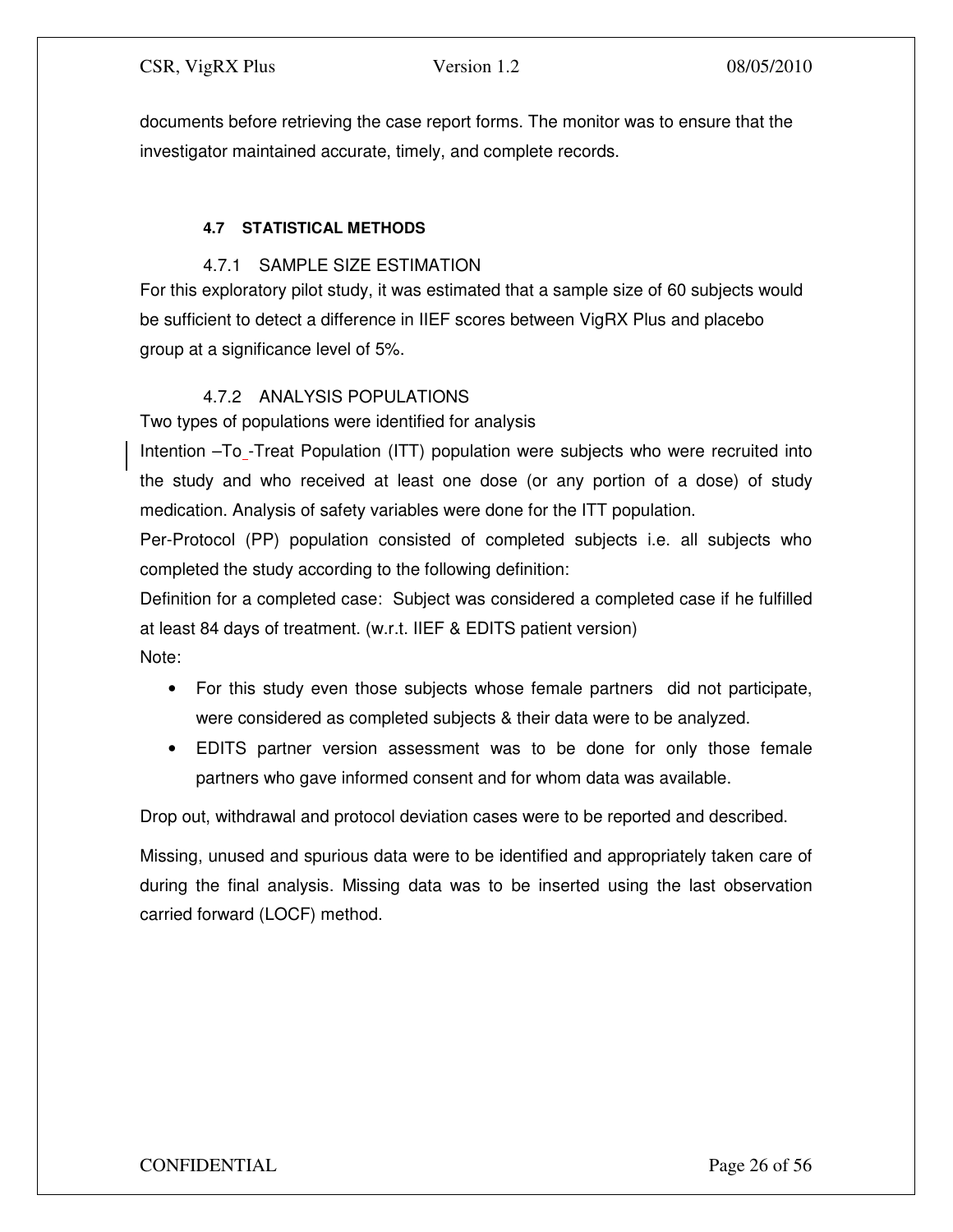# 4.7.3 HYPOTHESES

The null hypothesis  $(H_0)$  was that no difference exists in both primary and secondary end points between both the groups and the alternative hypothesis  $(H<sub>A</sub>)$  was that there exists a difference between the groups

# **Primary hypothesis:**

- 1. The score of IIEF-A will increase from baseline to Day 84.
- 2. This increase will be more in the active group as compared to placebo group.

# **Secondary hypotheses:**

The secondary hypotheses to be investigated were

- Levels of secondary response variables improve from Day 1 up to day 84 (to be tested per variable).
- The safety variables (CBC, ESR, Liver Profile, Renal Profile, & ECG) may not change from screening to day 84

# 4.7.4 METHODS OF ANALYSIS

- The final analysis was performed at the end of the study (Day 84) after database lock.
- Basic statistic evaluations include mean, standard deviation, median, min-max, etc…
- All efficacy and safety variables were exploratively analyzed and descriptively evaluated. Thereby the structure equality of the 2 arms was especially verified. Thus, initially univariate and co-variate analysis of all the variables (qualitative, quantitative and ordinal) was carried out to determine the basic features of data like range, central tendency, spread etc. Then all the variables were compared across the groups to see the broad differences between them.
- Descriptive statistics (mean, standard deviation and N for continuous and count variables; median, range and N for discrete variables) of the primary response variable (IIEF - A) and each of the secondary response variables was done using all data available.

# CONFIDENTIAL Page 27 of 56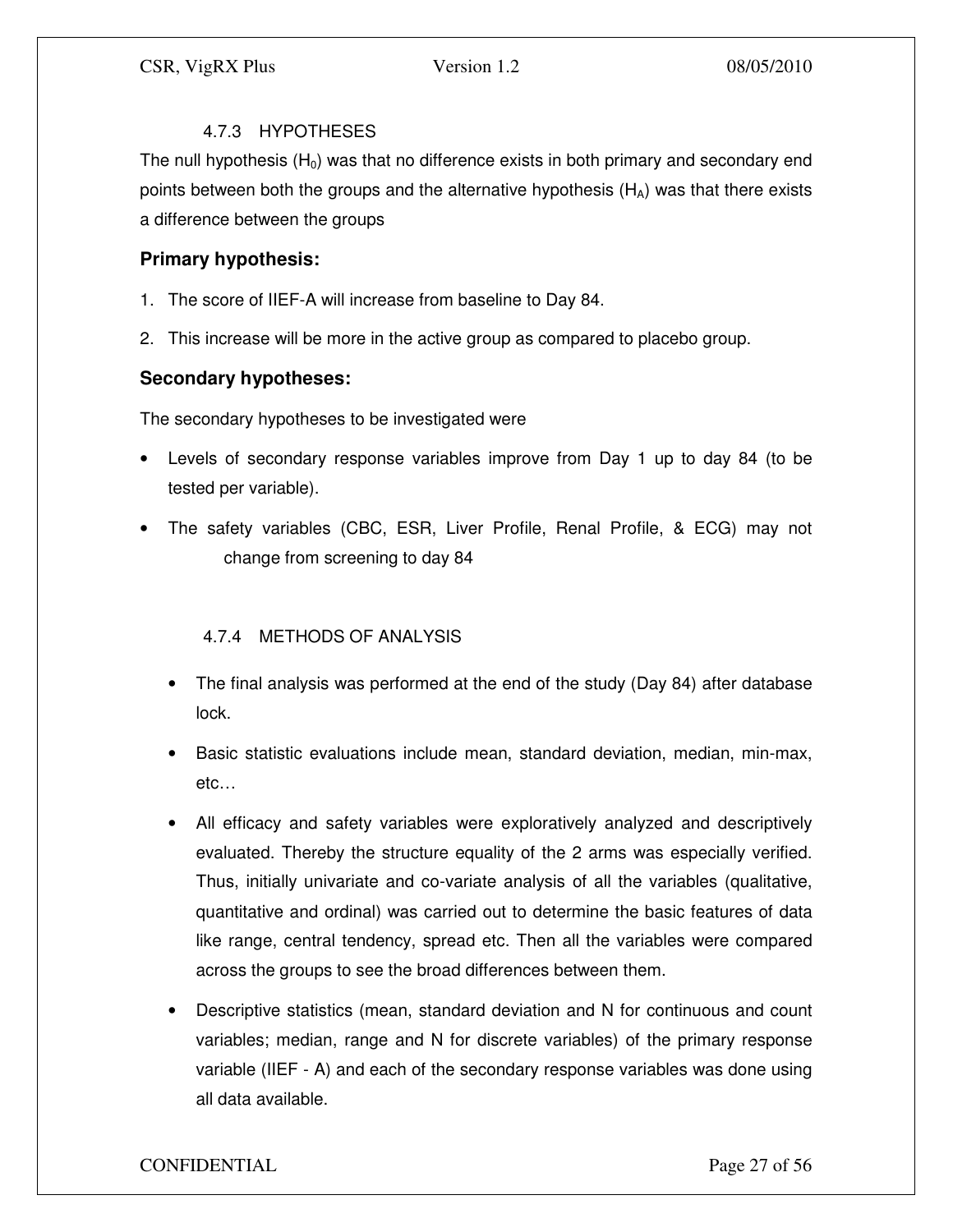- The primary endpoint the Erectile Function subscale of International Index of Erectile Function Questionnaire (IIEF-A) was compared between the treatment and placebo groups at baseline & end of treatment. Secondary Efficacy variables (IIEF-total, IIEF-B, EDITS Patient & Partner version, Semen Analysis, S. Testosterone) were also compared between the treatment and placebo groups at baseline & end of treatment. These were the quantitative variables and were mainly assessed by quantitative statistics. Adequate statistical tests such as the t test (paired for before and after data, unpaired if between the two groups), chisquare test, U-test, ANOVA, ANCOVA etc, were applied. Friedman/ Wilcoxon (for before and after data) Mann-Whitney (between the two groups) nonparametric test were used to confirm these results.
- Nominal variables in the study such as global assessment of therapy were assessed by the chi-square test.
- All statistical tests were performed at 5% significance level ( $p < 0.05$ ).
- For demographic and other remaining variables (vital parameters, clinical examination, and lab tests which include Complete Blood Count (CBC), ESR, SGPT, Creatinine and Routine Urine) are concerned, initially univariate analysis was carried out. They were then compared across the groups by adequate statistical tests such as the t test, chi-square test, U-test, etc.
- Adverse/Serious Adverse Events were analysed using appropriate statistical test.
- The following statistical softwares were used: SPSS 15, PEPI, EPI INFO 2000 and MS Excel XP.

# **Interim Analysis and Data Monitoring**

No interim analysis was planned for the trial.

CONFIDENTIAL Page 28 of 56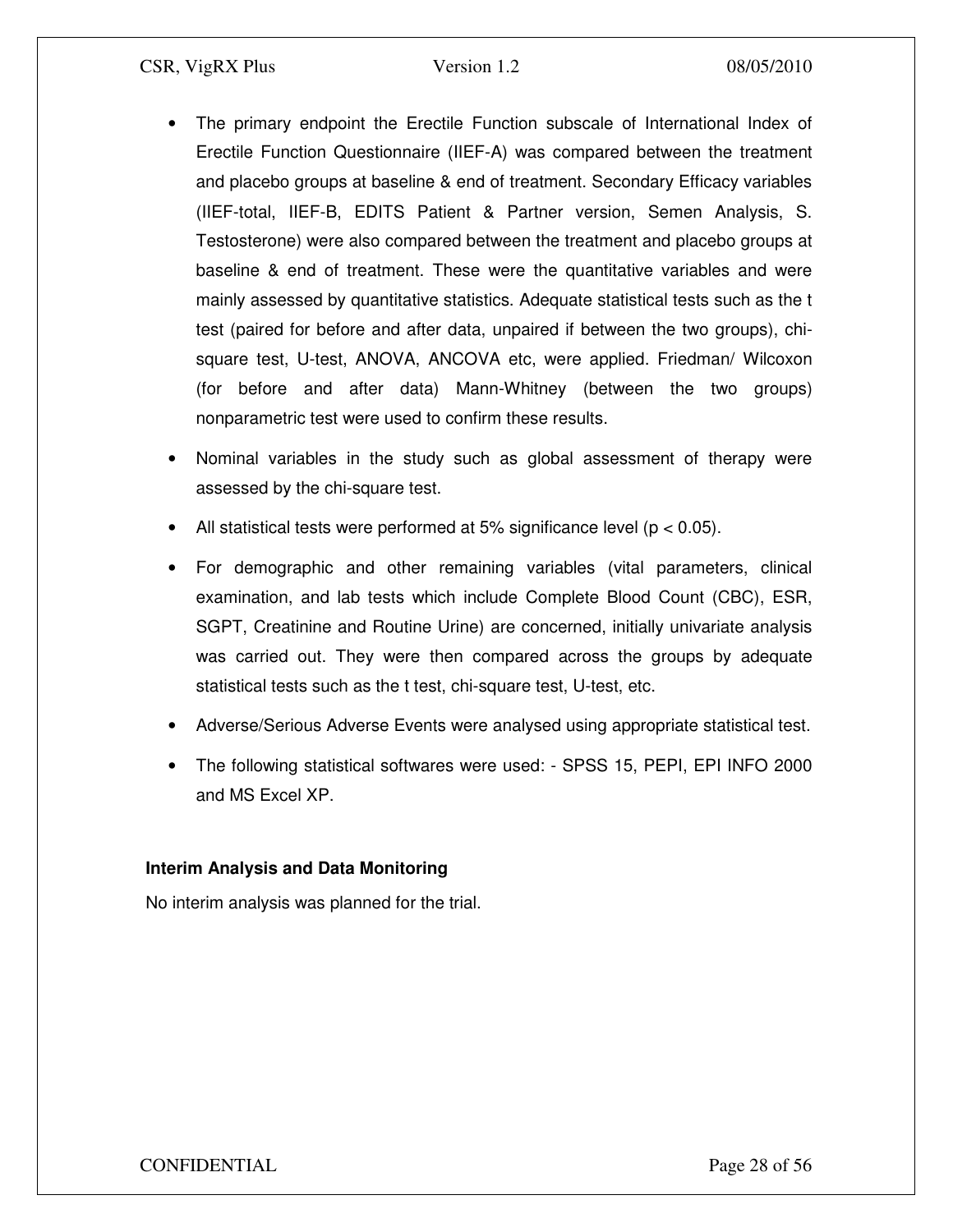# 5 STUDY PATIENTS

# **5.1 DISPOSITION OF PATIENTS**

Out of 108 patients screened, 78 were recruited into the study. Failure to meet the stipulated IIEF scores and laboratory abnormalities were the major reasons for screening failures (Table 6). The eligible subjects were randomized to receive either VigRX Plus or placebo. While one subject from the placebo group (VL/DM/63) was withdrawn due to his unwillingness to continue participation in the study after Day 56, two others(VL/DM/37and VL/DM/20 were lost to follow up after Day 28 and Day 56. Fig 2.displays the disposition of subjects in the study.

| Site ID  | <b>IIEF</b> | Laboratory abnormalities | Other |
|----------|-------------|--------------------------|-------|
| VL/DM/01 | 4           | 3                        | O     |
| VL/DM/02 |             | 6                        | 2     |
| VL/DM/03 |             |                          |       |
| VL/DM/04 |             | っ                        |       |
| VL/DM/05 | 3           | 3                        | ႒     |

Table 6. Reasons for screening failure

CONFIDENTIAL Page 29 of 56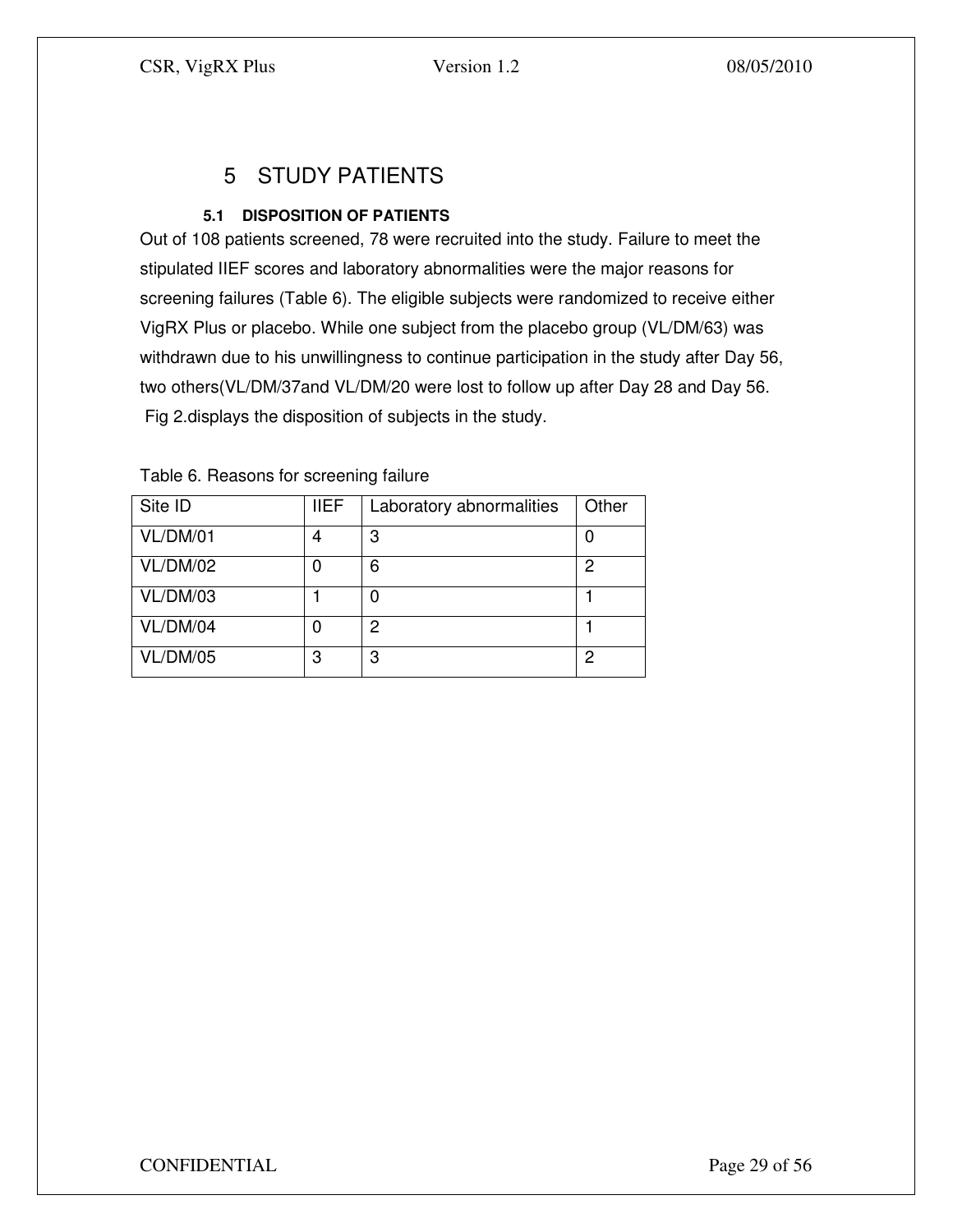

Fig 2. Disposition of patients

CONFIDENTIAL Page 30 of 56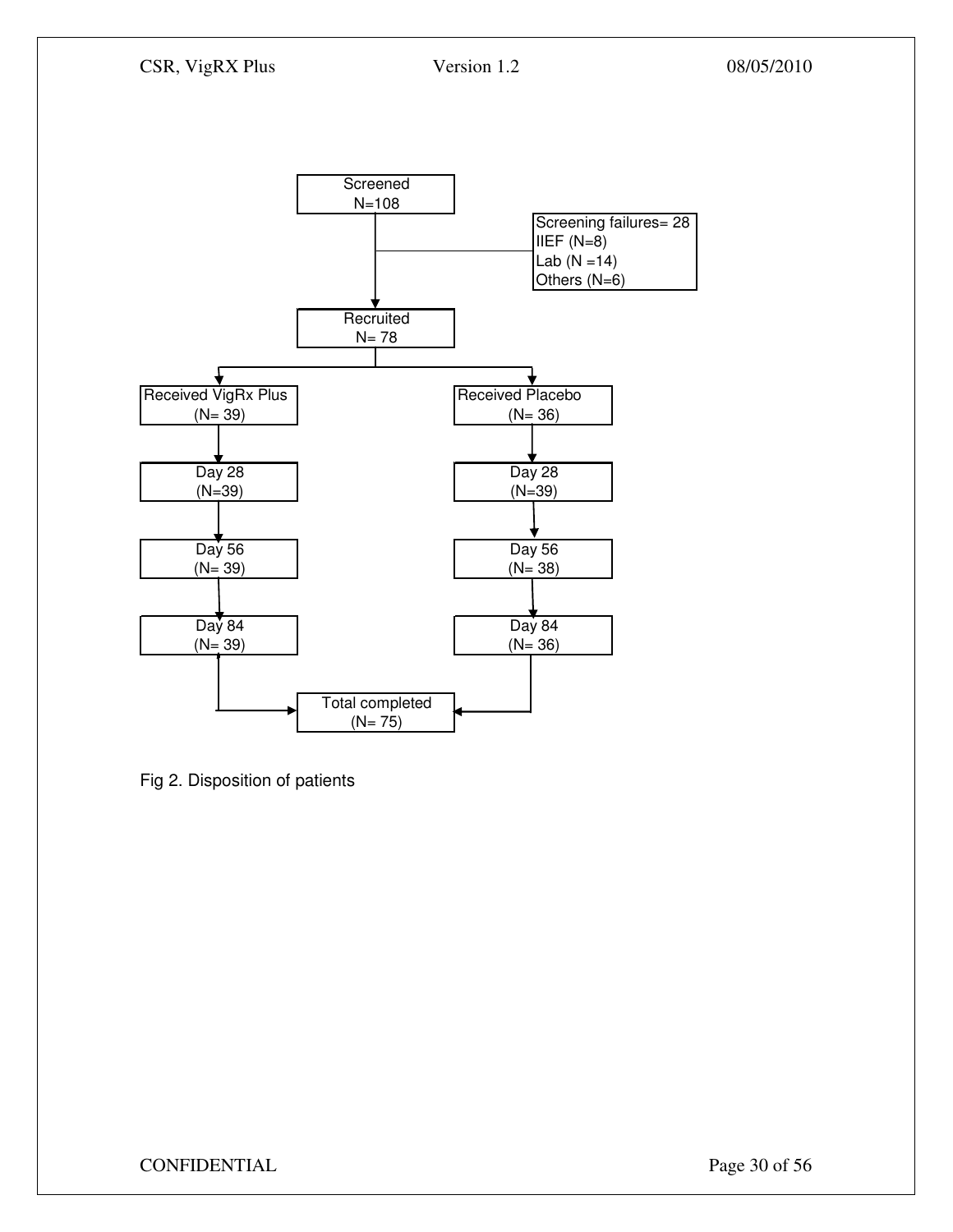# **5.2 PROTOCOL DEVIATIONS**

There were no major protocol violations which led to withdrawal of subjects from the study. A majority of the protocol deviations were related to due to delay in scheduled laboratory test or tests not conducted due to various reasons. Appendix 10.2.1 summarizes the protocol deviations at each study site.

# 6 EFFICACY EVALUATION

# **6.1 DATA SETS ANALYSED**

Analysis of safety (vital parameters) was done on an ITT population consisting of data on 78 subjects in whom at least one post baseline measurement was available. Analysis of laboratory parameters however was done only on subjects in whom complete data was available for screening and end of treatment visit.

Efficacy evaluation was performed on a per-protocol data set of completed cases, in which data on all the protocol stipulated visits was available for IIEF and EDITS questionnaires. Analysis of all other efficacy parameters were done for subjects in whom complete data is available for the respective parameter

# **6.2 DEMOGRAPHIC CHARACTERISTICS**

The two study groups appeared to be well balanced in terms of mean age of their subjects. (Table 7)

Table 7. Demographic characteristics

| Demographic characteristics        | VigRx Plus<br>$(N=39)$ | Placebo<br>$(N=39)$ |
|------------------------------------|------------------------|---------------------|
| Age (yrs.)                         | $35.23 \pm 13.24$      | $34.33 \pm 11.78$   |
| Values are expressed as mean ± 2SD |                        |                     |

# **6.3 PRE-EXISTING CONDITION/CONCOMITANT MEDICATIONS USED IN STUDY**

A list of concomitant medications used in the study is provided in Appendix 10.3. All concomitant medications used were indicated for pre-existing conditions of the subjects or for treatment of adverse events.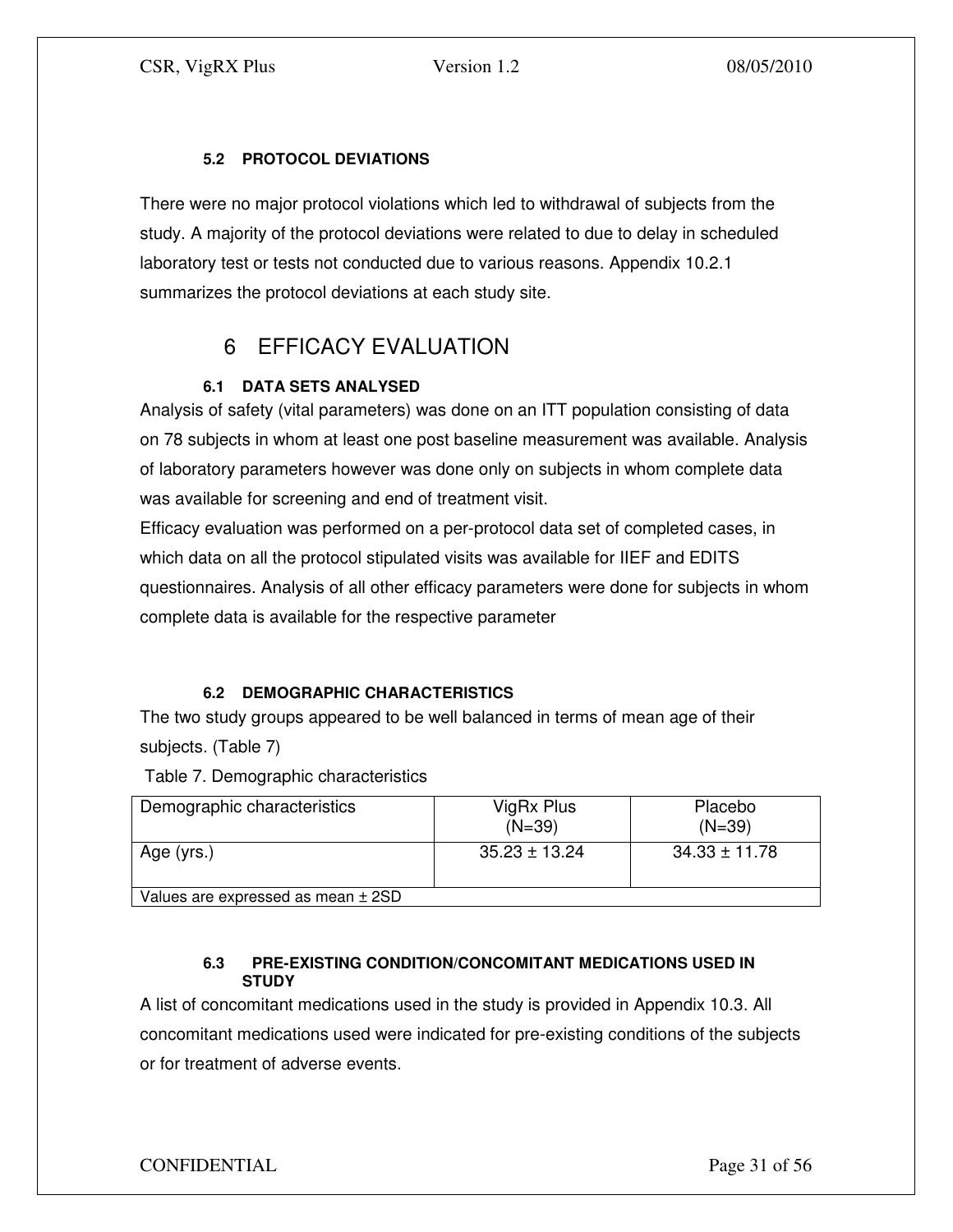# **6.4 EFFICACY RESULTS**

# 6.4.1 PRIMARY EFFICACY MEASURES

# **6.4.1.1 IIEF A**

Treatment with VigRX Plus showed a statistically significant (p=<0.0001) increase of IIEF A erectile function scores from baseline to endpoint at Day 84 as compared to placebo.

In subjects receiving VigRX Plus the ability to penetrate the partner (Q3 of IIEF) and maintain erection after penetration (Q4 of IIEF) saw a greater improvement than in those receiving placebo (Table 8).

|                                               | <b>Baseline</b> | Day 84                                                     | Improvement |  |  |  |  |
|-----------------------------------------------|-----------------|------------------------------------------------------------|-------------|--|--|--|--|
| Ability to penetrate the partner (Q3 of IIEF) |                 |                                                            |             |  |  |  |  |
| VigRX Plus                                    | $2.69 \pm 1.12$ | $4.12 \pm 1.6$                                             | 58.97 %     |  |  |  |  |
| $(N=39)$                                      |                 |                                                            |             |  |  |  |  |
| Placebo                                       | $2.64 \pm 1.08$ | $2.63 \pm 1.38$                                            | 4.86%       |  |  |  |  |
| $(N=36)$                                      |                 |                                                            |             |  |  |  |  |
|                                               |                 | Ability to maintain erection after penetration(Q4 of IIEF) |             |  |  |  |  |
| VigRX Plus                                    | $2.56 \pm 1.1$  | $4.02 \pm 1.62$                                            | 62.82 %     |  |  |  |  |
| $(N=39)$                                      |                 |                                                            |             |  |  |  |  |
| Placebo                                       | $2.44 \pm 1.1$  | $2.66 \pm 1.34$                                            | 10.18%      |  |  |  |  |
| $(N=36)$                                      |                 |                                                            |             |  |  |  |  |
| IIEF scores are expressed as Mean ±2SD        |                 |                                                            |             |  |  |  |  |

Table 8. Responses to IIEF question 3 and 4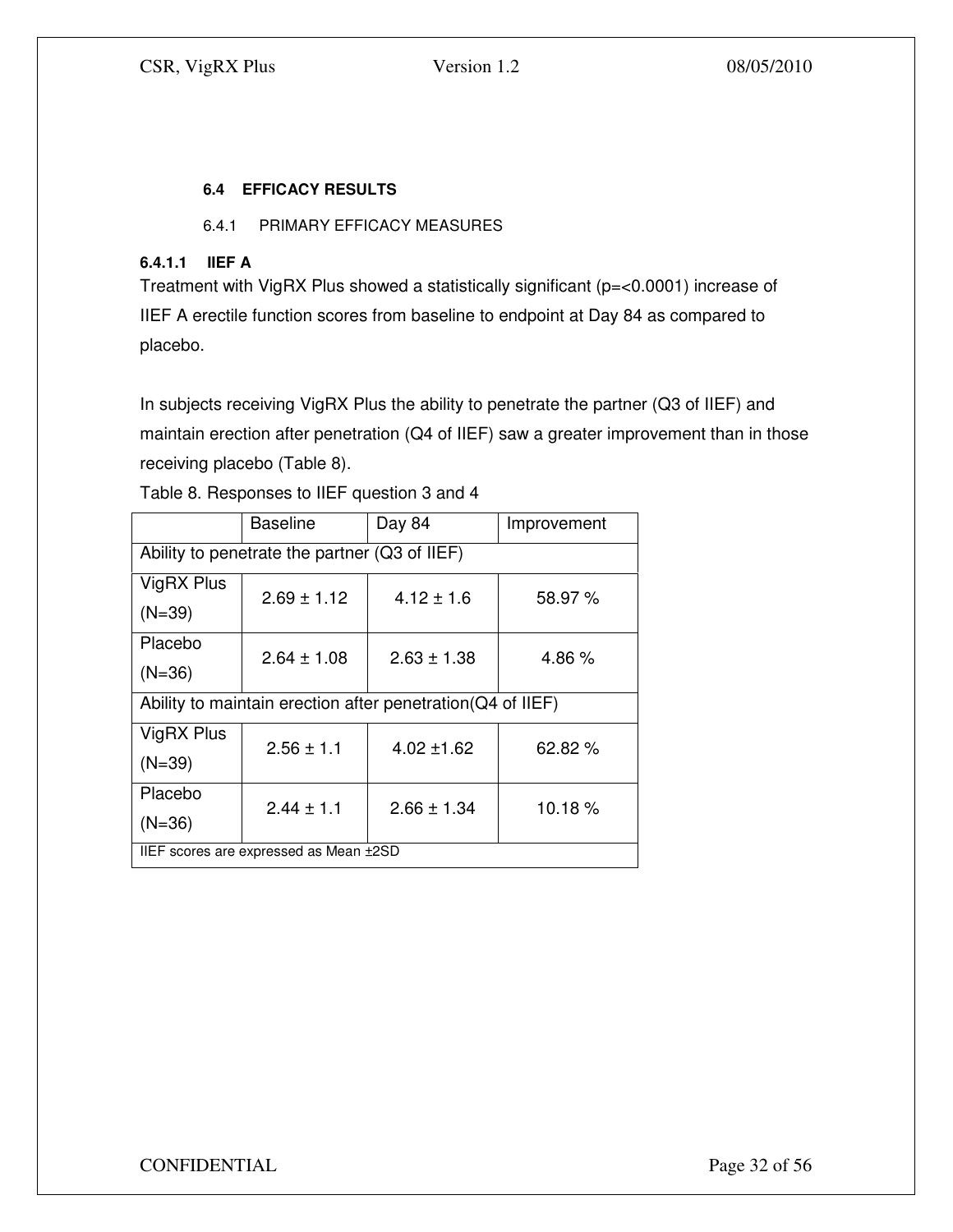# Table 9. Effect on IIEF scores

|                                           | <b>Baseline</b>   | Day 28            | Day 56            | Day 84            |  |  |  |  |
|-------------------------------------------|-------------------|-------------------|-------------------|-------------------|--|--|--|--|
| <b>IIEF A</b>                             |                   |                   |                   |                   |  |  |  |  |
| VigRX Plus<br>$(N=39)$                    | $16.08 \pm 5.82$  | $20.03 \pm 6$     | $22.46 \pm 7.14$  | $25.08 \pm 9.12$  |  |  |  |  |
| Placebo<br>$(N = 36)$                     | $15.86 \pm 6.48$  | $16.33 \pm 6.98$  | $16.39 \pm 7.42$  | $16.47 \pm 8.5$   |  |  |  |  |
| <b>IIEF TOTAL</b>                         |                   |                   |                   |                   |  |  |  |  |
| VigRX Plus<br>$(N=39)$                    | $42.56 \pm 10.18$ | $52.15 \pm 10.96$ | $58.05 \pm 14.54$ | $63.13 \pm 20.12$ |  |  |  |  |
| Placebo $(N = 36)$                        | $42.47 \pm 10.20$ | $43.86 \pm 10.66$ | $43.69 \pm 6.95$  | $43.86 \pm 16.9$  |  |  |  |  |
|                                           |                   | <b>IIEF B</b>     |                   |                   |  |  |  |  |
| VigRX Plus<br>$(N=39)$                    | $26.49 \pm 5.92$  | $32.13 \pm 6.34$  | $35.59 \pm 8.46$  | $38.05 \pm 11.38$ |  |  |  |  |
| Placebo $(N=36)$                          | $26.61 \pm 5.82$  | $27.53 \pm 6.36$  | $27.31 \pm 8.58$  | $27.39 \pm 9.84$  |  |  |  |  |
| IIEF scores are expressed as mean $± 2SD$ |                   |                   |                   |                   |  |  |  |  |



Graph 1.Effect on IIEF A scores.\*p=<0.0001 indicates significantly different from baseline, as compared to placebo by ANCOVA

# CONFIDENTIAL Page 33 of 56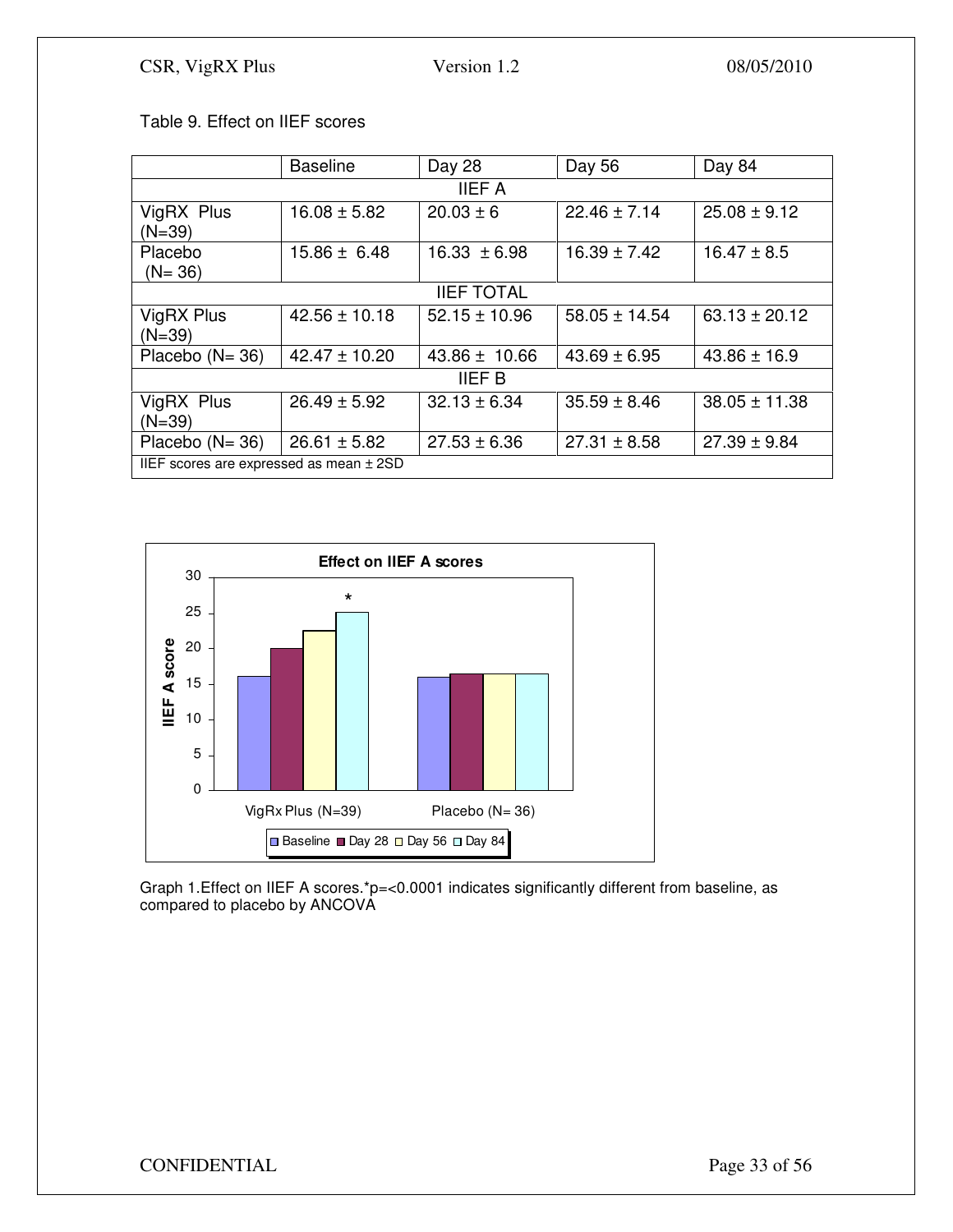# 6.4.2 SECONDARY EFFICACY PARAMETERS

# **6.4.2.1 IIEF TOTAL SCORE**

Effect of VigRX Plus in increasing total IIEF scores from baseline to end of treatment (at Day 84) was statistically significant over that of placebo. (Graph 2.)





# **6.4.2.2 IIEF B**

On Day 84, subjects of the VigRX Plus group saw a statistically significant increase (p=<0.0001) of IIEF B scores from baseline as compared to placebo. Improvement in IIEF B scores is described in Table 9.

# Orgasmic function

Subjects on VigRX Plus saw a greater improvement of orgasmic function than in those on placebo as assessed by the increase in question 10 and 11 of the international index.

# Sexual desire

Enhancement of sexual desire was greater in subjects of the VigRX Plus group as compared to those of the placebo group.

# Overall satisfaction

Scores of overall satisfaction were higher in the VigRX Plus than in the placebo group.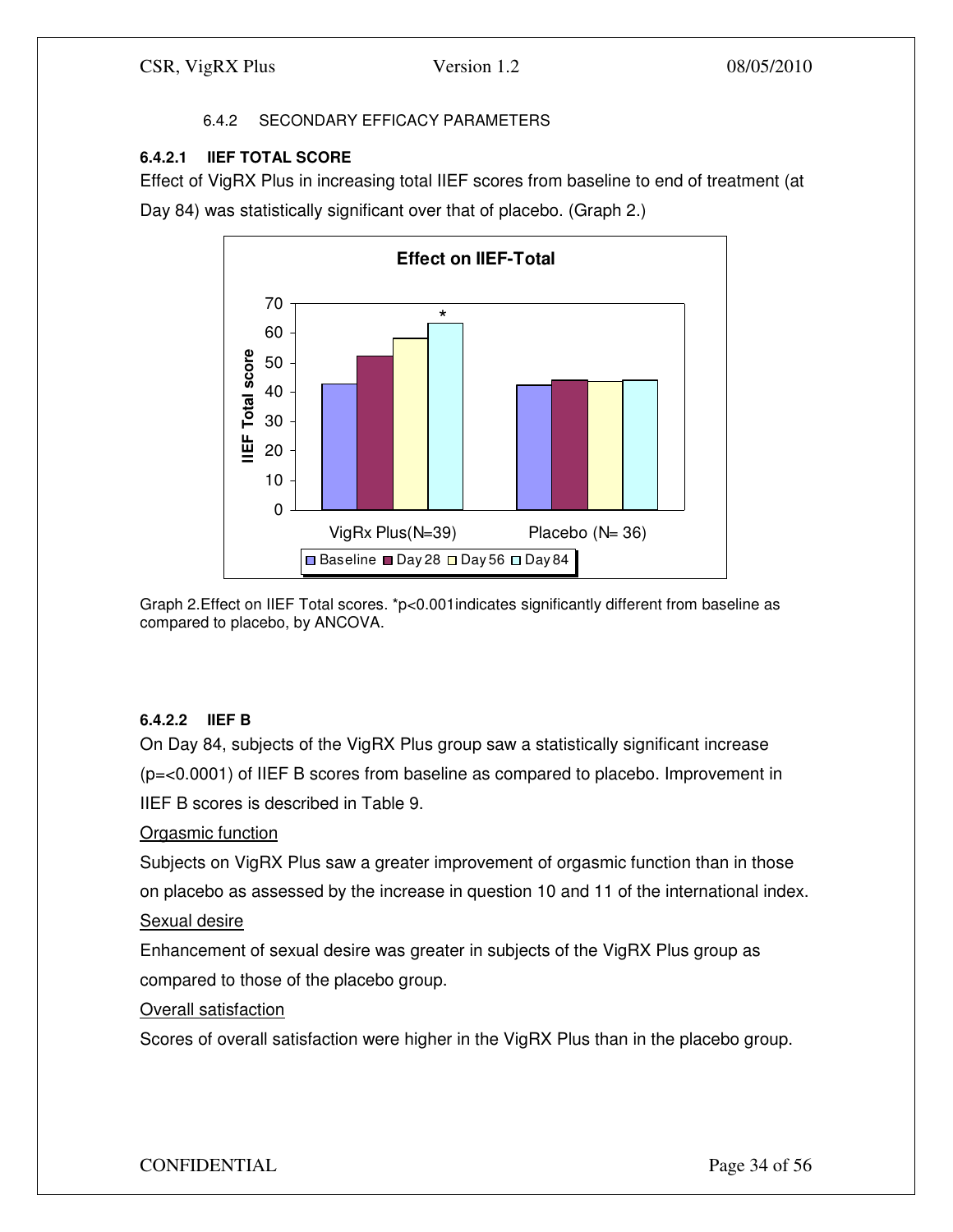|  | Table 10. Effect on IIEF domains |
|--|----------------------------------|
|--|----------------------------------|

| <b>IIEF</b>                            |                |                  | VigRX Plus       |         |                  | Placebo         |          |  |
|----------------------------------------|----------------|------------------|------------------|---------|------------------|-----------------|----------|--|
| <b>DOMAINS</b>                         |                |                  | $(N=39)$         |         | $(N=36)$         |                 |          |  |
|                                        |                | <b>Baseline</b>  | Day 84           | Improve | <b>Baseline</b>  | Day 84          | Improve  |  |
|                                        |                | (Mean±2SD)       | (Mean±2SD)       | ment    | (Mean±2SD)       | (Mean±2SD)      | ment     |  |
|                                        |                |                  |                  |         |                  |                 |          |  |
| Erectile                               | $Q1-6$         | $16.08 \pm 5.82$ | $25.08 \pm 9.12$ | 60.35%  | $15.86 \pm 6.48$ | $16.47 \pm 8.5$ | 2.07%    |  |
| function                               |                |                  |                  |         |                  |                 |          |  |
| Intercourse                            | Q7             | $1.92 \pm 1.06$  | $3.17 \pm 1.37$  |         | $1.94 \pm 2.42$  | $2.38 + 1.29$   |          |  |
| satisfaction                           | Q8             | $2.69 \pm 0.56$  | $4.20 \pm 0.8$   | 71.43%  | $2.61 \pm 1.08$  | $2.66 \pm 1.34$ | 14.03%   |  |
|                                        | Q <sub>9</sub> | $2.66 \pm 0.52$  | $4.20 \pm 0.80$  |         | $2.58 + 1.1$     | $2.66 \pm 1.34$ |          |  |
| Orgasmic                               | Q 10           | $4.58 \pm 0.49$  | $4.84 \pm 0.36$  | 22.49%  | $4.44 \pm 1.2$   | $4.58 \pm 1.20$ |          |  |
| function                               | Q 11           | $3.25 \pm 0.63$  | $4.38 \pm 0.93$  |         | $3.33 \pm 1.58$  | $3.19 \pm 2.28$ | $-0.46%$ |  |
| Sexual desire                          | Q12            | $3.17 \pm 0.55$  | $4.51 \pm 0.68$  | 47%     | $3.25 \pm 1.26$  | $3.22 \pm 1.52$ |          |  |
|                                        | Q13            | $3.17 \pm 0.55$  | $4.53 \pm 0.68$  |         | $3.22 \pm 1.26$  | $3.19 \pm 1.48$ | 2.08%    |  |
| Overall                                | Q14            | $2.82 \pm 0.50$  | $4.10 \pm 0.91$  |         | $2.94 \pm 0.82$  | $2.91 \pm 1.1$  |          |  |
| satisfaction                           | Q15            | $2.64 \pm 0.70$  | 4.07±0.87        | 61%     | $2.66 \pm 1.34$  | $2.55 \pm 2.04$ | $-3.7%$  |  |
| IIEF scores are expressed as Mean±2 SD |                |                  |                  |         |                  |                 |          |  |





# CONFIDENTIAL Page 35 of 56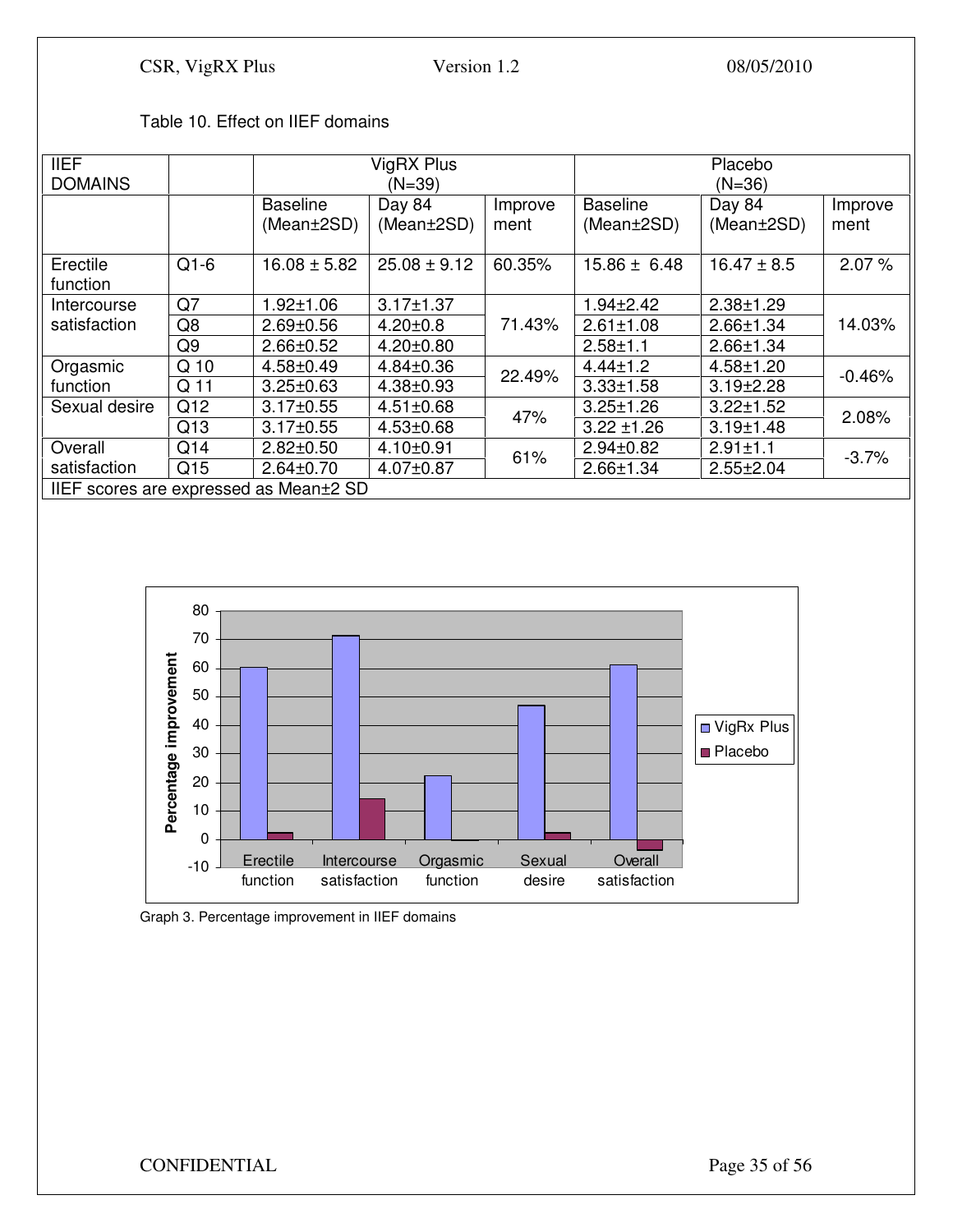# **6.4.2.3 EDITS**

Patient version

In subjects receiving VigRX Plus, EDITS scores on Day 28, 56 and 84 were statistically significantly higher(p<0.0001) than that in those receiving placebo.

The results of EDITS (patient and partner version) are summarized in Table 11 and 12.

# Table 11. Effect on EDITS (patient version)

|                                                          | Day 28            | Day 56            | Day 84            |  |  |  |
|----------------------------------------------------------|-------------------|-------------------|-------------------|--|--|--|
| VigRX Plus<br>$(N=39)$                                   | $65.44 \pm 36.28$ | $76.10 \pm 40.92$ | $82.31 \pm 40.46$ |  |  |  |
| Placebo<br>$(N = 36)$                                    | $40.17 + 32$      | $36.61 \pm 39.6$  | $36.78 \pm 45.06$ |  |  |  |
| EDITS(patient version) scores are expressed as Mean ±2SD |                   |                   |                   |  |  |  |



Graph 4.Effect on EDITS (patient version) scores. \*p<0.001indicates significantly higher than placebo, by independent sample t test

CONFIDENTIAL Page 36 of 56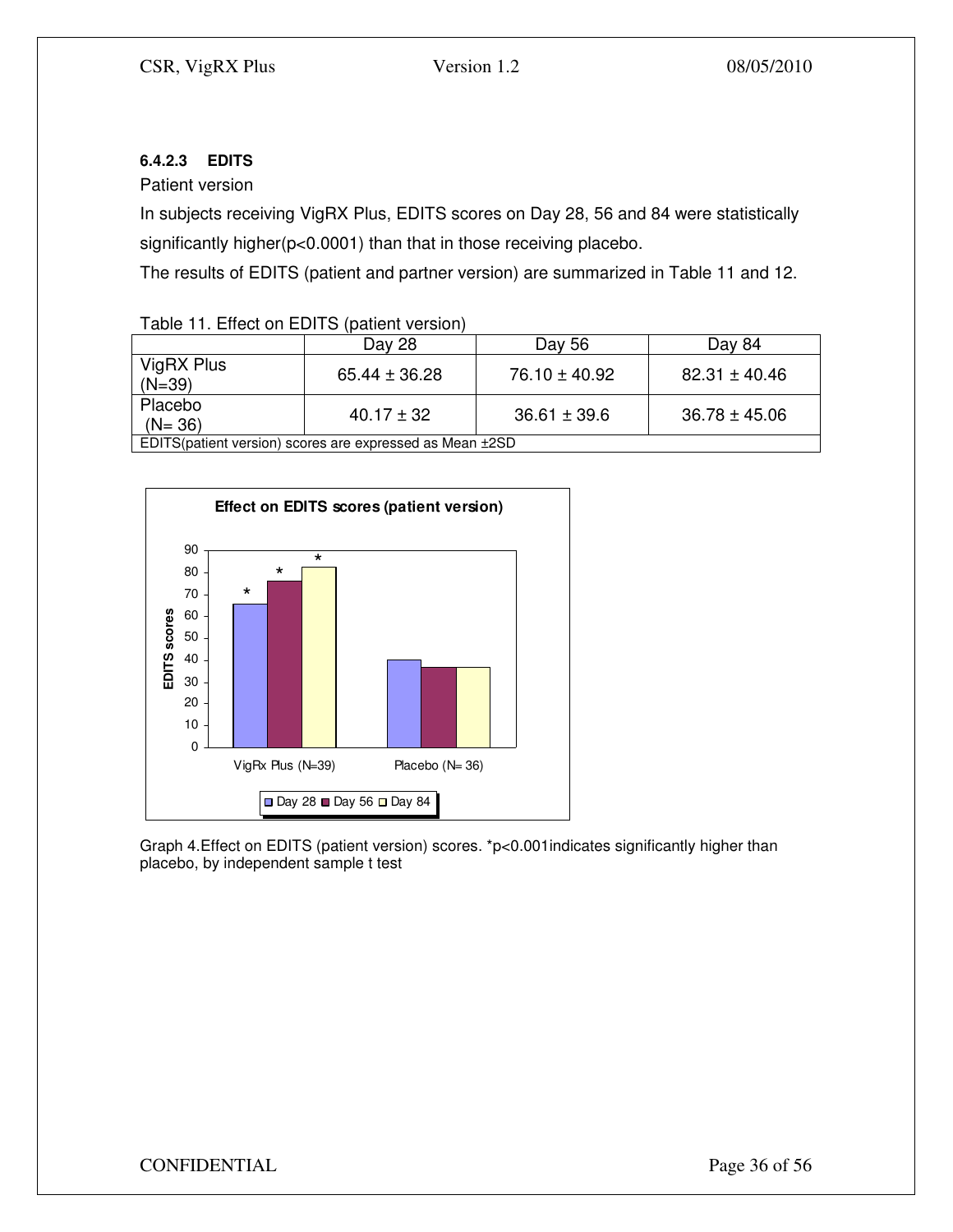# Partner version

Female partners of subjects receiving VigRX Plus reported statistically significantly higher (p<0.0001) scores than those of subjects receiving placebo.

Table 12. Effect on EDITS (partner version)

|                                                         | Day 28          | Day 84           |  |  |  |
|---------------------------------------------------------|-----------------|------------------|--|--|--|
| VigRX Plus<br>$(N=12)$                                  | $69.58 + 34.24$ | $82.75 \pm 19.6$ |  |  |  |
| Placebo<br>$(N = 10)$                                   | $25.50 + 20.24$ | $18.50 + 18.88$  |  |  |  |
| EDITS(partner version) scores are expressed as Mean±2SD |                 |                  |  |  |  |



Graph 5.Effect on EDITS scores (partner version). \*p<0.001indicates significantly higher than placebo, by independent sample t test

# **6.4.2.4 SEMEN ANALYSIS**

# **Sperm count**

The mean sperm count in the VigRX Plus group decreased from 49.45 million/ml at baseline to 47.15 million/ml on day 84 (Table 13). The change however was not statistically significant as compared to placebo.

# **Semen volume**

The semen volume in both study groups increased from baseline to day 84. The increase in the VigRX Plus group was not statistically significant as compared to placebo.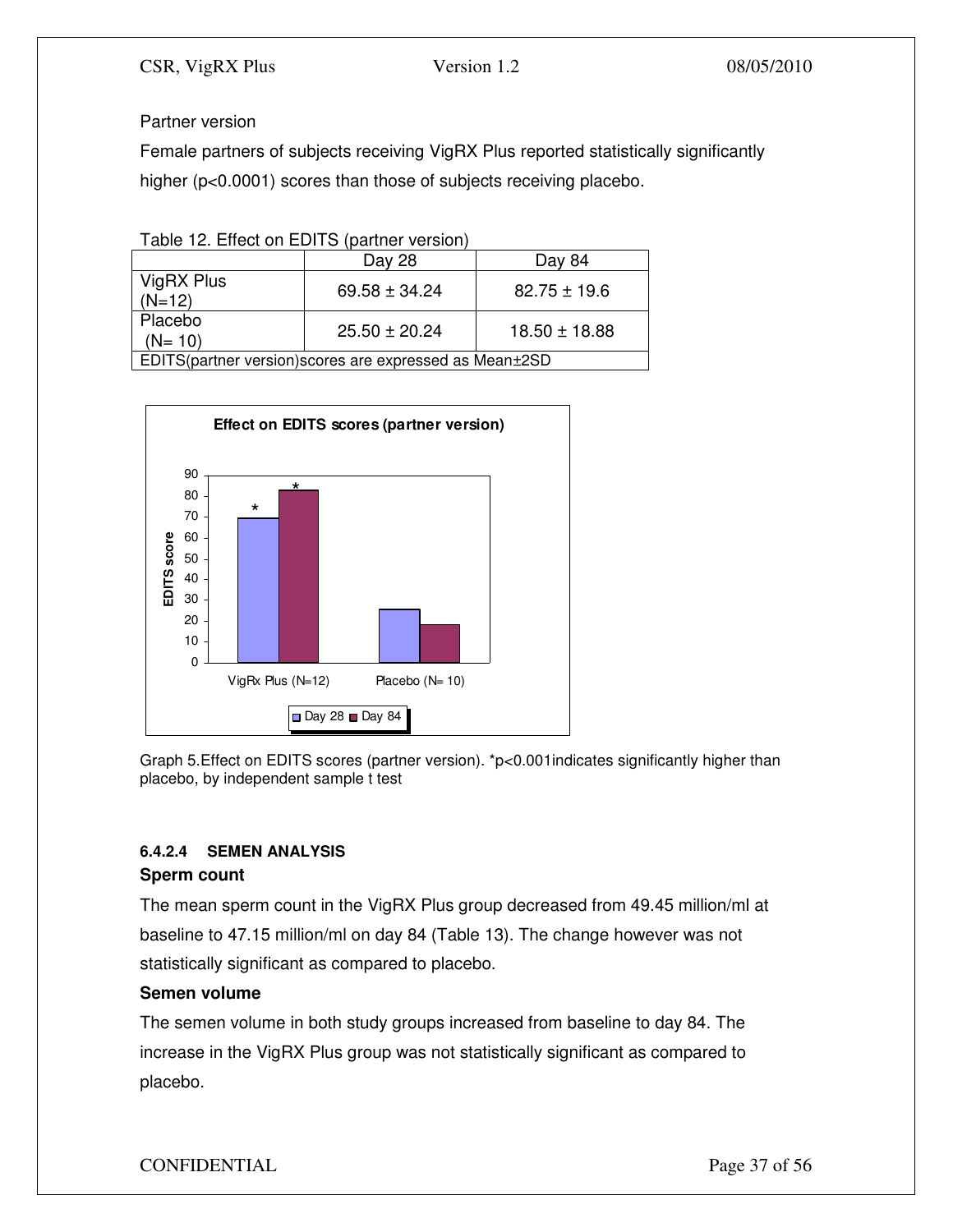# **Sperm motility**

There was no statistically significant difference between the VigRX Plus and placebo groups with respect to changes in the sperm motility when compared from baseline to end of treatment. (Table 14)

# Table 13.Effect on sperm count and semen volume

|                                                        |                           | Sperm count (million per ml) | Semen volume (ml) |                 |  |
|--------------------------------------------------------|---------------------------|------------------------------|-------------------|-----------------|--|
|                                                        | <b>Baseline</b><br>Day 84 |                              | <b>Baseline</b>   | Day 84          |  |
| VigRX Plus                                             | $49.45 \pm 55.7$          | $47.15 \pm 50.62$            | $1.75 \pm 1.26$   | $2.11 \pm 1.06$ |  |
| $(N=22)$                                               |                           |                              |                   |                 |  |
| Placebo                                                | $58.29 \pm 60.04$         | $63.97 \pm 41.66$            | $1.97 \pm 1.4$    | $2.22 \pm 1.76$ |  |
| $(N=18)$                                               |                           |                              |                   |                 |  |
| Values for sperm count are expressed as Mean $\pm$ 2SD |                           |                              |                   |                 |  |

# Table 14. Effect on sperm motility

|           |                     | VigRX Plus              |                |             |             |                         | Placebo      |                |                |
|-----------|---------------------|-------------------------|----------------|-------------|-------------|-------------------------|--------------|----------------|----------------|
|           | Sperm               | Grade of Sperm motility |                |             |             | Grade of sperm motility |              |                |                |
| Visit     | Motility<br>$(\% )$ | IV                      | $\mathbf{III}$ | Ш           |             | IV                      | Ш            | Ш              |                |
|           | After 1 hr          | 45±50.68                | $25 \pm 30.54$ | 11±9.24     | 18±40.10    | $51 + 341$              | $24 + 29.14$ | 11±9.44        | 17±23.24       |
| Screening | After 2 hr          | 42±84.46                | $28 + 31.9$    | 11±11.52    | 19±42.98    | 47±28.7                 | 28±31.22     | 13±13.22       | 17±22.02       |
|           | After 3 hr          | $38 + 23.14$            | $25 \pm 35.44$ | 16±15.4     | 21±44.52    | 44±23.34                | 29±29.94     | 17±14.26       | 19±21.06       |
|           | After 6 hr          | $33 + 19.38$            | $21 \pm 26.76$ | 19±21.36    | $25 + 47.1$ | $37+24.70$              | $24+25.76$   | $23 \pm 20.88$ | $21 \pm 21.98$ |
|           | After 1 hr          | 48±17.39                | $24 \pm 26.54$ | $15 + 9.98$ | 13±13.32    | 51±45.22                | $27 + 25.02$ | 17±18.94       | 15±21.74       |
| Day84     | After 2 hr          | $43 \pm 17.98$          | $28 + 25.4$    | 16±12.66    | 16±17.34    | $43 + 51.1$             | $27+26.32$   | 19±20.76       | $21 \pm 21.68$ |
|           | After 3 hr          | 36±30.88                | $31 \pm 29.1$  | 19±7.26     | 16±14.16    | $38 + 51.64$            | 30±31.62     | 20±18.26       | 23±24.30       |
|           | After 6 hr          | 29±15.52                | $30+35.78$     | 20±17.54    | 20±18.7     | $33 + 48.86$            | 29±42.0      | 20±19.08       | 24.62          |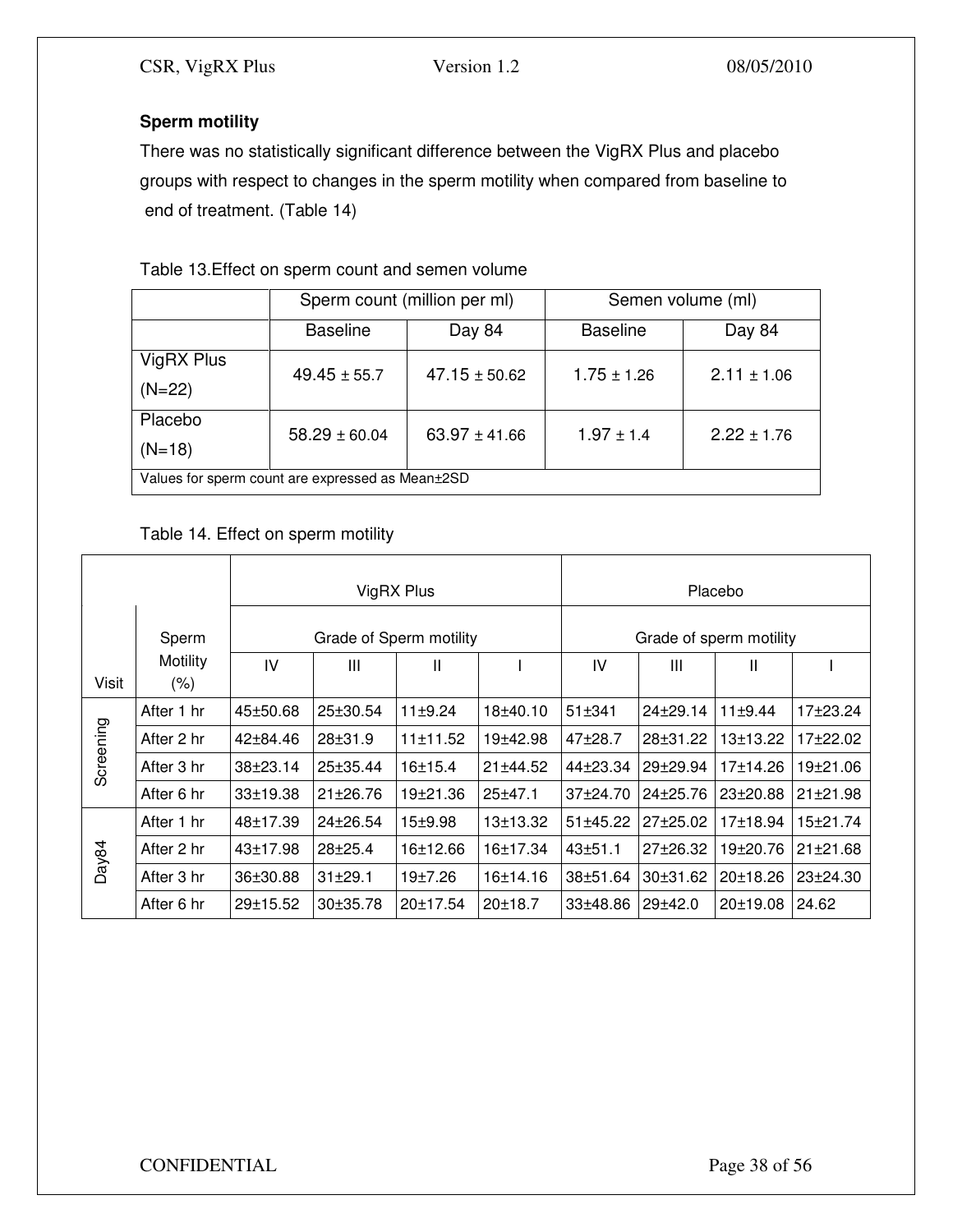# **6.4.2.5 SERUM TESTOSTERONE**

The serum testosterone levels in subjects receiving VigRX Plus were not statistically significant with respect to change from screening to end of treatment as compared to placebo. (Table 15)

Table 15. Effect on Serum testosterone

|                                                    | Serum testosterone (ng/dL) | Serum testosterone (ng/dL) |  |  |  |
|----------------------------------------------------|----------------------------|----------------------------|--|--|--|
|                                                    | Screening                  | Day 84                     |  |  |  |
| VigRX Plus                                         | $544.46 \pm 415.28$        | $527.66 \pm 310.94$        |  |  |  |
| $(N=37)$                                           |                            |                            |  |  |  |
| Placebo                                            | $518.1 \pm 395.02$         | $471.75 \pm 320.76$        |  |  |  |
| $(N=25)$                                           |                            |                            |  |  |  |
| S. Testosterone values are expressed as Mean ± 2SD |                            |                            |  |  |  |

# **6.4.2.6 GLOBAL ASSESSMENT OF THERAPY BY INVESTIGATOR**

Global assessment of therapy by investigator on Day 84 saw a statistically significant superiority (p<0.0001) of VigRX Plus over placebo when analysed by Chi-square test. Table 16. Global assessment of therapy by Investigator

| Global assessment of therapy | <b>VigRX Plus</b> | <b>Placebo</b> |
|------------------------------|-------------------|----------------|
| Excellent                    | 8 (20.15%)        |                |
| Very Good                    | 18 (46.15%        |                |
| Good                         | 11(28.21%)        | 2(5.56%)       |
| Fair                         |                   | 8(22.22%)      |
| Poor                         | 2(5.13%)          | 26(72.22%)     |

# **6.4.2.7 SUBJECT'S OPINION**

At the end of treatment (Day 84), the proportion of subjects in the VigRX Plus group who wished to continue receiving the trial medication, was statistically significantly higher than those in the placebo group.

# CONFIDENTIAL Page 39 of 56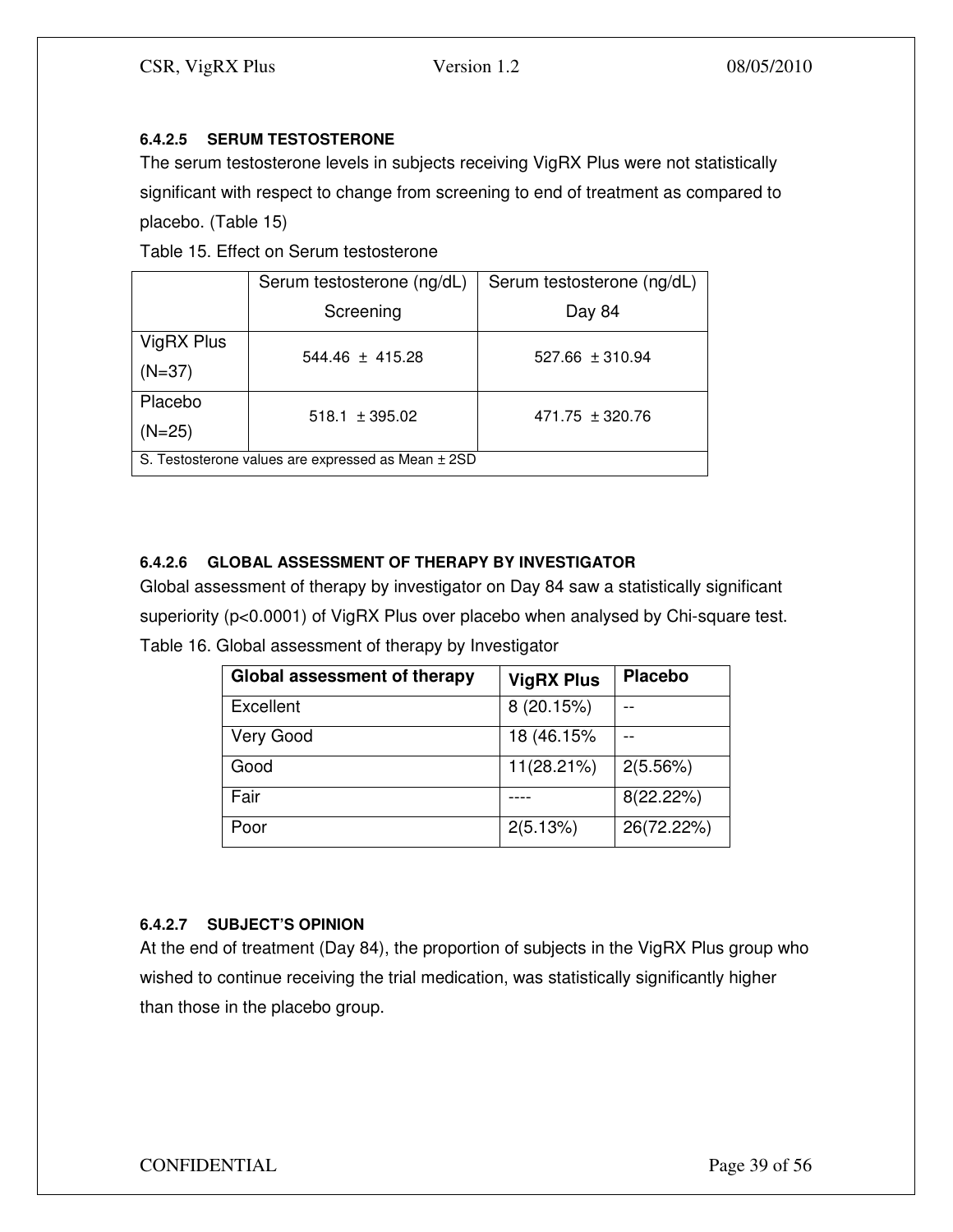

Graph 6.Subjects opinion. \*p<0.0001indicates significantly different as compared to placebo, by Chi-square test

# 7 SAFETY EVALUATION

# **7.1 EXTENT OF EXPOSURE**

96.15% of the study population had a maximum exposure to VigRX Plus at a dose of 2 capsules per day for 84 days. The least exposure to VigRX Plus was for 28 days and occurred in only one subject.

# **7.2 ADVERSE EVENTS**

# 7.2.1 SUMMARY OF ADVERSE EVENTS

Out of a total of 23 adverse events occurring in the study, 11 were reported from the VigRX Plus group and 12 from placebo group. The most common (7/23) adverse event was fever of mild severity, with the incidence of the event being similar in both study groups. A listing of adverse events by treatment group is displayed in Table 17. One serious adverse event occurred during the entire course of the study. Subject DM05 receiving VigRX Plus suffered from infection due to malarial parasite (Plasmodium Vivax). The event was severe in intensity and led to hospitalization of the subject. Initially reported at the Day 84 visit, the event resolved after a period of eight days on 16.08 09. The investigator withdrew the subject from the study, but did not consider the event as related to the study medication.

CONFIDENTIAL Page 40 of 56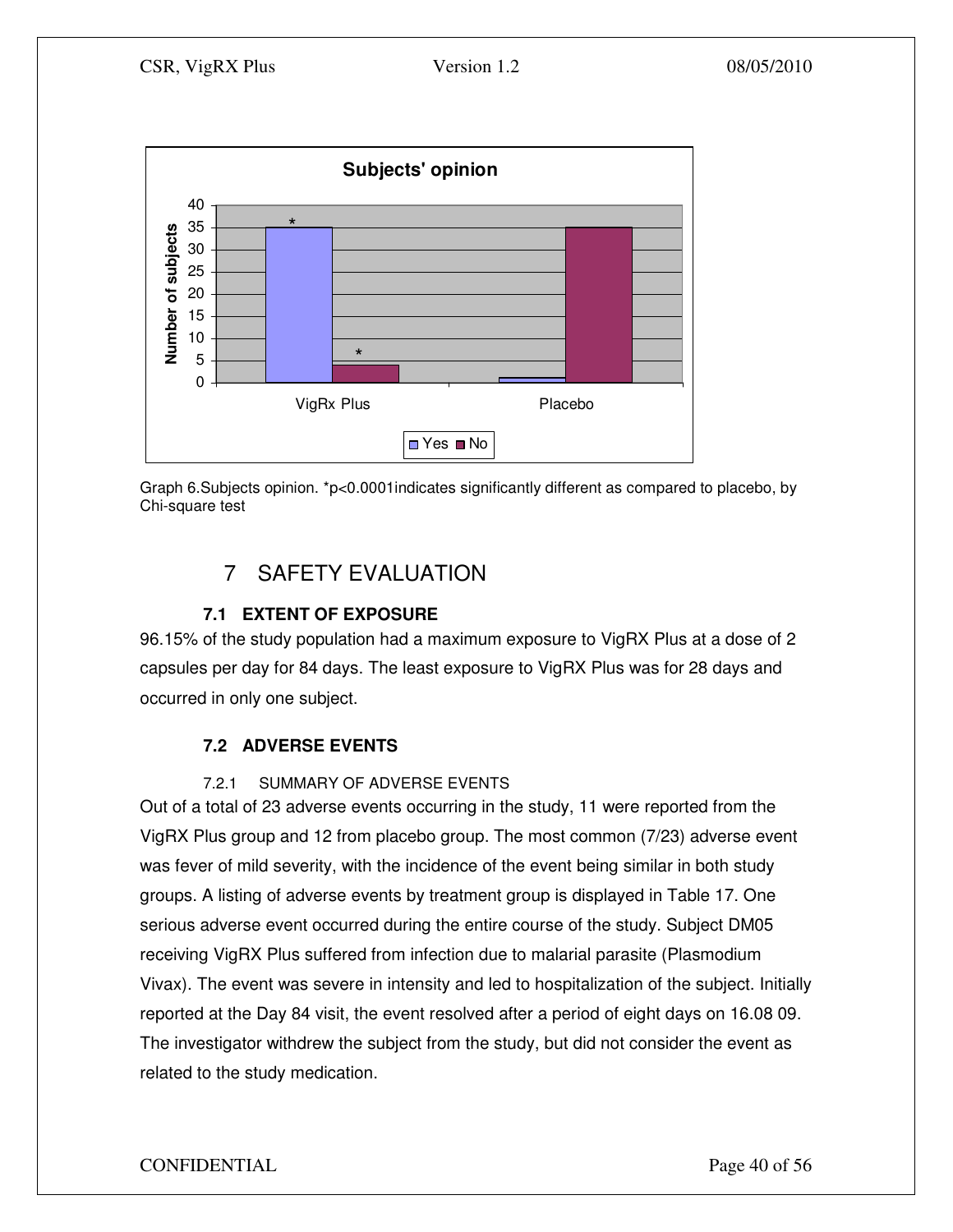Table17. Incidence of adverse events

| Group                   | <b>Subject</b> | <b>Description of AE</b>    | <b>Severity</b> | <b>Onset</b> | <b>Relation to</b> |
|-------------------------|----------------|-----------------------------|-----------------|--------------|--------------------|
|                         | ID             |                             |                 |              | IP                 |
| <b>VigRX Plus</b>       |                |                             |                 |              |                    |
| $\mathbf{1}$            | <b>DM02</b>    | Pruritus                    | Mild            | Day 28       | Probable           |
| $\overline{2}$          | <b>DM04</b>    | Acidity                     | <b>Mild</b>     | Day 28       | Probable           |
| 3                       | <b>DM05</b>    | <b>Malaria</b>              | Severe          | Day 84       | Not related        |
| $\overline{\mathbf{4}}$ | <b>DM08</b>    | <b>Chest Pain</b>           | <b>Mild</b>     | Day 28       | Probable           |
| 5                       | <b>DM11</b>    | Fever                       | Mild            | Day 28       | Not related        |
| 6                       | <b>DM11</b>    | Fever                       | Mild            | Day 84       | Not related        |
| $\overline{7}$          | <b>DM19</b>    | Fever                       | Mild            | Day 28       | Not related        |
| 8                       | <b>DM19</b>    | Bodyache                    | Mild            | Day 28       | Not related        |
| 9                       | <b>DM62</b>    | Sticky discharge from urine | Mild            | Day 84       | Possible           |
| 10                      | <b>DM82</b>    | Sticky discharge from urine | Moderate        | Day 84       | Possible           |
| $\overline{11}$         | <b>DM85</b>    | Fever                       | Mild            | Day 1        | Not related        |
| <b>Placebo</b>          |                |                             |                 |              |                    |
| 12                      | <b>DM01</b>    | Cough and cold              | Mild            | Day 84       | Not related        |
| 13                      | <b>DM03</b>    | Fever                       | Mild            | Day 28       | Not related        |
| 14                      | <b>DM06</b>    | Oedema of both lower        | Mild            | Day 28       | Probable           |
|                         |                | extremities                 |                 |              |                    |
| 15                      | <b>DM09</b>    | Cough                       | Mild            | Day 28       | Not related        |
| 16                      | <b>DM09</b>    | Fever                       | Mild            | Day 28       | Not related        |
| 17                      | <b>DM09</b>    | Fever                       | Mild            | Day 56       | Not related        |
| 18                      | <b>DM09</b>    | Cough                       | Mild            | Day 56       | Not related        |
| 19                      | <b>DM10</b>    | Acidity                     | Mild            | Day 84       | Not related        |
| 20                      | <b>DM10</b>    | Cough                       | Mild            | Day 84       | Not related        |
| 21                      | <b>DM17</b>    | Acidity                     | Moderate        | Day 84       | Probable           |
| 22                      | <b>DM17</b>    | Cold and cough              | Mild            | Day 84       | Not related        |
| 23                      | <b>DM17</b>    | Oedema of fingers           | Mild            | Day 84       | Not related        |

# CONFIDENTIAL Page 41 of 56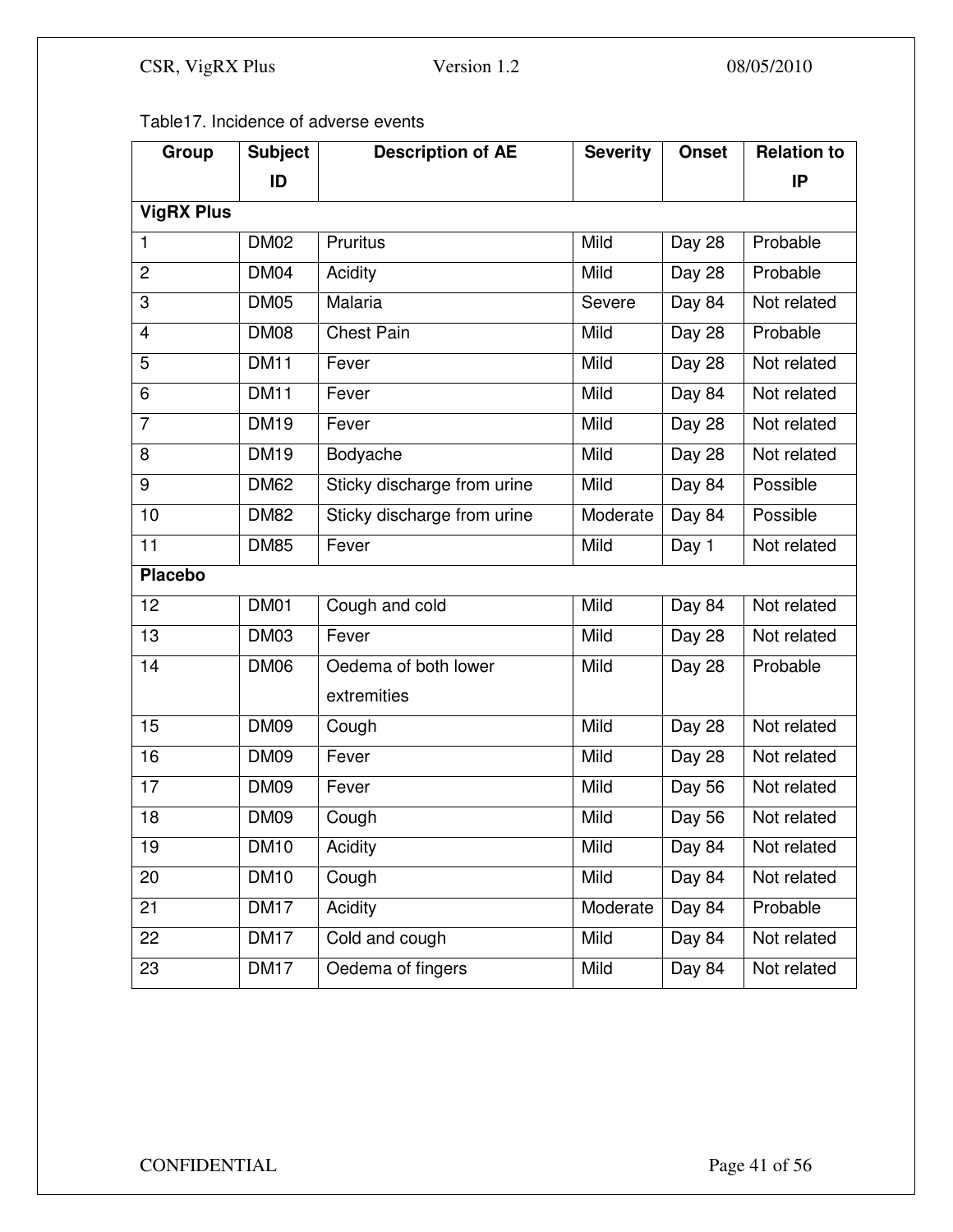# **7.3 CLINICAL LABORATORY EVALUATION**

# 7.3.1 VITAL PARAMETERS

Table 18 displays the values for vital parameters assessed at baseline and end of treatment. In both study groups, there was a statistically significant increase of pulse rate as compared to baseline. The increases however were not clinically significant. No other significant changes of vital parameters were observed in any of the study groups.

| rabic To. Assessment or vital barameters |                   |               |                         |                 |                                                                      |                                      |                  |                          |
|------------------------------------------|-------------------|---------------|-------------------------|-----------------|----------------------------------------------------------------------|--------------------------------------|------------------|--------------------------|
|                                          | Pulse rate        |               | <b>Respiration rate</b> | (per            |                                                                      | Systolic blood pressure              |                  | Diastolic blood pressure |
|                                          | (per min)         |               | min)                    |                 | (mm Hq)                                                              |                                      | (mmHq)           |                          |
|                                          | <b>Baseline</b>   | Dav84         | <b>Baseline</b>         | Day84           | <b>Baseline</b>                                                      | Dav84                                | <b>Baseline</b>  | Day84                    |
| <b>VigRx Plus</b><br>$(N = 39)$          |                   |               |                         |                 | 74.82 ± 12.8 78.54* ± 12.04 17.97 ± 2.54 18.21 ± 1.96 120.56 ± 17.46 | $120.77 \pm 13.64$ 78.62 $\pm$ 10.42 |                  | $79.69 \pm 9.64$         |
| Placebo<br>$(N=39)$                      | $75.72 \pm 10.46$ | 78.05* ± 9.92 | $18.41 \pm 4.1$         | $18.62 \pm 3.3$ | $122.21 \pm 13.98$                                                   | $121.44 \pm 12.98$                   | $79.95 \pm 9.82$ | $80.05 \pm 9.2$          |

#### Table 18. Assessment of vital parameters

Values of vital parameters are expressed as Mean  $\pm$  2SD.  $*$  p< 0.05 is significant as compared to baseline by paired - t test.

# 7.3.2 LABORATORY EVALUATION

# **7.3.2.1 HAEMATOLOGICAL PARAMETERS**

Changes in the values of haematological parameters are displayed in Table 19.

No significant changes were observed in any of the laboratory safety variables in subjects receiving VigRx Plus. In those receiving placebo, a statistically significant change occurred in the Day 84 values of a few laboratory parameters when compared to baseline. Mean eosinophils count increased whereas total RBC count, haemoglobin (Hb), and ESR decreased significantly (p<0.05) in the placebo group. These changes however were not of clinical importance.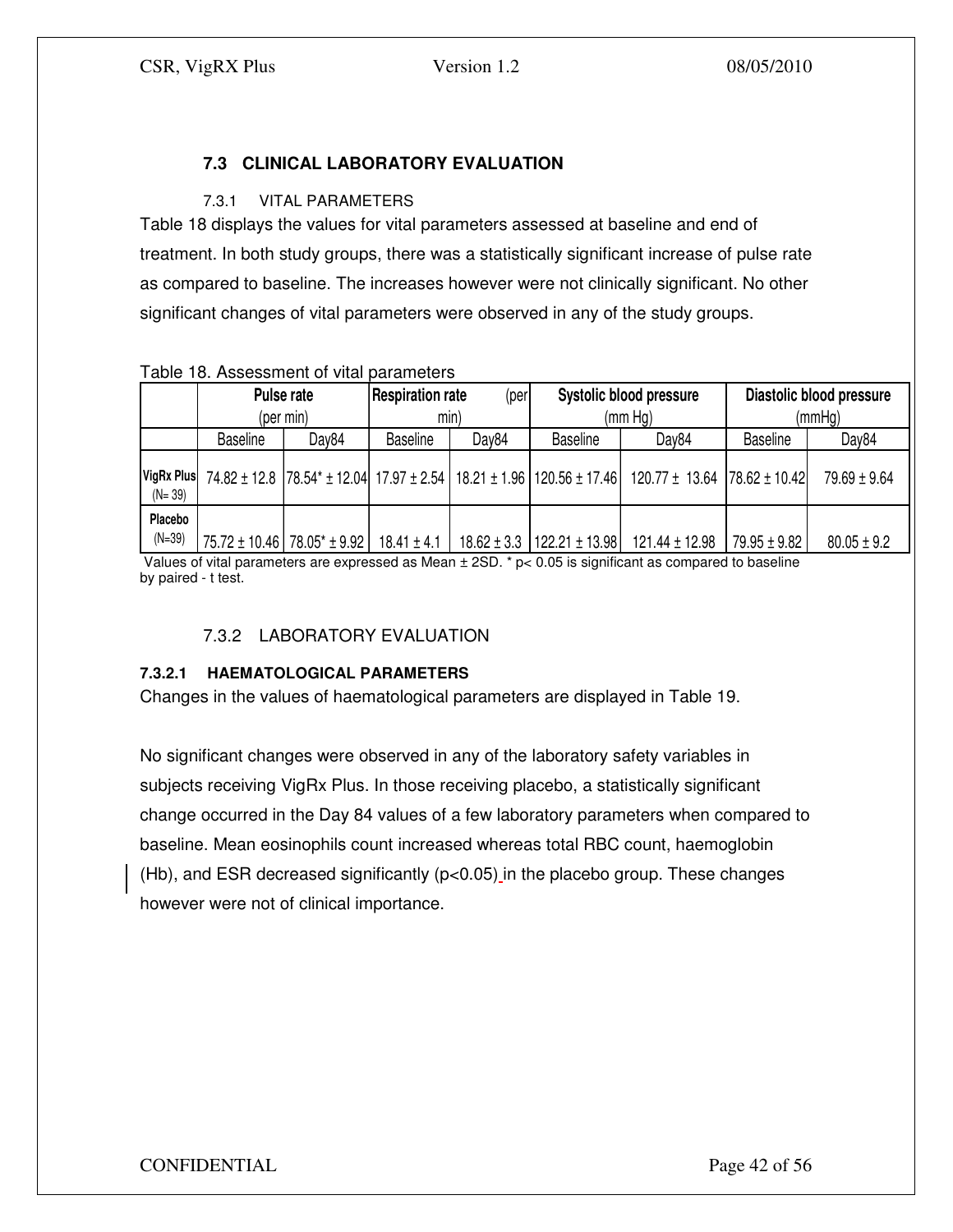|                           | Hemoglobin (g/dl)       |                 | Total RBC (mill/mul)         |                   | Total WBC (thou/mul) |                  |
|---------------------------|-------------------------|-----------------|------------------------------|-------------------|----------------------|------------------|
|                           | <b>Baseline</b>         | Day 84          | <b>Baseline</b>              | Day 84            | <b>Baseline</b>      | Day 84           |
| VigRX<br>Plus<br>$(N=36)$ | 14.92±2.52              | 14.94±2.32      | $5.10 \pm 0.86$              | 5.07±0.76         | $7.50 \pm 3.7$       | 7.14±3.66        |
| Placebo<br>(N=25)         | 15.31±1.82              | 14.94±1.88*     | $5.09 \pm 0.92$              | 4.86±1.12*        | $7.33 \pm 3.5$       | 7.11±3.06        |
|                           | <b>Neutrophils</b>      |                 | <b>Monocytes</b>             |                   | <b>Eosinophils</b>   |                  |
|                           | <b>Baseline</b>         | Day 84          | <b>Baseline</b>              | Day 84            | <b>Baseline</b>      | Day 84           |
| VigRX<br>Plus<br>$(N=36)$ | 60.33±20.1              | 58.36±16.94     | $5.72 + 4.1$                 | $6.11 \pm 4.68$   | 4.53±10.24           | 4.11±6.94        |
| Placebo<br>$(N=25)$       | 59.52±22.72             | 57.96±21.7      | 4.84±3.44                    | $5.08 \pm 3.92$   | $3.56 + 5.8$         | 5.72±10.28       |
|                           |                         |                 |                              |                   |                      |                  |
|                           | Basophils(%)            |                 | <b>ESR</b><br>Lymphocytes(%) |                   |                      |                  |
|                           | <b>Baseline</b>         | Day 84          | <b>Baseline</b>              | Day 84            | <b>Baseline</b>      | Day 84           |
| VigRX<br>Plus<br>$(N=36)$ | $0.36 \pm 0.98$         | $0.42 + 1.1$    | 29±17.56                     | 31±14.2           | $3.92 \pm 6.28$      | $3.22 \pm 6.12$  |
| Placebo<br>$(N=25)$       | $0.32 \pm 0.96$         | $0.20 \pm 0.41$ | 30.32±16.46                  | 31.04±14.92       | $3.32 \pm 2.92$      | $2.80 \pm 5.8^*$ |
|                           |                         |                 |                              |                   |                      |                  |
|                           | Serum creatinine(mg/dl) |                 | <b>Platelet count</b>        |                   | <b>SGPT</b>          |                  |
|                           | <b>Baseline</b>         | Day 84          | <b>Baseline</b>              | Day 84            | <b>Baseline</b>      | Day 84           |
| VigRX<br>Plus<br>$(N=36)$ | $0.89 + 0.26$           | $0.90 \pm 0.38$ | 255.64±140.76                | 274.06±121.0<br>6 | 24.72±22.24          | 26.42±26.72      |
| Placebo<br>$(N=25)$       | $0.90 + 0.3$            | $0.97 + 0.4$    | 243.43±113.12                | 250.13±90.06      | 26.16±20.66          | 26.40±22.48      |

Table 19. Assessment of laboratory (blood) parameters

Values of laboratory parameters are expressed as Mean ± 2SD. \* p< 0.05 is significant as compared to baseline by Wilcoxon signed rank test.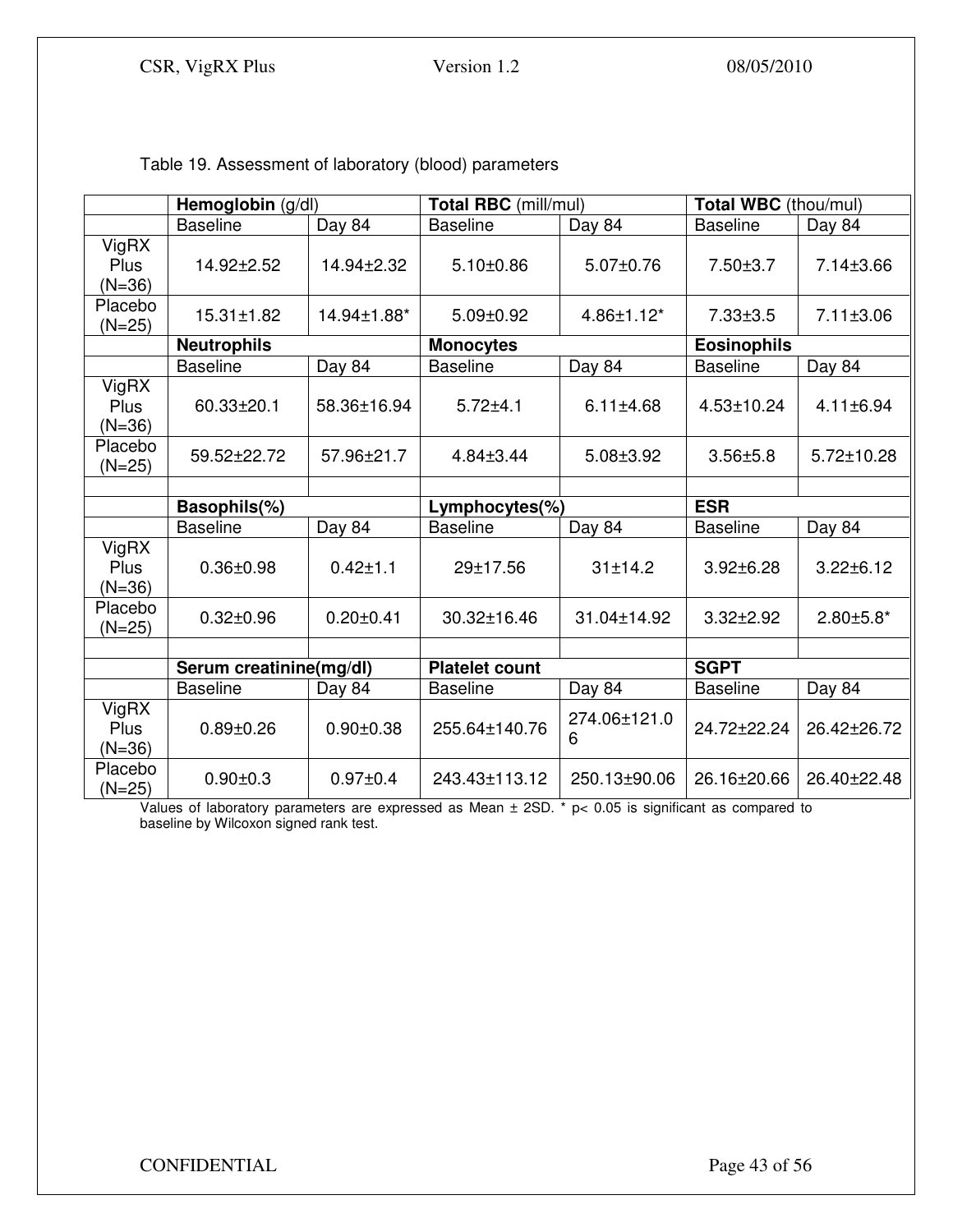# **7.3.2.2 URIINE ANALYSIS**

There was no incidence of any clinically significant findings in the urine routine tests of both study groups.

# 7.3.3 ECG RESULTS

No clinically significant abnormalities of ECG were reported in any of the study groups.

# **7.4 TOLERABILITY**

There was no statistically significant difference found between the tolerability of treatment in the two study groups.

Table 20. Assessment of tolerability

| <b>Overall assessment of tolerability</b> | <b>VigRX Plus</b> | <b>Placebo</b> |  |
|-------------------------------------------|-------------------|----------------|--|
| Very good                                 | 31(79.49%)        | 28(77.78%)     |  |
| Good                                      | $8(20.51\%)$      | 5(13.89%)      |  |
| Fair                                      |                   | 3(8.33%)       |  |

CONFIDENTIAL Page 44 of 56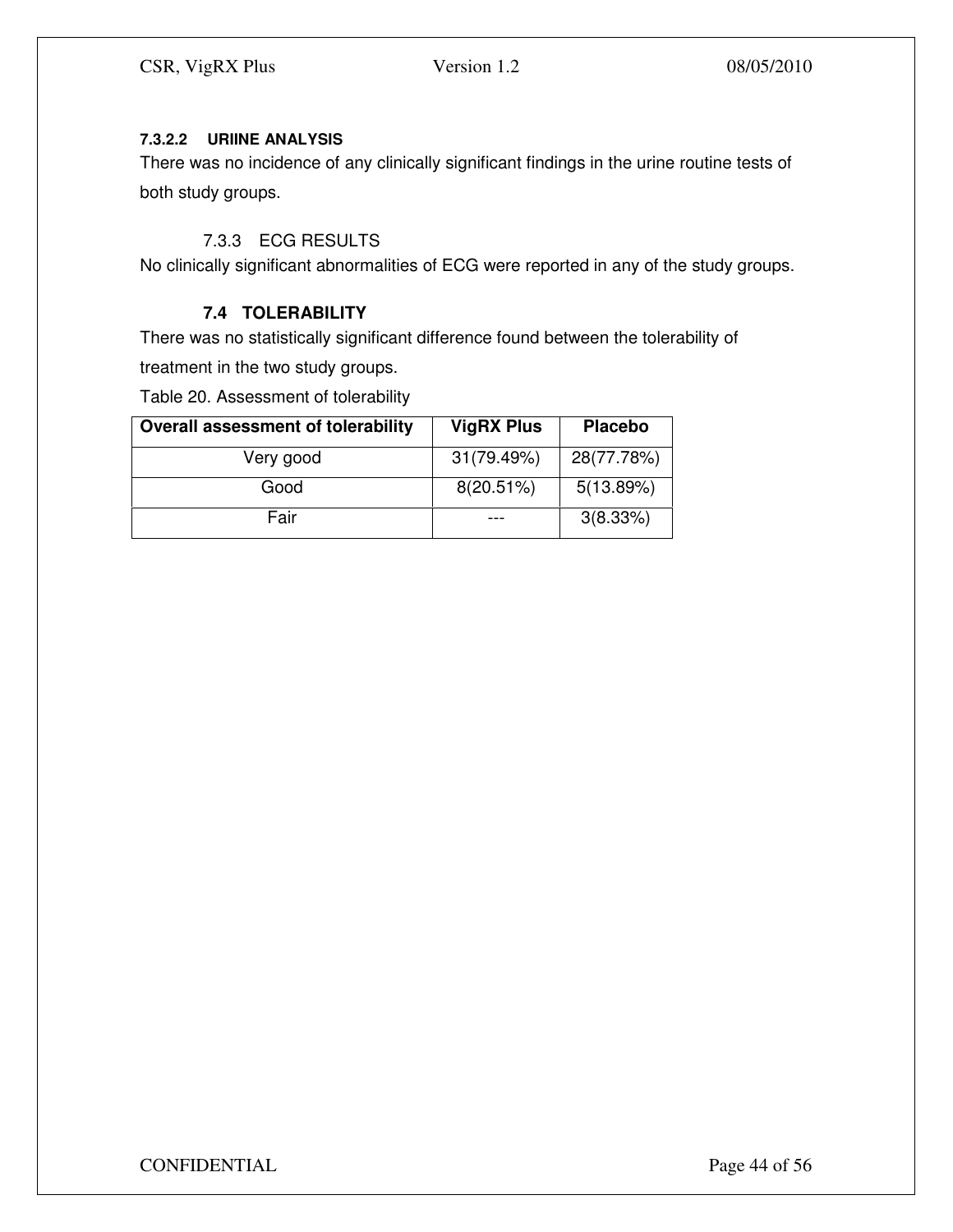# 8 DISCUSSION AND CONCLUSION

The present study was designed to evaluate the efficacy and safety of VigRX plus capsules in erectile dysfunction and male sexual health. Erectile dysfunction is known to affect over half of all men between 50 and 70 years of age, and by the age of 40, about 40% of men may suffer from some form of erectile dysfunction<sup>12</sup>. Although the advent of PDE5 inhibitors has revolutionized the medical management of sexual dysfunction, a major limitation to this therapy, along with safety concerns, is the inability to improve sexual desire in men. In this study an attempt was made to address this treatment gap by evaluating the effect of VigRX Plus in male subjects with sexual dysfunction.

Assessment of efficacy was based on patient reported measures; clinician reported measures and laboratory evidence. In combination, these outcome measures aimed at evaluating the various aspects that determine the quality of sexual function in men.

The erectile function domain of international index of erectile function (IIEF) was the primary efficacy parameter of this study. The instrument is widely accepted by regulatory agencies and scientific journals as a valid and reliable measure of sexual functioning in men. Treatment with VigRX Plus for 12 weeks led to enhanced quality of erectile function as evidenced by a statistically significant increase( $p=<0.0001$ ) of the IIEF A scores as compared to placebo. The ability to penetrate and maintain erections improved by 58% and 62.82% in the VigRX Plus group and 4.86% and 10.18% in the placebo group.

Improvement in other domains of the international index as assessed by the increase in IIEF B scores, was also statistically significantly higher ( $p = < 0.0001$ ) with VigRX Plus than with placebo. Increases in IIEF scores for sexual desire and intercourse satisfaction were greater in subjects receiving VigRX Plus than in those receiving placebo. While orgasmic function and overall satisfaction enhanced by 22.49% and 61% respectively in VigRX Plus group, the parameters failed to find any improvement in the placebo group.

Overall, the differences in outcomes between the two groups clearly established that VigRX Plus was superior to placebo in improving the erectile function of men. The

# CONFIDENTIAL Page 45 of 56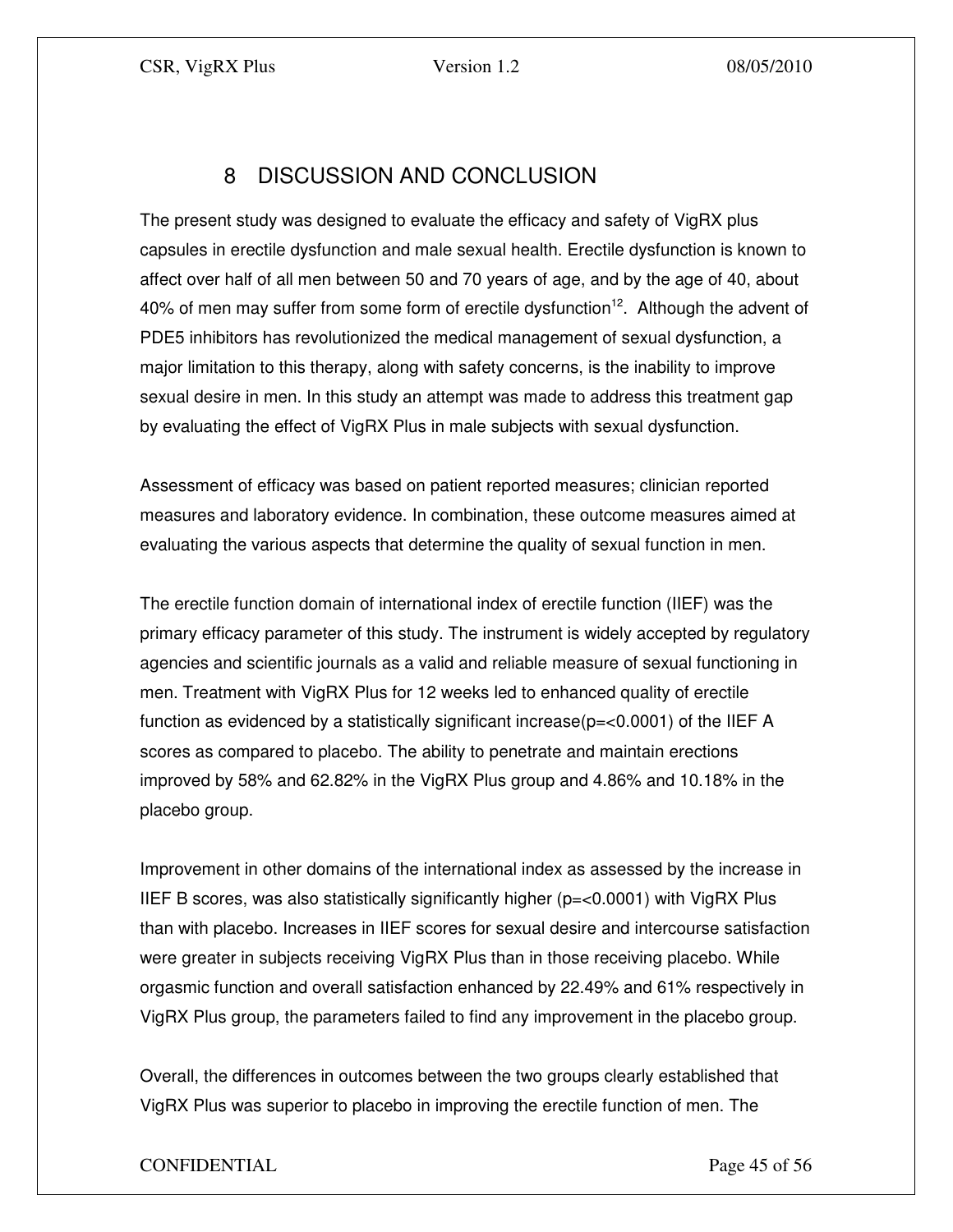findings are consistent with effectiveness of Korean red ginseng in treating ED in randomized controlled trials $^{13}$ 

Here, it is noteworthy to mention that the improvement of IIEF scores achieved by VigRX Plus are at least comparable, if not equivalent to those reported by Sildenafil in an open label study of twelve weeks<sup>14</sup>. A mean improvement of 60.35% in erectile function with VigRX Plus in this study is comparable with a 66% improvement noted with Sildenafil in the open label study. Further more, in subjects treated with VigRx Plus the increase in sexual desire (47%) was even higher than that reported with Sildenafil (13%) in the same study. Because Sildenafil and other PDE5 inhibitors do not produce but only facilitate erections<sup>15</sup>, the effect of VigRX Plus in improving sexual desire is of considerable worth and may prove useful for initiation of sexual stimulation –a critical step in the sexual response cycle of men.

Another important finding of this study was that treatment satisfaction of patients was corroborated by partner evaluations. Female partners of VigRX Plus treated men showed significantly higher levels (p<0.0001) of treatment satisfaction (EDITS -partner version) than those of placebo treated men. Since partner satisfaction is considered as one of the important determinants of sexual dysfunction, improved EDITS (patient and partner version) scores with VigRX Plus are predictive of a potential value of VigRX Plus as a long term ED therapy.

The beneficial effect of VigRX Plus was further confirmed as a significantly larger proportion of men elected to continue receiving VigRX Plus after end of the study period. Global efficacy assessment by investigator was also in favour of VigRX Plus.

VigRX Plus did not demonstrate any significant effect on the semen analysis parameters. A possible explanation could be the small number of observations obtained for this parameter due to socio-cultural influences. Considering the favourable effect of VigRX Plus on the spermatogonial cells (unpublished preclinical study) further investigation of VigRX Plus on semen parameters in an adequately sized sample is necessitated.

# CONFIDENTIAL Page 46 of 56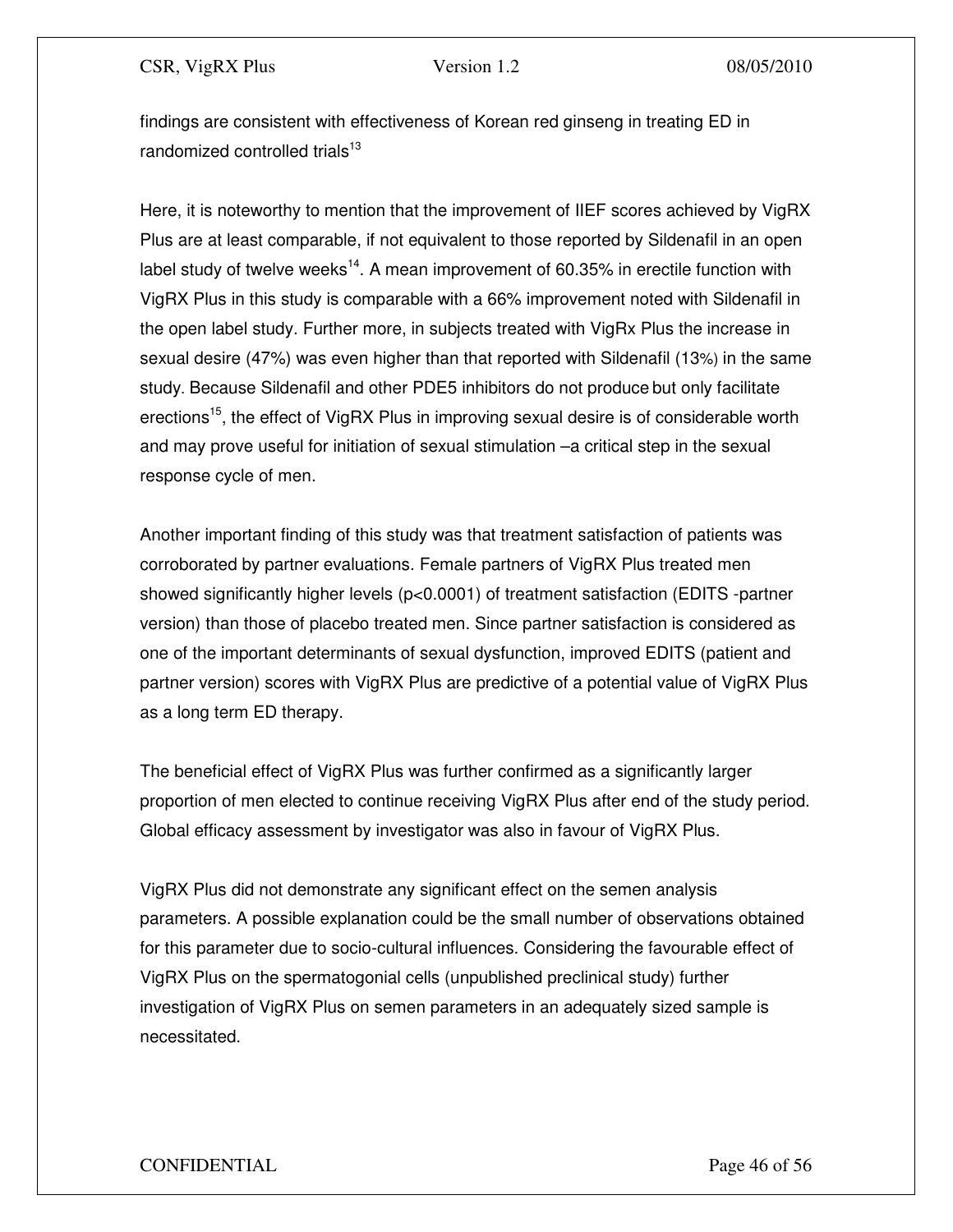Sexual disorders in males, especially erectile dysfunction and decreased libido, have often been investigated for their relationship with testosterone- the male hormone. Despite the well-established role of testosterone in enhancing libido, its exact contribution to erections in men remains unclear<sup>16</sup>. VigRX Plus in this study showed an improvement in erectile function scores and a concurrent increase in libido but without any significant change in the serum testosterone levels. It could be therefore inferred upon that effect of VigRX Plus is not due to any testosterone mediated mechanism. Besides, the evidence of a Rho-kinase inhibiting activity in an in vitro assay as mentioned earlier in this report, suggests a potential mechanism for this product and its evaluation in future studies.

Safety of VigRX Plus as demonstrated in this study is desirable in the event of concerns with current pharmacological therapies. Although Sildenafil and other PDE5 inhibitors are effective and well tolerated in the treatment of most patients with ED, patients taking nitrate medications and /or certain alpha-blockers cannot take selected PDE5 inhibitors. With no major adverse effects attributable to VigRX Plus in this study, and no significant difference occurring in the tolerability of treatment between the two groups, VigRXPlus in this study proved to be safe in subjects with sexual dysfunction.

A limitation of this study is that it excluded patients with organic causes and risk factors of ED including vascular disease, diabetes mellitus, hypertension etc. Because most men with ED have an organic cause, the results of this study are not generalizable to a larger ED population. Thus evaluation of VigRx Plus in subjects with an underlying cause of ED is warranted in further studies.

# **Conclusion**

In conclusion, use of VigRX Plus for twelve weeks was significantly better than placebo in improving erectile function in subjects with sexual dysfunction. It was also significantly superior to placebo in improving the other aspects of sexual health such as libido, intercourse satisfaction, orgasmic function and overall satisfaction. The enhancement of sexual function was endorsed by female partners of subjects receiving VigRX Plus. VigRX Plus was safe and well tolerated in subjects with male sexual dysfunction.

\_\_\_\_\_\_\_\_\_\_\_\_\_\_\_\_\_\_\_\_\_\_\_\_\_\_\_\_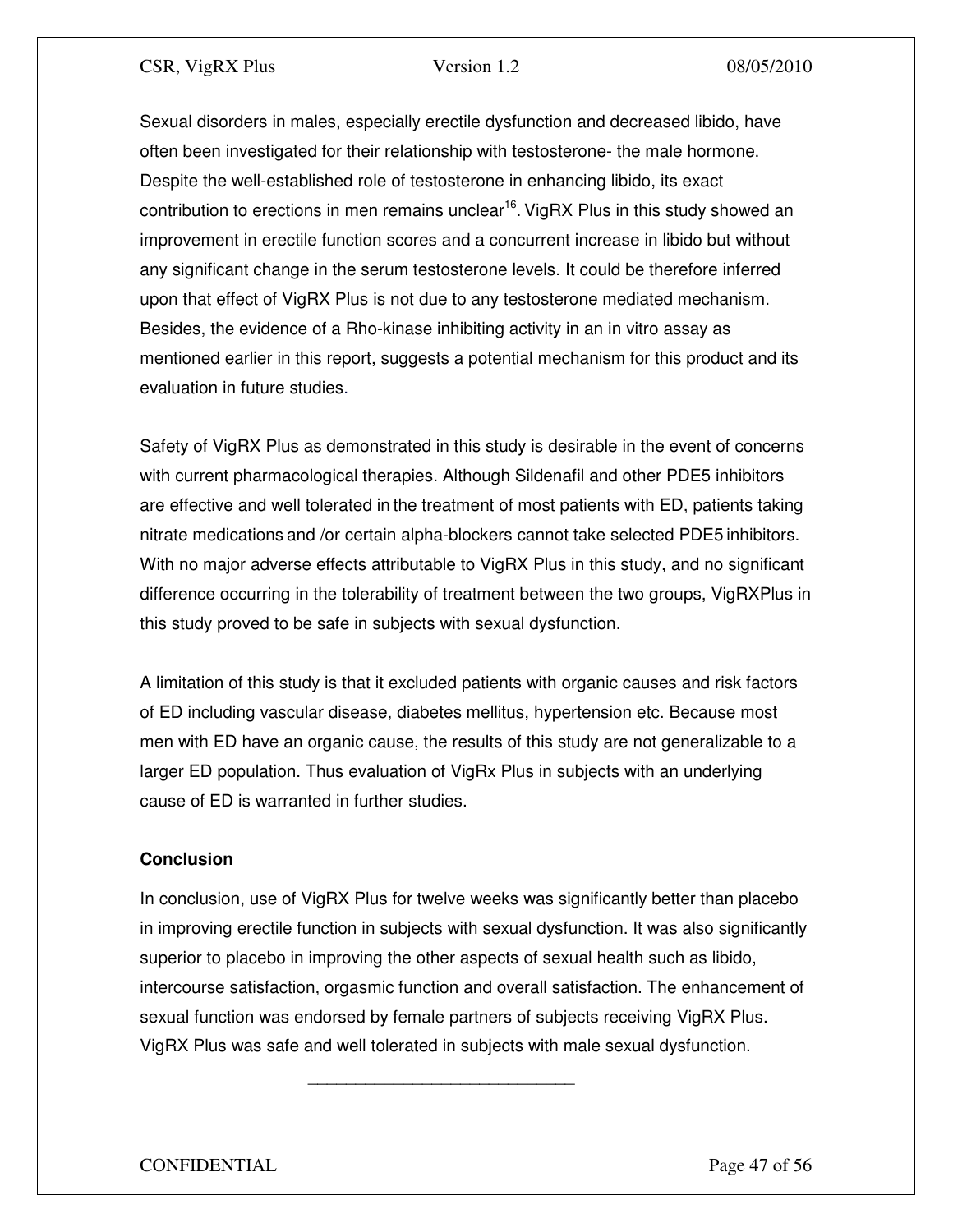# 9 REFERENCES

- 1. Alain Gregoire ABC of sexual health BMJ. 1999 January 23; 318(7178): 245– 247.
- 2. Johannes CB, Kleinman KP, McKinlay JB. Journal of Urology. 2000;163 (2):460- 463. Incidence of erectile dysfunction in men 40 to 69 years old: longitudinal results from the Massachusetts Male Aging study
- 3. Segraves RT. CNS Spectr. 2003 Mar;8(3):225-9.Pharmacologic management of sexual dysfunction: benefits and limitations
- 4. Leiblum SR. After sildenafil: bridging the gap between pharmacologic treatment and satisfying sexual relationships. J Clin Psychiatry. 2002;63 Suppl 5:17-22; discussion 23-5).
- 5. Peter H.C. Lim, P. Moorthy, Kenneth G.F.Benton. The Clinical Safety of Viagra. Annals of the New York Academy of Sciences Volume 962 Issue Nitric Oxide: Novel sections, deleterious effects, and clinical potential. Pages 378 – 388.
- 6. Helen V Danesh-Meyer, Leonard A Levin, Erectile dysfunction drugs and risk of anterior ischaemic optic neuropathy: casual or causal association? Br J Ophthalmol 2007;91:1551-1555.
- 7. Y. Smitasiri, P. D'Souza, J. Neal-Kababick, A. G. Schauss. The Open Natural Products Journal 2010,pp.10-19 (10) Volume 3, ISSN:1874-8481
- 8. R.Rosen, A.Riley, G.Wagner, I.Osterloh, J.Kirkpatrick, A.Mishra. The international index of erectile function (IIEF): a multidimensional scale for assessment of erectile dysfunction.Urology, Volume 49, Issue 6, Pages 822-830
- 9. Althof et al .EDITS Development of questionnaires for evaluating satisfaction with treatments for erectile dysfunction. UROLOGY **53** (4), 1999
- 10. T Mostafa, International Journal of Impotence Research 20, 530-536 (November/December 2008)
- 11. R C Rosen, J C Cappelleri and N Gendrano III The International Index of Erectile Function (IIEF): a state-of-the-science review International Journal of Impotence Research August 2002, Volume 14, Number 4, Pages 226-244

CONFIDENTIAL Page 48 of 56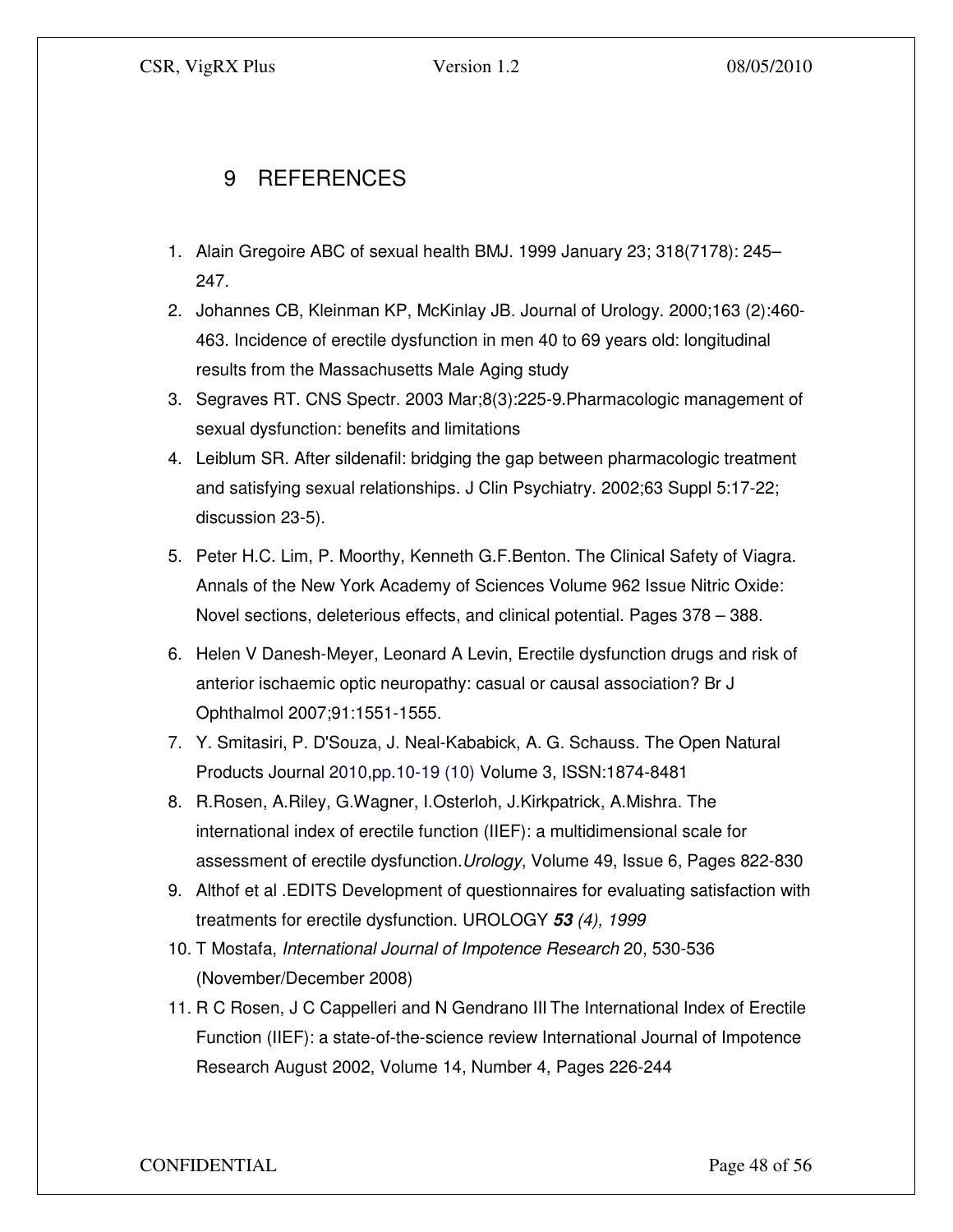- 12. Jacob Rajfer, MD, Thomas Magee, PhD, and Nestor Gonzalez-Cadavid, PhD Future Strategies for Treating Erectile Dysfunction Rev Urol. 2002; 4(Suppl 3): S48–S53
- 13. Dai-Ja Jang, Myeong Soo Lee, Byung-Cheul Shin,Young-Cheoul Lee, and Edzard Ernst, Br J Clin Pharmacol. 2008 October; 66(4): 444–450. Red ginseng for treating erectile dysfunction: a systematic review
- 14. Leonard S. Marks, Catherine Duda, Frederick J Dorey, Maria Luz Macairan, and Paul Bryan Santos.Treatment of erectile dysfunction with Sildenafil. Urology 53 (1), 1999.
- 15. .Culley C. Carson, MD Psychosomatic Medicine 66:664-671 (2004) Erectile Dysfunction: Evaluation and New Treatment Options
- 16. Mikhail N. Does testosterone have a role in erectile function? Am J Med. 2006 May;119 (5):373-82.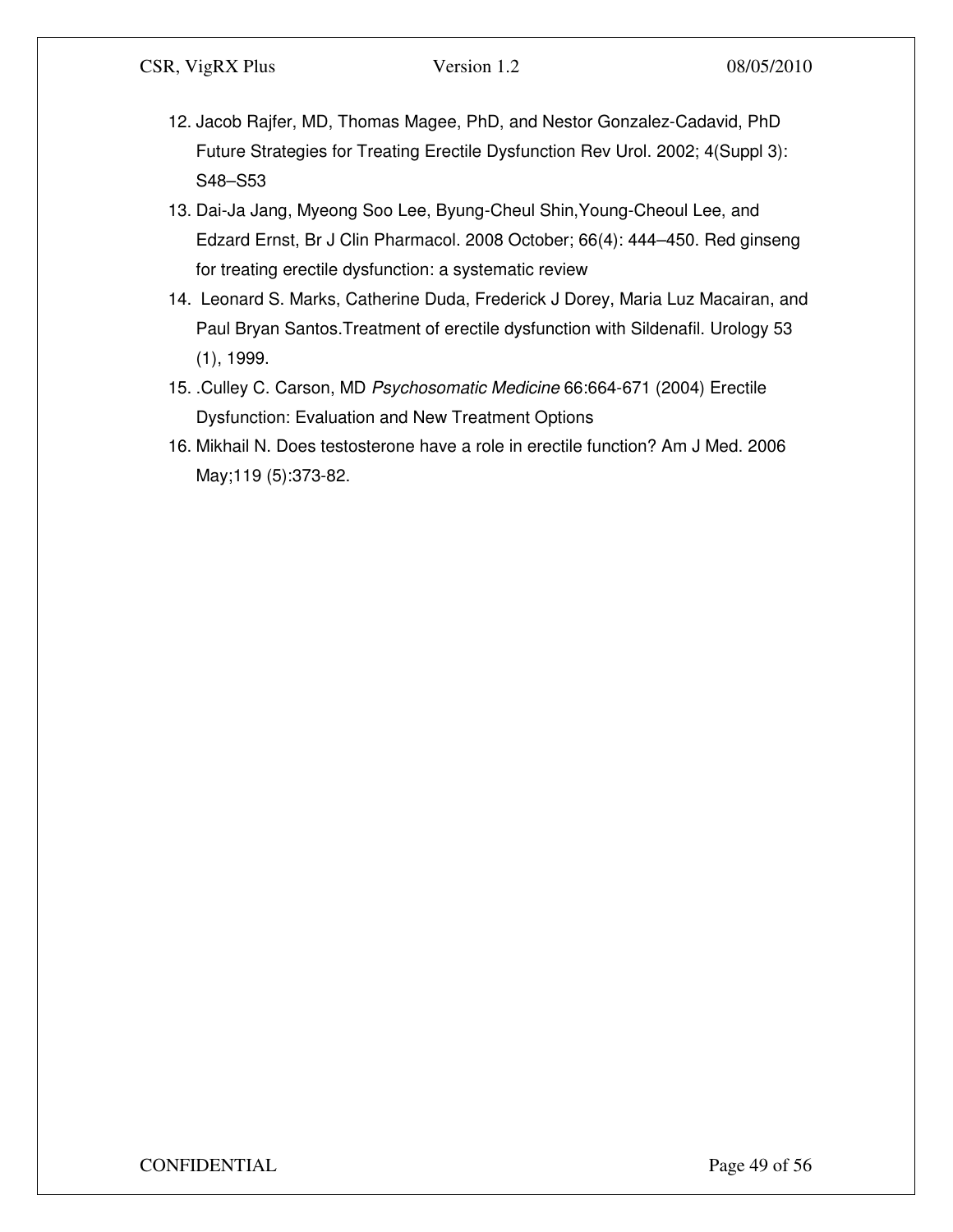# 10 APPENDICES

# **10.1 STUDY INFORMATION**

#### 10.1.1 LIST OF CONCOMITANT MEDICATIONS PROHIBITED

Medications know to cause Male Sexual Dysfunction such as:

#### Antihypertensives & Diuretics:

Hydrochlorothiazide, Furosemide, Bumetanide, Methyldopa, Clonidine, Guanabenz, Guanfacine,Verapamil, Nifedipine, Hydralazine, Enalapril, Lisinopril, Metoprolol, Propranolol, Atenolol, Losartan,Spironolactone etc Antidepressants, anti-anxiety drugs and antiepileptic drugs<br>Fluoxetine. Sertraline. Amitriptyline. Amoxipine. Fluoxetine, Sertraline, Amitriptyline, Amoxipine, Clomipramine, Nortriptyline Phenelzine, Chlordiazepoxide, Clorazepate, Diazepam, Imipramine, Lorazepam, Oxazepam, Phenytoin. Antihistamines Diphenhydramine, Hydroxyzine, Meclizine, Promethazine Non-steroidal anti-inflammatory drugs Naproxen, Indomethacin Parkinson's disease medications Biperiden, Benztropine, Trihexyphenidyl, Procyclidine, Bromocriptine, Levodopa Antiarrythmics :Digoxin Disopyramide (Norpace) Histamine  $H_2$ -receptor antagonists Cimetidine, Nizatidine OHA- Pioglitazone Anti-androgens (ketoconazole, spironolactone)

# 10.1.2 DEFINITION OF SERIOUS ADVERSE EVENT

A serious adverse is defined as an adverse event which:

- results in death
- is life threatening
- requires in patient hospitalization or prolongation of hospitalization
- results in permanent or persistently significant disability
- is a congenital anomaly or birth defect

CONFIDENTIAL Page 50 of 56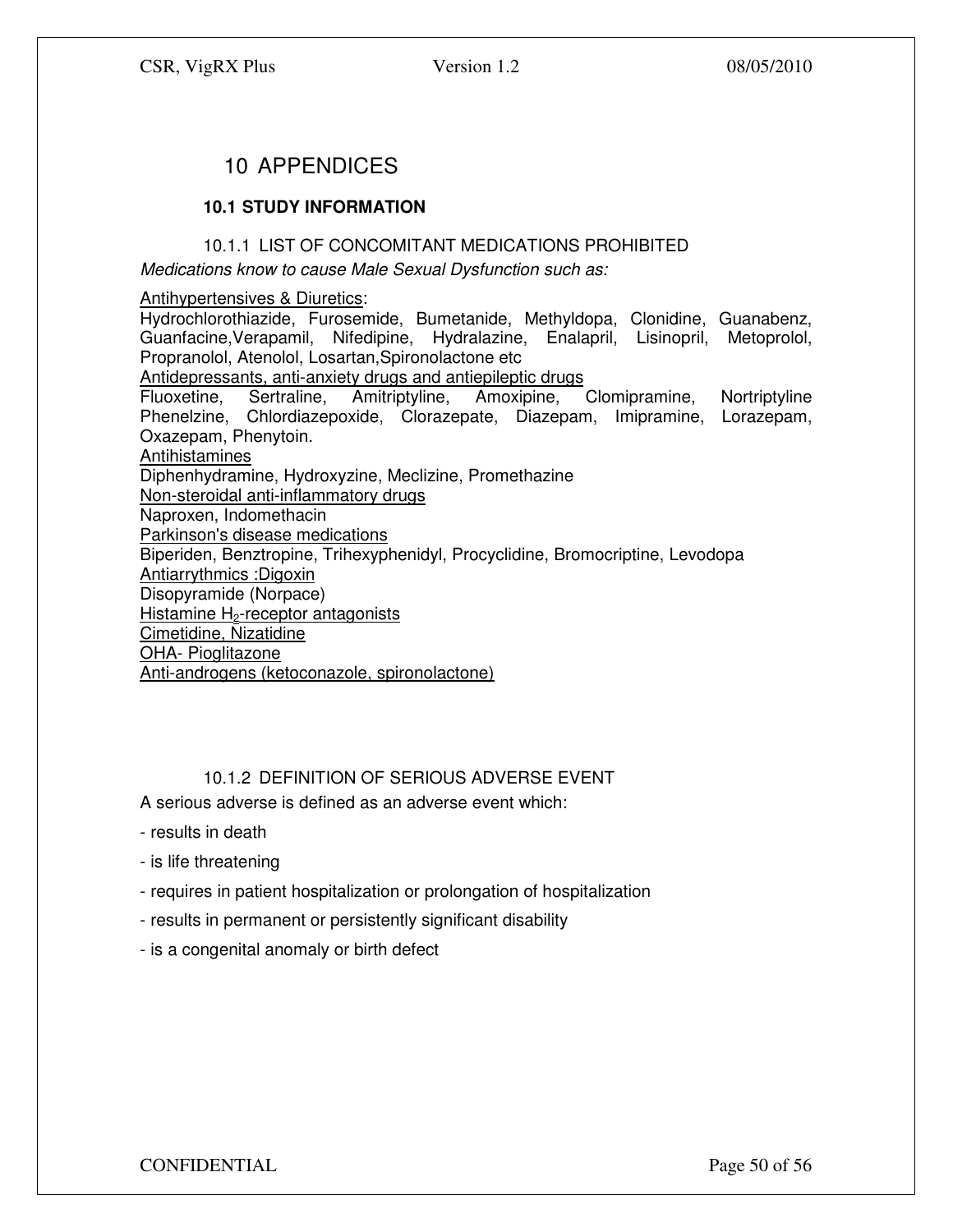# 10.1.3 IIEF QUESTIONNAIRE

|                | <b>Question</b>                                                                                                                        | <b>Response</b>                            | <b>Points</b>           |  |
|----------------|----------------------------------------------------------------------------------------------------------------------------------------|--------------------------------------------|-------------------------|--|
|                | <b>Erectile function</b>                                                                                                               |                                            |                         |  |
| 1              |                                                                                                                                        | no sexual activity                         | 0                       |  |
|                | How often were you able to get an<br>erection during sexual activity?                                                                  | almost never or never                      | 1                       |  |
|                |                                                                                                                                        | a few times (much less than half the time) | $\overline{c}$          |  |
|                |                                                                                                                                        | sometimes (about half the time)            | 3                       |  |
|                |                                                                                                                                        | Most times (much more than half the time)  | 4                       |  |
|                |                                                                                                                                        | almost always or always                    | 5                       |  |
| $\overline{c}$ |                                                                                                                                        | no sexual activity                         | 0                       |  |
|                | When you had erections with sexual<br>stimulation, how often were your                                                                 | almost never or never                      | 1                       |  |
|                | erections hard enough for                                                                                                              | a few times (much less than half the time) | $\overline{2}$          |  |
|                | penetration?                                                                                                                           | sometimes (about half the time)            | 3                       |  |
|                |                                                                                                                                        | Most times (much more than half the time)  | $\overline{\mathbf{4}}$ |  |
|                |                                                                                                                                        | almost always or always                    | 5                       |  |
|                |                                                                                                                                        | did not attempt intercourse                | $\mathbf 0$             |  |
| 3              | When you attempted sexual<br>intercourse, how often were you able                                                                      | almost never or never                      | 1                       |  |
|                | to penetrate (enter) your partner?                                                                                                     | a few times (much less than half the time) | $\overline{2}$          |  |
|                |                                                                                                                                        | sometimes (about half the time)            | 3                       |  |
|                |                                                                                                                                        | Most times (much more than half the time)  | 4                       |  |
|                |                                                                                                                                        | almost always or always                    | 5                       |  |
| $\overline{4}$ |                                                                                                                                        | did not attempt intercourse                | 0                       |  |
|                | During sexual intercourse, how often<br>were you able to maintain your<br>erection after you had penetrated<br>(entered) your partner? | almost never or never                      | 1                       |  |
|                |                                                                                                                                        | a few times (much less than half the time) | $\overline{c}$          |  |
|                |                                                                                                                                        | sometimes (about half the time)            | 3                       |  |
|                |                                                                                                                                        | Most times (much more than half the time)  | $\overline{\mathbf{4}}$ |  |
|                |                                                                                                                                        | almost always or always                    | 5                       |  |
|                |                                                                                                                                        | did not attempt intercourse                | $\mathbf 0$             |  |
| 5              | During sexual intercourse, how<br>difficult was it to maintain your                                                                    | extremely difficult                        | 1                       |  |
|                | erection to completion of<br>intercourse?                                                                                              | very difficult                             | $\overline{2}$          |  |
|                |                                                                                                                                        | difficult                                  | 3                       |  |
|                |                                                                                                                                        | slightly difficult                         | 4                       |  |
|                |                                                                                                                                        | not difficult                              | 5                       |  |
|                |                                                                                                                                        | very low or none at all                    | 1                       |  |
| 6              | How do you rate your confidence                                                                                                        | Low                                        | $\overline{2}$          |  |
|                | that you could get and keep an<br>erection?                                                                                            | moderate                                   | 3                       |  |
|                |                                                                                                                                        | High                                       | 4                       |  |
|                |                                                                                                                                        | very high                                  | 5                       |  |
|                | <b>Intercourse Satisfaction</b>                                                                                                        |                                            |                         |  |
| 7              | How many times have you attempted                                                                                                      | no attempts                                | 0                       |  |
|                | sexual intercourse?                                                                                                                    | 1-2 attempts                               | 1                       |  |
|                |                                                                                                                                        | 3-4 attempts                               | $\overline{c}$          |  |
|                |                                                                                                                                        | 5-6 attempts                               | 3                       |  |
|                |                                                                                                                                        | 7-10 attempts                              | 4                       |  |
|                |                                                                                                                                        | >= 11 attempts                             | 5                       |  |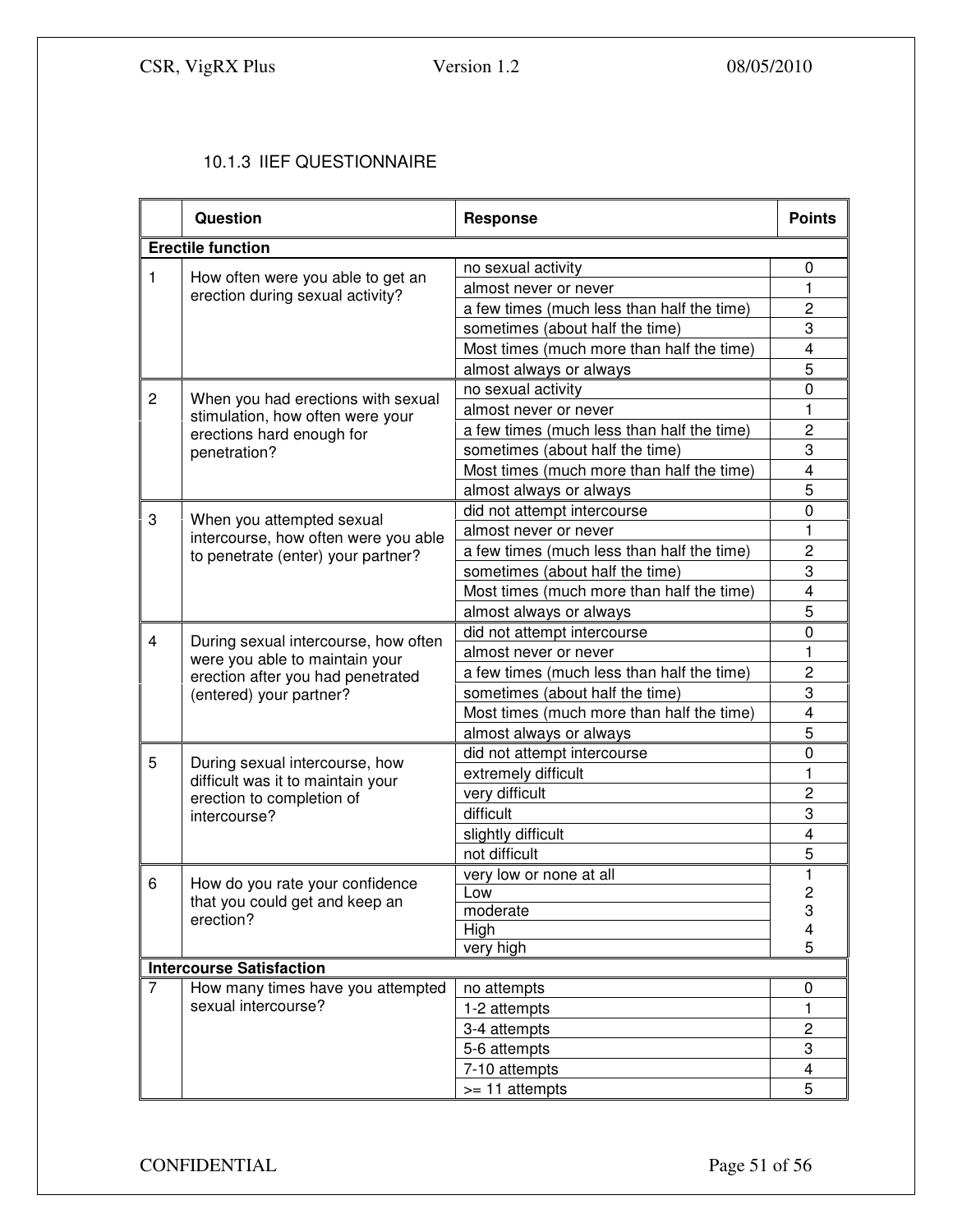| 8                           | When you attempted sexual                                               | did not attempt intercourse                | 0                       |  |  |
|-----------------------------|-------------------------------------------------------------------------|--------------------------------------------|-------------------------|--|--|
|                             | intercourse, how often was it                                           | almost never or never                      | 1                       |  |  |
|                             | satisfactory for you?                                                   | a few times (much less than half the time) | $\overline{c}$          |  |  |
|                             |                                                                         | sometimes (about half the time)            | 3                       |  |  |
|                             |                                                                         | most times (much more than half the time)  | 4                       |  |  |
|                             |                                                                         | almost always or always                    | 5                       |  |  |
| 9                           | How much have you enjoyed sexual                                        | no intercourse                             | 0                       |  |  |
|                             | intercourse?                                                            | no enjoyment                               | 1                       |  |  |
|                             |                                                                         | not very enjoyable                         | $\overline{c}$          |  |  |
|                             |                                                                         | fairly enjoyable                           | 3                       |  |  |
|                             |                                                                         | highly enjoyable                           | 4                       |  |  |
|                             |                                                                         | very highly enjoyable                      | 5                       |  |  |
|                             | <b>Orgasmic Function</b>                                                |                                            |                         |  |  |
| 10                          |                                                                         | no sexual stimulation or intercourse       | 0                       |  |  |
|                             | When you had sexual simulation or<br>intercourse, how often did you     | almost never or never                      | 1                       |  |  |
|                             | ejaculate?                                                              | a few times (much less than half the time) | $\overline{c}$          |  |  |
|                             |                                                                         | sometimes (about half the time)            | 3                       |  |  |
|                             |                                                                         | most times (much more than half the time)  | $\overline{\mathbf{4}}$ |  |  |
|                             |                                                                         | almost always or always                    | 5                       |  |  |
|                             |                                                                         | no sexual stimulation or intercourse       | 0                       |  |  |
| 11                          | When you had sexual stimulation or                                      | almost never or never                      | 1                       |  |  |
|                             | intercourse, how often did you have<br>the feeling of orgasm or climax? | a few times (much less than half the time) | $\overline{c}$          |  |  |
|                             |                                                                         | sometimes (about half the time)            | 3                       |  |  |
|                             |                                                                         | most times (much more than half the time)  | 4                       |  |  |
|                             |                                                                         | almost always or always                    | 5                       |  |  |
|                             | <b>Sexual Desire</b>                                                    |                                            |                         |  |  |
|                             |                                                                         | almost never or never                      | 1                       |  |  |
| 12                          | How often have you felt sexual                                          | a few times (much less than half the time) | $\overline{c}$          |  |  |
|                             | desire?                                                                 | sometimes (about half the time)            | 3                       |  |  |
|                             |                                                                         | most times (much more than half the time)  | 4                       |  |  |
|                             |                                                                         | almost always or always                    | 5                       |  |  |
|                             |                                                                         |                                            |                         |  |  |
|                             |                                                                         |                                            |                         |  |  |
| 13                          | How would you rate your level of                                        | very low or none at all                    | 1                       |  |  |
|                             | sexual desire?                                                          | low                                        | $\overline{c}$          |  |  |
|                             |                                                                         | moderate                                   | 3                       |  |  |
|                             |                                                                         | high                                       | 4                       |  |  |
|                             |                                                                         | very high                                  | 5                       |  |  |
| <b>Overall Satisfaction</b> |                                                                         |                                            |                         |  |  |
| 14                          |                                                                         | very dissatisfied                          | 1                       |  |  |
|                             | How satisfied have you been with<br>your overall sex life?              | moderately dissatisfied                    | $\overline{c}$          |  |  |
|                             |                                                                         | About equally satisfied and dissatisfied   | 3                       |  |  |
|                             |                                                                         | moderately satisfied                       | 4                       |  |  |
|                             |                                                                         | very satisfied                             | 5                       |  |  |
|                             |                                                                         | very dissatisfied                          | 1                       |  |  |
| 15                          | How satisfied have you been with<br>your sexual relationship with your  | moderately dissatisfied                    | $\overline{c}$          |  |  |
|                             | partner?                                                                | About equally satisfied and dissatisfied   | 3                       |  |  |
|                             |                                                                         | moderately satisfied                       | 4                       |  |  |
|                             |                                                                         | very satisfied                             | 5                       |  |  |
|                             |                                                                         |                                            |                         |  |  |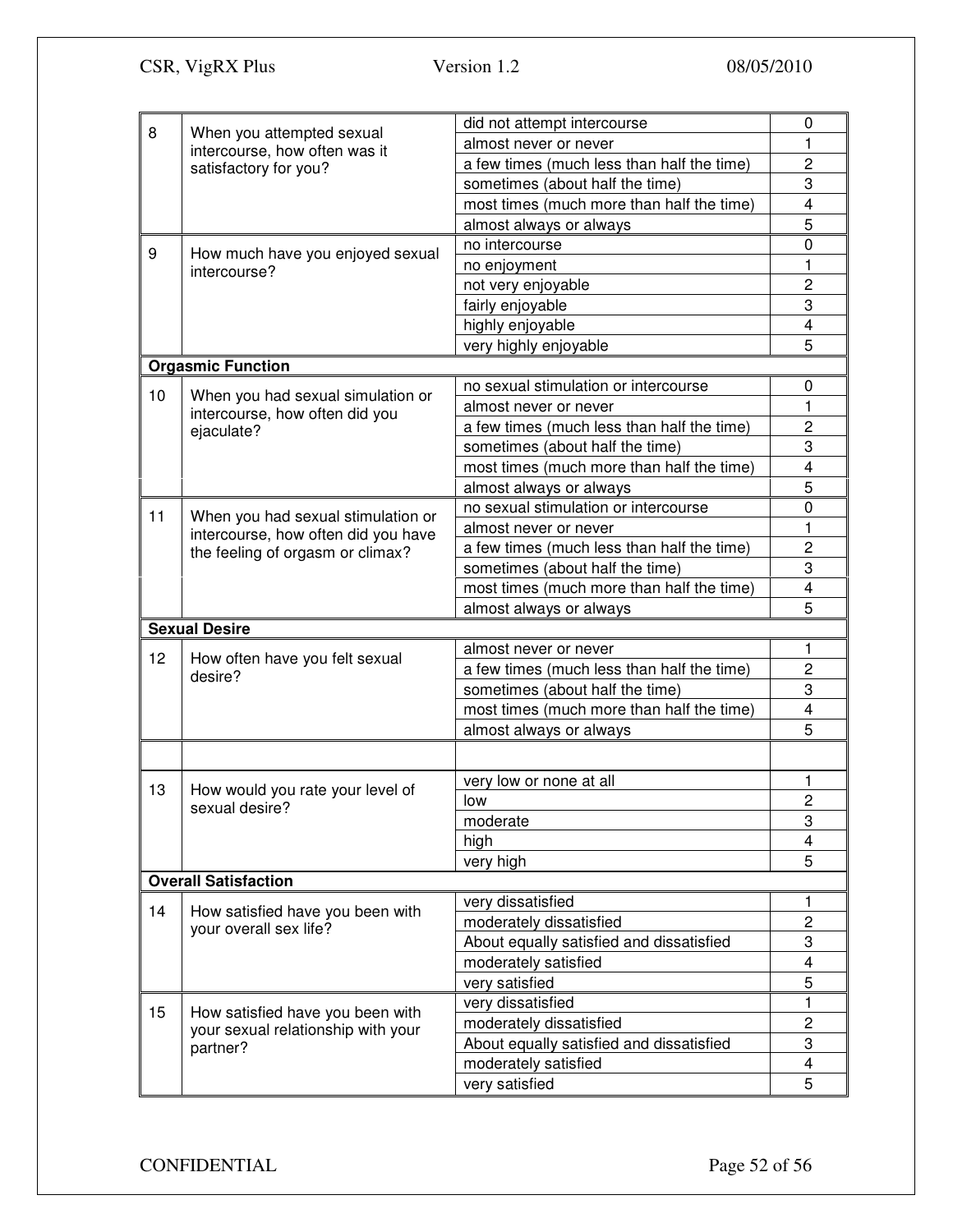# **10.2 TABLES REFERRED TO BUT NOT INCLUDED IN THE TEXT**

# 10.2.1 PROTOCOL DEVIATIONS

| <b>Subject No</b>                                                 | <b>Reason for deviation</b>                                                                                                                |  |  |  |
|-------------------------------------------------------------------|--------------------------------------------------------------------------------------------------------------------------------------------|--|--|--|
| Dr. Gaurang Shah                                                  |                                                                                                                                            |  |  |  |
| <b>DM06&amp; DM07</b>                                             | IP not returned on Day 28 visit                                                                                                            |  |  |  |
| <b>DM10</b>                                                       | IP not returned on Day 28 visit                                                                                                            |  |  |  |
| DM01, DM05, DM07, DM59, DM60<br>and DM61                          | Extended washout period                                                                                                                    |  |  |  |
| DM01, DM04, DM07 and DM62                                         | Delay in laboratory testing and Semen analysis                                                                                             |  |  |  |
| <b>DM08</b>                                                       | The subjects IP compliance calculation was 75<br>% when calculated at Day 84                                                               |  |  |  |
| <b>DM09</b>                                                       | IP not returned on Day 56 visit                                                                                                            |  |  |  |
| <b>DM62</b>                                                       | IP not returned on Day 28 visit                                                                                                            |  |  |  |
| DM03                                                              | ECG and Semen Analysis not performed                                                                                                       |  |  |  |
| <b>DM05</b>                                                       | Delay in laboratory testing for Day 84 visit was<br>by more than 15 days                                                                   |  |  |  |
| <b>DM05</b>                                                       | ECG and Semen analysis not performed                                                                                                       |  |  |  |
| DM <sub>06</sub>                                                  | Laboratory testing not performed for Day 84 visit                                                                                          |  |  |  |
| DM07                                                              | ECG report of Day 84 is lost from the site and<br>thus no ECG reporting is mentioned in the CRF                                            |  |  |  |
| <b>DM08</b>                                                       | Semen Analysis not done for the subject                                                                                                    |  |  |  |
| <b>DM10</b>                                                       | IP compliance as 73.80% for Day 84 visit                                                                                                   |  |  |  |
| <b>DM60</b>                                                       | IP compliance as 75.64% when calculated on<br>Day 84 visit                                                                                 |  |  |  |
| DM10, DM60 and DM61                                               | Laboratory testing not performed for Day 84 visit                                                                                          |  |  |  |
| <b>DM59</b>                                                       | ECG and Semen Analysis not performed                                                                                                       |  |  |  |
| Dr. Manoj Chaudhari                                               |                                                                                                                                            |  |  |  |
| <b>DM31</b>                                                       | Subject enrolled in the study with out of normal<br>range TSH levels. Accepted Lower limit - 0.245<br>units. Subject value $-$ 0.24 units. |  |  |  |
| <b>DM31</b>                                                       | Subject unable to give semen sample even after<br>repeated attempts.                                                                       |  |  |  |
| <b>DM32</b>                                                       | Semen analysis not performed                                                                                                               |  |  |  |
| DM22, DM24, DM31, DM32, DM88<br>and DM47, DM57, DM67 and<br>DM68. | Semen analysis not performed.                                                                                                              |  |  |  |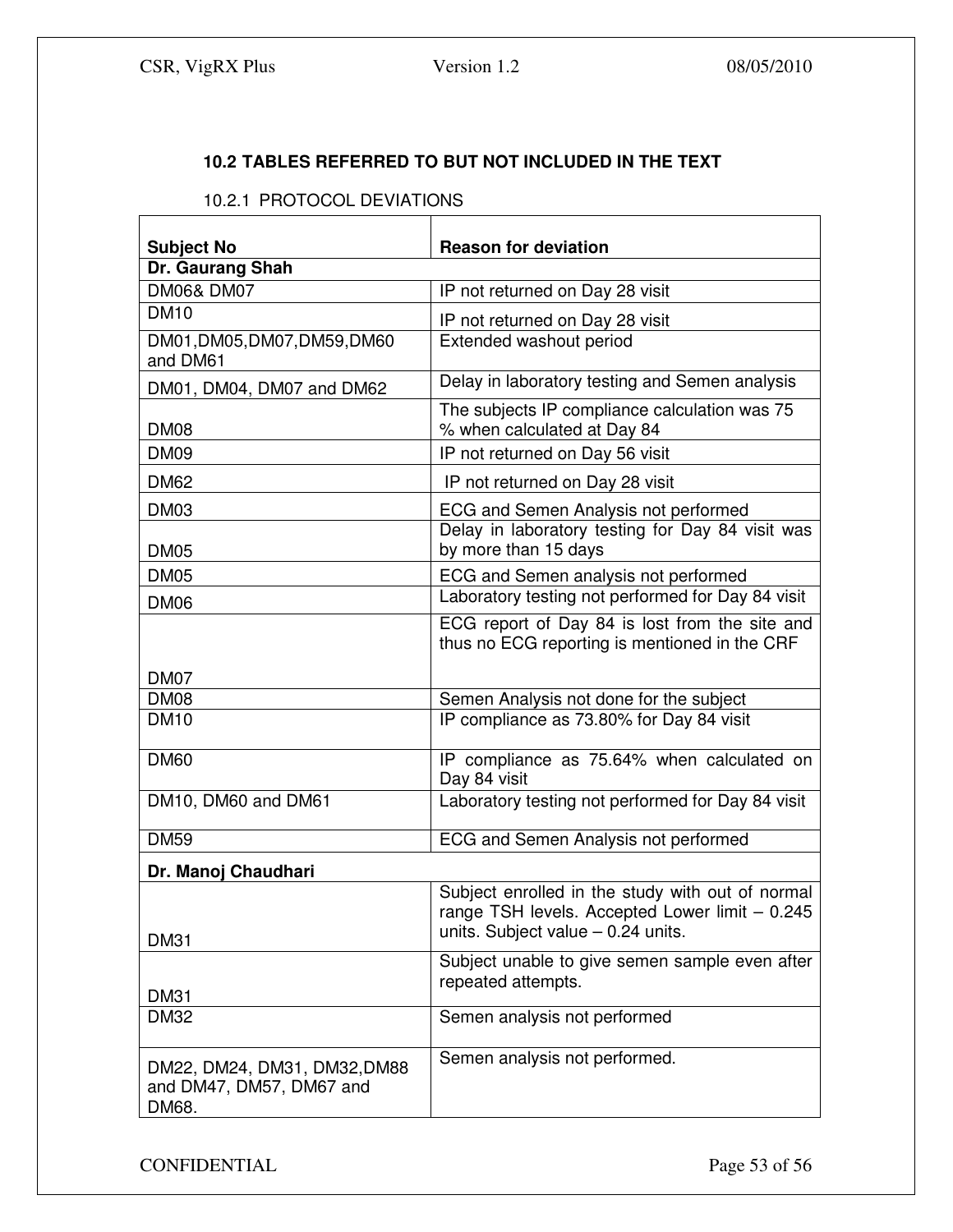| Dr. Patankar                  |                                                                                 |  |  |  |
|-------------------------------|---------------------------------------------------------------------------------|--|--|--|
|                               | IP not returned on day 28 visit.                                                |  |  |  |
| <b>DM50</b>                   |                                                                                 |  |  |  |
| <b>DM50</b>                   | Delay in Laboratory evaluation                                                  |  |  |  |
| <b>DM50</b>                   | IP not returned                                                                 |  |  |  |
| <b>DM51</b>                   | Delay in Laboratory evaluation                                                  |  |  |  |
| Dr. Pensalwar                 |                                                                                 |  |  |  |
| <b>DM19</b>                   | IP not returned on day 28 visit                                                 |  |  |  |
| DM17, DM19, DM20, DM80, DM84  | IP not returned on day 28 visit                                                 |  |  |  |
| <b>DM15</b>                   | IP not returned on day 56 visit                                                 |  |  |  |
| DM11 and DM12                 | Day 84 visit delayed by 12 days                                                 |  |  |  |
| DM19, DM20, DM80 and DM84.    | IP not returned on day 28 visit                                                 |  |  |  |
| <b>DM16</b>                   | Subject reported 13 days early for Day 28 visit                                 |  |  |  |
| Dr. Sable                     |                                                                                 |  |  |  |
| DM036, DM037                  | Extended wash out period                                                        |  |  |  |
| <b>DM042</b>                  | Extended wash out period                                                        |  |  |  |
| DM40, DM42                    | IP not returned on day 28 visit                                                 |  |  |  |
| <b>DM45</b>                   | IP not returned on day 28 visit                                                 |  |  |  |
| DM38. DM41, DM42, DM43, DM44. | Laboratory testing was not done within $+3$ or $-3$<br>days of scheduled visit. |  |  |  |
| <b>DM45</b>                   | Laboratory testing for Day 84 visit                                             |  |  |  |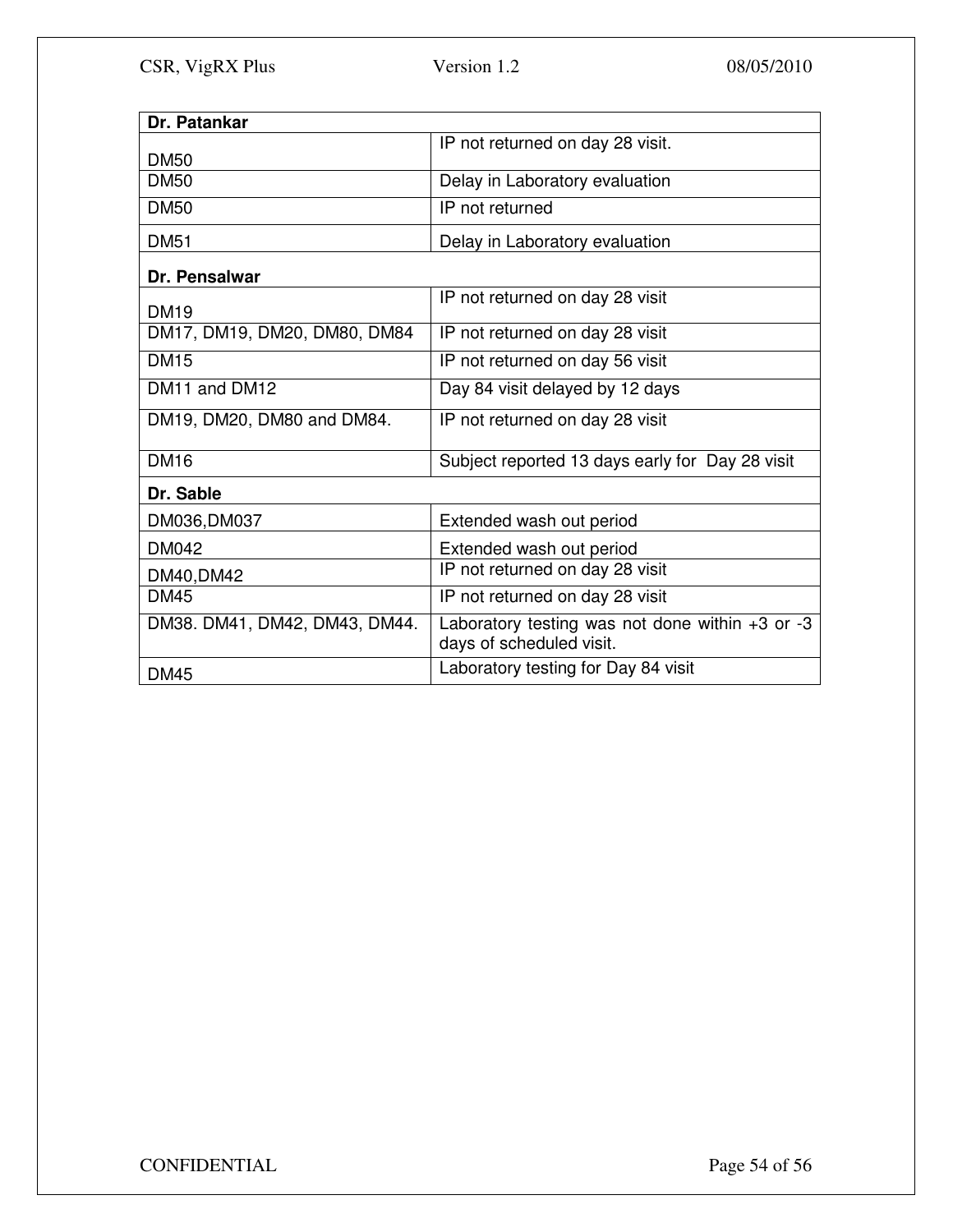#### 10.2.2 LISTING OF PATIENTS RECEIVING INVESTIGATIONAL PRODUCT

| ID          | Initials     |
|-------------|--------------|
| <b>DM02</b> | RDS          |
| DM04        | <b>TSP</b>   |
| DM05        | <b>RSC</b>   |
| <b>DM08</b> | ASS          |
| <b>DM11</b> | <b>SMS</b>   |
| <b>DM12</b> | PMV          |
| <b>DM13</b> | SAS          |
| <b>DM14</b> | MFS          |
| <b>DM18</b> | DNK          |
| DM19        | VBK          |
| DM21        | <b>RCT</b>   |
| <b>DM23</b> | <b>SNR</b>   |
| <b>DM25</b> | MMT          |
| <b>DM28</b> | AMP          |
| <b>DM30</b> | <b>PKP</b>   |
| <b>DM31</b> | <b>RRW</b>   |
| DM33        | <b>CKR</b>   |
| <b>DM39</b> | $_{\rm ADB}$ |
| DM40        | <b>MUM</b>   |
| <b>DM41</b> | NBG          |
| DM42        | RBB          |
| <b>DM46</b> | <b>NMM</b>   |
| DM49        | <b>HPM</b>   |
| <b>DM54</b> | NJP          |
| <b>DM57</b> | UAK          |
| <b>DM59</b> | <b>IFG</b>   |
| DM62        | $_{\rm DBG}$ |
| DM64        | DGP          |
| DM67        | SSN          |
| <b>DM68</b> | SDL          |
| <b>DM70</b> | AKG          |
| <b>DM71</b> | YVZ          |
| <b>DM74</b> | <b>PVM</b>   |
| <b>DM80</b> | <b>JBC</b>   |
| DM81        | <b>SAW</b>   |
| DM82        | SRM          |
| <b>DM85</b> | MRJ          |
| <b>DM88</b> | SSK          |
| <b>DM90</b> | <b>DEP</b>   |

CONFIDENTIAL Page 55 of 56